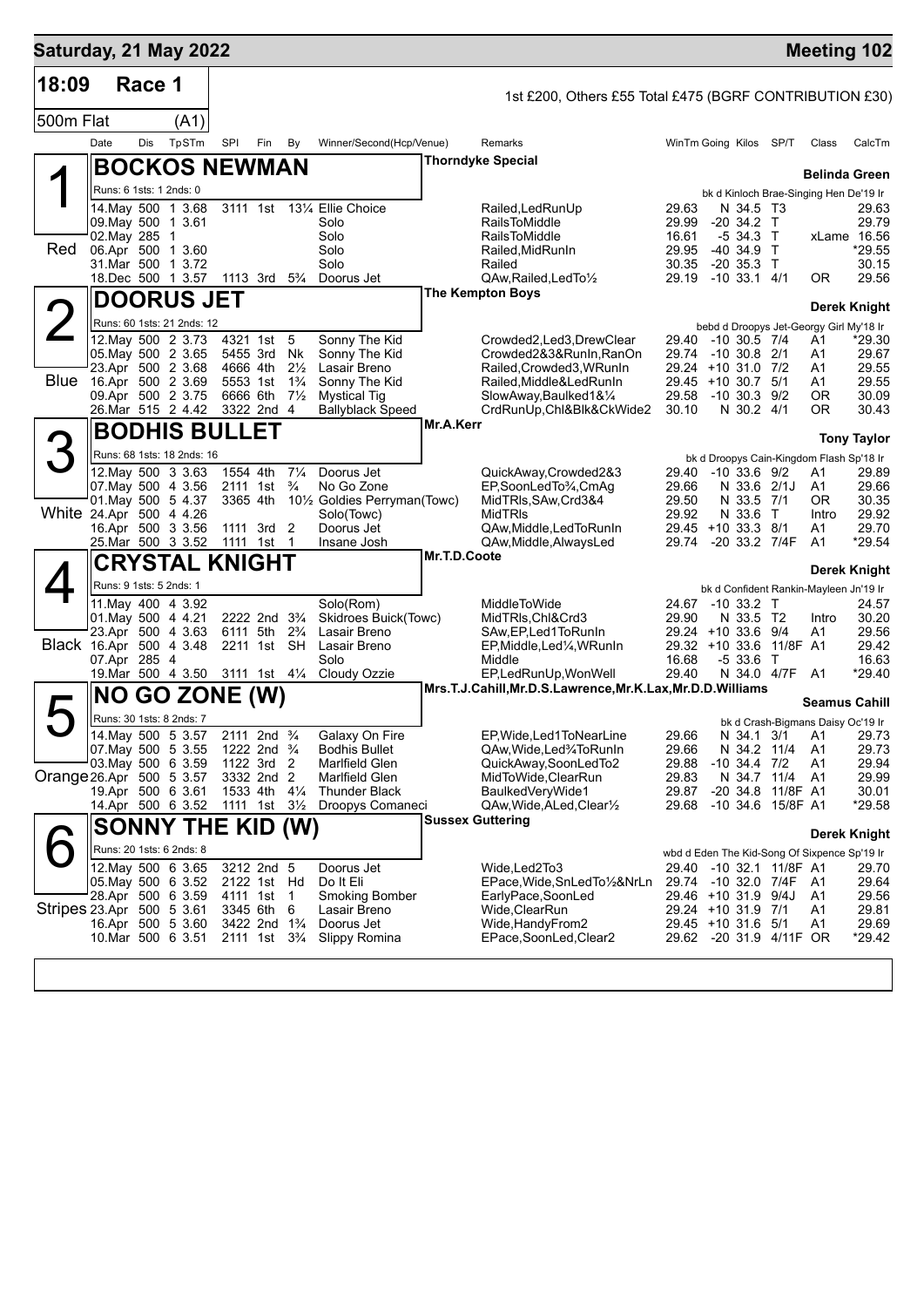| Saturday, 21 May 2022             |                                          |        |                                                |     |                                                     |                                  |                                                    |                |                                                                                    |                              |                                      |                |                      | <b>Meeting 102</b>                                 |
|-----------------------------------|------------------------------------------|--------|------------------------------------------------|-----|-----------------------------------------------------|----------------------------------|----------------------------------------------------|----------------|------------------------------------------------------------------------------------|------------------------------|--------------------------------------|----------------|----------------------|----------------------------------------------------|
| 18:28                             |                                          | Race 2 |                                                |     |                                                     |                                  |                                                    |                | 1st £160, Others £55 Total £435 (BGRF CONTRIBUTION £30)                            |                              |                                      |                |                      |                                                    |
| 500m Flat                         |                                          |        | (A2)                                           |     |                                                     |                                  |                                                    |                |                                                                                    |                              |                                      |                |                      |                                                    |
|                                   | Date                                     | Dis    | TpSTm                                          | SPI | Fin                                                 | By                               | Winner/Second(Hcp/Venue)                           |                | Remarks                                                                            | WinTm Going Kilos SP/T       |                                      |                | Class                | CalcTm                                             |
|                                   |                                          |        | <b>SEASONSBLOKIDOKI</b>                        |     |                                                     |                                  |                                                    | Mr.S.J.Eason   |                                                                                    |                              |                                      |                |                      | Jason Heath                                        |
|                                   |                                          |        | Runs: 25 1sts: 6 2nds: 6                       |     |                                                     |                                  |                                                    |                |                                                                                    |                              |                                      |                |                      | bk d Portmageewiseguy-Garfiney Bolt My'20 Br       |
|                                   |                                          |        | 17.May 500 2 3.56                              |     | 1111 1st                                            | $1\frac{3}{4}$                   | Glengar Podge                                      |                | QAw,AlwaysLed,Clear <sup>y</sup>                                                   | 29.98 +10 34.5 7/2           |                                      |                | A3                   | 30.08                                              |
|                                   | 03. May 500 2 3.67                       |        | 11. May 500 2 3.65                             |     | 4226 6th<br>5223 6th                                | 4                                | 101/ <sub>2</sub> Quarterland Holi<br>Senahel Lass |                | RIsToMid, BadlyBlk <sup>3</sup> /4<br>EP, Rails To Middle                          | 30.23<br>30.10               | $-20, 34.2, 4/1$<br>N 33.7 7/2       |                | A3<br>A3             | 30.87<br>30.42                                     |
| Red                               | 28.Apr 500 2 3.71                        |        |                                                |     | 4666 6th                                            | $8\frac{1}{2}$                   | Ower Boy Rio                                       |                | CrdRunUp&3,Blk&CkMid1&2                                                            | 29.78 +10 33.4 6/1           |                                      |                | A2                   | 30.55                                              |
|                                   | 22.Apr 500 2 3.63<br>08.Mar 500 2 3.56   |        |                                                |     | 2222 3rd<br>1111 2nd Nk                             | $5\frac{1}{2}$                   | <b>Warren Hill</b><br><b>Enchanted Lake</b>        |                | RailsToMiddle,ClearRun<br>QAw,LedToNearLine                                        | 30.07<br>29.98               | $-40$ 33.8 $4/1$<br>$-20, 34.0, 4/1$ |                | A2<br>A3             | 30.11<br>*29.81                                    |
|                                   |                                          |        |                                                |     |                                                     |                                  |                                                    |                | <b>Flyaway Syndicate</b>                                                           |                              |                                      |                |                      |                                                    |
|                                   |                                          |        | <b>DAPPER JAY</b>                              |     |                                                     |                                  |                                                    |                |                                                                                    |                              |                                      |                |                      | <b>Stuart Maplesden</b>                            |
| $\angle$                          |                                          |        | Runs: 39 1sts: 5 2nds: 8<br>13. May 500 2 3.85 |     | 6666 5th                                            | $3\frac{1}{4}$                   | Cozys Back                                         |                | StbStart,Mid-RIs,Crd&Mid1                                                          | 30.48                        | $-30$ 29.2 $4/1$                     |                | А2                   | bd d Droopys Jet-Billis Squealer Au'19 Ir<br>30.43 |
|                                   | 08. May 480 2 3.37                       |        |                                                |     | 5666 6th                                            | $7\frac{1}{4}$                   | Ivanexile(CPark)                                   |                | SAw,Crd2                                                                           | 29.41                        | N 29.1 18/1                          |                | OR3                  | 29.99                                              |
| Blue                              | 02. May 480 2 3.23<br>21.Apr 500 2 3.73  |        |                                                |     | 5554 5th                                            | $6\frac{3}{4}$                   | Solo(CPark)<br><b>Bridies Pet</b>                  |                | MidRIs<br>Baulked1&2                                                               | 29.68<br>29.55 +20 29.1      | N 29.6                               | $\top$<br>16/1 | Intro<br>A2          | 29.68<br>30.27                                     |
|                                   | 09.Apr 380 2 3.80                        |        |                                                |     | 6666 6th                                            | $7\frac{1}{4}$                   | Arrigle Black(Cryfd)                               |                | SAw, Crd3&4, MidToRIs                                                              | 23.52                        | N 29.2                               | 18/1           | 0R                   | 24.09                                              |
|                                   | 03. Mar 500 2 3.67                       |        |                                                |     | 2111 1st                                            | $2\frac{1}{2}$                   | <b>Seasons Stealth</b>                             |                | EPace, Mid, SnLed, Clear3<br>Mr.S.P.D.Jenkins                                      | 30.47                        | $-30$ 28.8 $4/1$                     |                | A3                   | $*30.17$                                           |
|                                   |                                          |        | <b>COZYS BACK</b>                              |     |                                                     |                                  |                                                    |                |                                                                                    |                              |                                      |                |                      | Derek Knight                                       |
|                                   |                                          |        | Runs: 17 1sts: 6 2nds: 3                       |     |                                                     |                                  |                                                    |                |                                                                                    |                              |                                      |                |                      | bk d Kinloch Brae-Maireads Melody Ap'20 Ir         |
|                                   | 13. May 500 3 3.61<br>04. May 500 3 3.62 |        |                                                |     | 1111 1st SH<br>4355 6th 61/2                        |                                  | <b>Malbay Donie</b><br>Movinit                     |                | Middle, DispLead, LedNrLn<br>CrowdedRunUp&3/4                                      | 30.48<br>30.04 -10 31.1 8/1  | $-30$ 31.1 8/1                       |                | A2<br>A2             | 30.18<br>30.46                                     |
|                                   | 26.Apr 500 3 3.59                        |        |                                                |     | 1122 1st                                            | $\mathbf{1}$                     | Murlens Radar                                      |                | CrdRunUp,SoonLed1/2,CmAg                                                           | 30.38                        | N 31.3 7/2                           |                | A3                   | 30.38                                              |
| White 06.Apr 500 4 3.70           | 31. Mar 500 3 3.67                       |        |                                                |     | 2211 1st<br>4223 3rd                                | $\frac{1}{2}$<br>$2\frac{1}{2}$  | <b>Blue Rock Aero</b><br>Sheriffs Flame            |                | Mid, DispLd1-3, Led4, Blk1&1/4<br>Middle, Crowded <sup>1/4</sup>                   | 30.87<br>30.15               | $-40, 30.8$<br>$-20, 30.5, 9/2$      | 10/3           | A4<br>A4             | 30.47<br>30.16                                     |
|                                   | 14. Mar 500 2 3.64 2222 2nd 31/2         |        |                                                |     |                                                     |                                  | <b>Glengar Bandit</b>                              |                | Middle, ClearRun                                                                   | 29.78                        | $-20,30.9, T3$                       |                |                      | *29.87                                             |
|                                   |                                          |        | <b>SOUTHDOWNS GYPSY</b>                        |     |                                                     |                                  |                                                    | Mrs.C.J.Warren |                                                                                    |                              |                                      |                |                      | <b>Claude Gardiner</b>                             |
|                                   |                                          |        | Runs: 91 1sts: 14 2nds: 15                     |     |                                                     |                                  |                                                    |                | (Season Unknown) wbk b Pinpoint Maxi-Sporting Chick Jy'18 Ir                       |                              |                                      |                |                      |                                                    |
|                                   |                                          |        | 13. May 500 4 3.71                             |     | 4555 4th                                            | 2                                | Cozys Back                                         |                | Middle, Crowded1                                                                   | 30.48                        | $-3028.661$                          |                | A2                   | 30.34                                              |
|                                   | 05. May 500 4 3.63<br>27.Apr 500 4 3.66  |        |                                                |     | $2564$ 3rd $3\frac{1}{2}$<br>3543 1st               | $\mathbf{1}$                     | Moanteen Eddie<br>Jollie Mac                       |                | Middle, ClearRun<br>Crowded1&4,LedNearLine                                         | 29.72 -10 28.6 9/1<br>30.35  | N 28.6 11/2                          |                | A2<br>A3             | *29.91<br>30.35                                    |
| Black 19.Apr 500 4 3.64           |                                          |        |                                                |     | 2334 3rd                                            | 2                                | Swift Fiachra                                      |                | Middle,CrowdedRunIn                                                                | 30.41                        | $-4028.6$                            | 9/2            | A3                   | 30.17                                              |
|                                   | 12.Apr 500 4 3.72<br>05.Apr 500 4 3.63   |        |                                                |     | 1566 3rd<br>1235 3rd                                | $4\frac{3}{4}$<br>$4\frac{3}{4}$ | Kerrs Ruby<br>Moanteen Eddie                       |                | BaulkedWide1, RanOn<br>Middle, Crowded%                                            | 29.91 +10 28.3 10/3<br>29.70 | N 28.3 6/1                           |                | A3<br>A3             | 30.39<br>30.09                                     |
|                                   |                                          |        | <b>DIEGOS MISTY (W)</b>                        |     |                                                     |                                  |                                                    |                | <b>Legacy Racing Syndicate</b>                                                     |                              |                                      |                |                      |                                                    |
|                                   |                                          |        | Runs: 23 1sts: 5 2nds: 2                       |     |                                                     |                                  |                                                    |                |                                                                                    |                              |                                      |                |                      | <b>Richard Rees</b>                                |
|                                   |                                          |        | 14. May 695 5 14.76 6666 6th                   |     |                                                     | $9\frac{3}{4}$                   | Slippery Maia                                      |                | (Season 02.Jy'21) bd b Droopys Jet-Sidarian Fern Oc'19 Ir<br>SlowAway, Blk&CkWide1 |                              |                                      |                | 42.67 N 27.1 18/1 S2 | 43.45                                              |
|                                   |                                          |        |                                                |     |                                                     |                                  | 05. May 695 5 14.56 2124 6th 81/4 Offyour highorse |                | Led2To4                                                                            | 42.86                        | N 26.6 10/1                          |                | S1                   | 43.53                                              |
| Orange 22.Apr 500 5 3.67 4322 1st | 28.Apr 695 4 14.47 4113 5th              |        |                                                |     |                                                     | $7\frac{1}{4}$<br>$1\frac{1}{2}$ | Seasons Stealth<br><b>Skyblues Best</b>            |                | Crowded&Led2To1/2,BadlyBlk6<br>Blk1,MidToWide,LedRunIn                             | 42.93 +30 26.9 10/3<br>30.38 | $-30$ 26.9 $8/1$                     |                | S1<br>A <sub>3</sub> | 43.80<br>30.08                                     |
|                                   | 15.Apr 500 5 3.74                        |        |                                                |     | 4444 5th                                            | $2\frac{1}{4}$                   | <b>Ballymac Ellie</b>                              |                | SlowAway, MidToWide                                                                | 30.30                        | $-20$ 26.7 $7/1$                     |                | A <sub>3</sub>       | 30.26                                              |
|                                   | 25.Mar 500 6 3.65                        |        |                                                |     | 5111 1st 4                                          |                                  | Geordie Jenny                                      | Mrs.T.J.Cahill | EarlyPace, Wide, AlwaysLed                                                         | 30.03                        | $-20$ 26.3 $2/1J$                    |                | A4                   | *29.83                                             |
|                                   |                                          |        | SLIPPY HILARY (W)                              |     |                                                     |                                  |                                                    |                |                                                                                    |                              |                                      |                |                      | <b>Seamus Cahill</b>                               |
|                                   |                                          |        | Runs: 22 1sts: 6 2nds: 4                       |     |                                                     |                                  |                                                    |                | (Season Unknown) bk b Laughil Blake-Droopys Achieve Jy'19 Ir                       |                              |                                      |                |                      |                                                    |
|                                   | 07. May 500 6 3.59                       |        | 12. May 500 6 3.59                             |     | 2435 5th 5 <sup>3</sup> / <sub>4</sub><br>3554 6th  | $4\frac{3}{4}$                   | Roseville Jane<br><b>Blastout Tink</b>             |                | QuickAway, Very Wide<br>Wide, Clear Run                                            | 29.78<br>29.88               | N 29.4 8/1<br>N 29.6 4/1             |                | A2<br>A2             | 30.24<br>30.27                                     |
|                                   | 03. May 500 6 3.66                       |        |                                                |     | 3235 5th                                            | $7\frac{1}{2}$                   | Chipping Away                                      |                | Wide, ClearRun                                                                     | 29.59                        | N 29.8 11/2                          |                | A2                   | 30.19                                              |
| Stripes 26.Apr 500 6 3.62         | 20.Apr 500 6 3.62                        |        |                                                |     | 4431 1st <sup>3</sup> / <sub>4</sub><br>3322 2nd SH |                                  | <b>Sheriffs Flame</b><br>Oilean Rona               |                | Wide, Led 3<br>Wide, Challenged RunIn                                              | 30.25<br>30.07 +10 30.0 2/1F | N 29.7 3/1                           |                | A3<br>A <sub>3</sub> | 30.25<br>30.18                                     |
|                                   | 07.Apr 500 6 3.61                        |        |                                                |     | 1112 2nd 1 <sup>1</sup> / <sub>4</sub>              |                                  | Da Honey Man                                       |                | EP, Wide, Led To Run In                                                            | 29.75                        | N 29.8 5/2J                          |                | A2                   | *29.85                                             |
|                                   |                                          |        |                                                |     |                                                     |                                  |                                                    |                |                                                                                    |                              |                                      |                |                      |                                                    |
|                                   |                                          |        |                                                |     |                                                     |                                  |                                                    |                |                                                                                    |                              |                                      |                |                      | STRAIGHT-4 LEG 1                                   |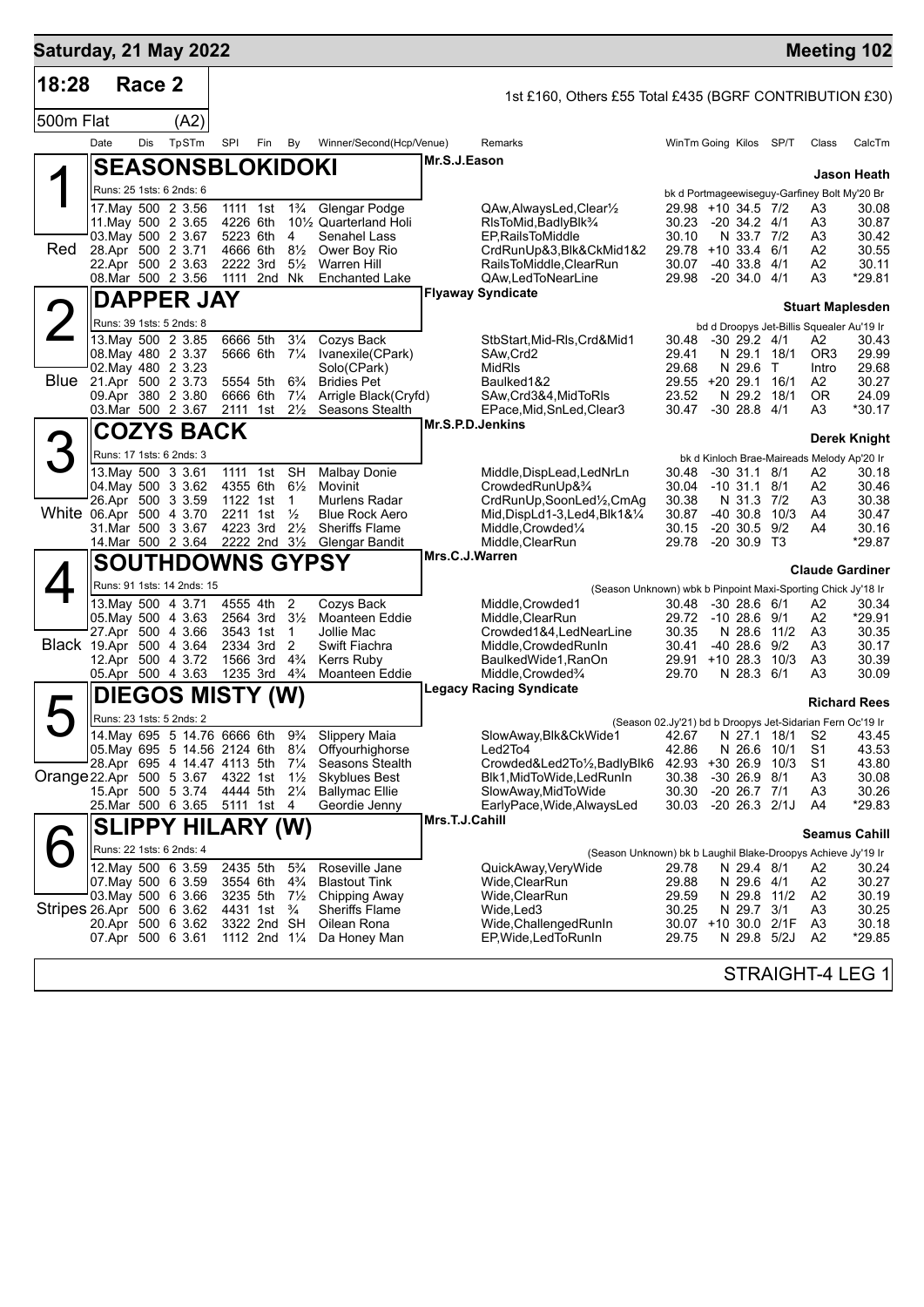| Race 3<br>18:43<br>1st £150, Others £50 Total £400 (BGRF CONTRIBUTION £30)<br>500m Flat<br>(A3)<br>TpSTm<br>Dis<br>SPI<br>Fin<br>By<br>Winner/Second(Hcp/Venue)<br>WinTm Going Kilos SP/T<br>Date<br>Remarks<br>Class<br><b>Bodgit And Reckitt</b><br><b>MURLENS RADAR</b><br><b>Richard Rees</b><br>Runs: 24 1sts: 3 2nds: 9<br>bk d Jaytee Jet-Murlens Raw Sp'18 Ir<br>06. May 500 1 3.71<br>4111 2nd 11/2<br>Crystal Impact<br>$-20$ 35.6 3/1<br>A3<br>EP, Railed, Led 1 To Run In<br>30.10<br>3311 2nd 1<br>Cozys Back<br>Led <sup>1</sup> / <sub>2</sub> ToRunIn<br>30.38<br>N 35.6 6/1<br>A3<br>26.Apr 500 1 3.70<br>16.Apr 500 1 3.75<br>5454 6th<br>12¼ Glengar Podge<br>Railed, Crowded <sup>1</sup> / <sub>4</sub> & <sup>3</sup> / <sub>4</sub><br>29.77 +10 34.8 5/1<br>A3<br>Red<br>07.Apr 500 1 3.66<br>Solo<br>Railed<br>30.36<br>$-10,34.1$ T<br>30.Mar 500 1 3.71<br>2222 2nd $9\frac{1}{4}$<br>Sparta Flash<br>Railed, Crowded1<br>29.74<br>$-10,35.1$ T2<br>23. Mar 500 1 3.77<br>2222 3rd 101/4 Droopys Mural<br>Railed, Distracted RunIn<br>29.83 -10 35.5 T3<br>Mrs.V.J.Morris<br><b>CLASSY RANGER</b><br><b>Seamus Cahill</b><br>Runs: 13 1sts: 1 2nds: 5<br>bkw d Rosbirr Ranger-Classy Ebony Au'20 Ir<br>12. May 500 2 3.67<br>3435 5th<br>$7\frac{3}{4}$<br>Jollie Mac<br>N 31.0 1/1F A3<br>MsdBrk,BBlk1,Chl&BBlk¾<br>30.74<br>03. May 500 2 3.60<br>1111 2nd $\frac{3}{4}$<br>Yassoo Pikachu<br>EP,LedToNearLine<br>29.76<br>N 31.3 5/2<br>A3<br>23.Apr 500 2 3.68<br>4222 4th<br>$4\frac{1}{2}$<br>Rollinontheriver<br>MissedBreak, EP, Baulked1<br>30.43 +10 31.3 10/11 FA3<br>Blue<br>16.Apr 500 2 3.64<br>2111 2nd Hd<br><b>Glengar Podge</b><br>EP, RIsToMid, Led 1 ToNrLn<br>29.77 +10 31.2 11/8F A3<br>07.Apr 500 2 3.60<br>$4\frac{1}{4}$<br>3111 1st<br>Kereight I Cant<br>RIsToMid, Led1, Clear3<br>29.90<br>N 30.6 11/4J A5<br>25.Mar 500 2 3.67<br><b>Sheriffs Flame</b><br>30.14 -20 30.0 2/1<br>2333 5th<br>11<br>Crowded1<br>A5<br>Mr.P.G.Walker<br><b>FEARSOME POPPY</b><br><b>Alma Keppie</b><br>Runs: 15 1sts: 4 2nds: 1<br>(Season Unknown) wbk b Magical Bale-Cashen Maureen Au'20 Br<br>4<br>Jollie Mac<br>12. May 500 3 3.67<br>4663 4th<br>BadlyBaulked1, Baulked3/4<br>N 30.0 10/3<br>A3<br>30.74<br>$5\frac{3}{4}$<br>07 May 500 3 3.58<br>29.85<br>N 30.0 3/1<br>A4<br>1111 1st<br>Greenys Magic<br>QAw, Middle, Always Led<br>30.Apr 500 3 3.64<br>2111 1st<br>$\frac{3}{4}$<br>29.89 +10 30.4 3/1<br>A5<br>Rough Wildfire<br>EP, Middle, Soon Led<br>White 19.Apr 500 3 3.73<br>6532 3rd<br>$-30$ 29.8 $6/1$<br>$\mathbf{1}$<br>Punk Rock Idol<br>30.61<br>A5<br>Blk&CkW1,W2,Chl3,CrdRnIn<br>13.Apr 500 3 3.73<br>5333 5th<br>$6\frac{1}{2}$<br>Icaals Sophie etc<br>Middle, Crowded1<br>29.93<br>N 29.9 7/2<br>A5<br>07.Apr 500 4 3.64<br>5543 5th<br>29.90<br>N 29.8 11/4J A5<br>$5\frac{3}{4}$<br>Classy Ranger<br>Crowded1, Baulked3<br><b>Mr.M.T.Simmons</b><br><b>POCKET PARD</b><br><b>Seamus Cahill</b><br>Runs: 44 1sts: 8 2nds: 6<br>bk d Dorotas Wildcat-Droopys Chimes Nv'19 Ir<br>$2\frac{3}{4}$<br>14. May 500 5 3.77<br>6544 1st<br>Punkrock Rampage<br>SAw, Baulked 1, RanOn<br>30.23<br>A4<br>N 33.9 11/2<br>07. May 500 5 3.67<br>5554 3rd<br>$6\frac{1}{4}$<br>Fearsome Poppy<br>Middle, ClearRun<br>29.85<br>N 33.6<br>11/2<br>A4<br>30.Apr 500 4 R2<br>4442 1st<br>SH<br>Nissels Surprise(R5)<br>Mid, CrdRunUp&1, LedNrLn<br>30.16 +10 33.6 5/2F<br>Hcp<br>Black 22.Apr 500 4 3.65<br>3666 3rd<br>Jofra<br>$-40, 33.9, 8/1$<br>$\frac{1}{2}$<br>Baulked1,Crowded3,RanOn<br>30.56<br>A5<br>15.Apr 500 4 3.84<br>6665 4th<br>$6\frac{1}{4}$<br>Jofra<br>$-20$ 33.8 $5/2$<br>SlowAway, Middle<br>30.26<br>A5<br>06.Apr 500 2 3.71<br>2222 2nd 11/4<br><b>Dromulton Daisy</b><br>$-40, 34.1, 73$<br>Blk1, Crd&CkMid1/4, Chl&Crd3<br>30.55<br>The Old School Tie<br>TAYLORS GEMMINI (W)<br><b>Claude Gardiner</b><br>Runs: 32 1sts: 10 2nds: 3<br>(Season 13.Oc'21) bk b Laughil Blake-Go On Taylor Au'19 Ir<br>16.May 500 5 3.58<br>1111 1st 41/4<br>30.03 -20 25.8 T2<br>Dallas Dolly<br>MiddleToWide,AlwaysLed<br>09. May 285 5<br>Solo<br>Wide<br>$-1025.9$ T<br>xLame 16.65<br>16.75<br>01.Apr 500 6 3.58<br>Marys Rocketman<br>30.25<br>$-20$ 26.3 $7/2$<br>1111 1st 3<br>QAw, Mid To Wide, ALed<br>A3<br>Orange 26.Mar 515 5 4.43<br>5666 6th<br>$6\frac{3}{4}$<br>30.37<br>33/1<br>Pocket Lulu<br>Crowded1&3<br>N 26.1<br>0R<br>19.Mar 500 6 3.62<br>MidToWide, ClearRun<br>29.53<br>N 26.3 7/2<br>5555 5th<br>$7\frac{1}{4}$<br>Bet Goodwin<br>A3<br>14. Mar 500 4 3.68<br>$2\frac{3}{4}$<br>30.16<br>$-20$ 26.2 T3<br>1111 1st<br>Gemini Tiger<br>QAw,,MidToWide,ALed<br><b>The Chip Leaders</b><br><b>INSANE FLY (W)</b><br><b>George Andreas</b><br>Runs: 15 1sts: 5 2nds: 1<br>bk d Confident Rankin-Airdown Rena Au'19 Ir<br>17. May 500 5 3.67<br>3222 3rd 2<br>Seasonsblokidoki<br>29.98 +10 36.4 11/4<br>Crowded4,RanOn<br>A3<br>10. May 500 6 3.70<br>4331 1st 1<br>Crossfield Mya<br>Wide,Led3<br>30.12 -10 36.1<br>13/8F A4<br>04. May 500 6 3.68<br>5432 2nd 1<br>30.02<br>N 36.2 9/2<br><b>Emlagh Eileen</b><br>Wide,RanOn<br>A4<br>Stripes 29 Apr 500 6 3.70<br>6643 3rd<br>30.21<br>$-20$ 36.3 $5/1$<br>$2\frac{1}{4}$<br>Annadown Daisy<br>SlowAway, MidToWide<br>A3<br>22.Apr 500 6 3.76<br>6653 3rd<br>30.38<br>$-30$ 35.8 $9/4$<br>A <sub>3</sub><br>-2<br>Diegos Misty<br>SAw,Baulked¼,RanOn | Saturday, 21 May 2022 |  |  |  |  |  |  |  | <b>Meeting 102</b> |
|--------------------------------------------------------------------------------------------------------------------------------------------------------------------------------------------------------------------------------------------------------------------------------------------------------------------------------------------------------------------------------------------------------------------------------------------------------------------------------------------------------------------------------------------------------------------------------------------------------------------------------------------------------------------------------------------------------------------------------------------------------------------------------------------------------------------------------------------------------------------------------------------------------------------------------------------------------------------------------------------------------------------------------------------------------------------------------------------------------------------------------------------------------------------------------------------------------------------------------------------------------------------------------------------------------------------------------------------------------------------------------------------------------------------------------------------------------------------------------------------------------------------------------------------------------------------------------------------------------------------------------------------------------------------------------------------------------------------------------------------------------------------------------------------------------------------------------------------------------------------------------------------------------------------------------------------------------------------------------------------------------------------------------------------------------------------------------------------------------------------------------------------------------------------------------------------------------------------------------------------------------------------------------------------------------------------------------------------------------------------------------------------------------------------------------------------------------------------------------------------------------------------------------------------------------------------------------------------------------------------------------------------------------------------------------------------------------------------------------------------------------------------------------------------------------------------------------------------------------------------------------------------------------------------------------------------------------------------------------------------------------------------------------------------------------------------------------------------------------------------------------------------------------------------------------------------------------------------------------------------------------------------------------------------------------------------------------------------------------------------------------------------------------------------------------------------------------------------------------------------------------------------------------------------------------------------------------------------------------------------------------------------------------------------------------------------------------------------------------------------------------------------------------------------------------------------------------------------------------------------------------------------------------------------------------------------------------------------------------------------------------------------------------------------------------------------------------------------------------------------------------------------------------------------------------------------------------------------------------------------------------------------------------------------------------------------------------------------------------------------------------------------------------------------------------------------------------------------------------------------------------------------------------------------------------------------------------------------------------------------------------------------------------------------------------------------------------------------------------------------------------------------------------------------------------------------------------------------------------------------------------------------------------------------------------------------------------------------------------------------------------------------------------------------------------------------------------------------------------------------------------------------------------------------------------------------------------------------------------------------------------------------------------------------------------------------------------------------------------------------------------------------------|-----------------------|--|--|--|--|--|--|--|--------------------|
|                                                                                                                                                                                                                                                                                                                                                                                                                                                                                                                                                                                                                                                                                                                                                                                                                                                                                                                                                                                                                                                                                                                                                                                                                                                                                                                                                                                                                                                                                                                                                                                                                                                                                                                                                                                                                                                                                                                                                                                                                                                                                                                                                                                                                                                                                                                                                                                                                                                                                                                                                                                                                                                                                                                                                                                                                                                                                                                                                                                                                                                                                                                                                                                                                                                                                                                                                                                                                                                                                                                                                                                                                                                                                                                                                                                                                                                                                                                                                                                                                                                                                                                                                                                                                                                                                                                                                                                                                                                                                                                                                                                                                                                                                                                                                                                                                                                                                                                                                                                                                                                                                                                                                                                                                                                                                                                                                                                                  |                       |  |  |  |  |  |  |  |                    |
|                                                                                                                                                                                                                                                                                                                                                                                                                                                                                                                                                                                                                                                                                                                                                                                                                                                                                                                                                                                                                                                                                                                                                                                                                                                                                                                                                                                                                                                                                                                                                                                                                                                                                                                                                                                                                                                                                                                                                                                                                                                                                                                                                                                                                                                                                                                                                                                                                                                                                                                                                                                                                                                                                                                                                                                                                                                                                                                                                                                                                                                                                                                                                                                                                                                                                                                                                                                                                                                                                                                                                                                                                                                                                                                                                                                                                                                                                                                                                                                                                                                                                                                                                                                                                                                                                                                                                                                                                                                                                                                                                                                                                                                                                                                                                                                                                                                                                                                                                                                                                                                                                                                                                                                                                                                                                                                                                                                                  |                       |  |  |  |  |  |  |  |                    |
|                                                                                                                                                                                                                                                                                                                                                                                                                                                                                                                                                                                                                                                                                                                                                                                                                                                                                                                                                                                                                                                                                                                                                                                                                                                                                                                                                                                                                                                                                                                                                                                                                                                                                                                                                                                                                                                                                                                                                                                                                                                                                                                                                                                                                                                                                                                                                                                                                                                                                                                                                                                                                                                                                                                                                                                                                                                                                                                                                                                                                                                                                                                                                                                                                                                                                                                                                                                                                                                                                                                                                                                                                                                                                                                                                                                                                                                                                                                                                                                                                                                                                                                                                                                                                                                                                                                                                                                                                                                                                                                                                                                                                                                                                                                                                                                                                                                                                                                                                                                                                                                                                                                                                                                                                                                                                                                                                                                                  |                       |  |  |  |  |  |  |  | CalcTm             |
|                                                                                                                                                                                                                                                                                                                                                                                                                                                                                                                                                                                                                                                                                                                                                                                                                                                                                                                                                                                                                                                                                                                                                                                                                                                                                                                                                                                                                                                                                                                                                                                                                                                                                                                                                                                                                                                                                                                                                                                                                                                                                                                                                                                                                                                                                                                                                                                                                                                                                                                                                                                                                                                                                                                                                                                                                                                                                                                                                                                                                                                                                                                                                                                                                                                                                                                                                                                                                                                                                                                                                                                                                                                                                                                                                                                                                                                                                                                                                                                                                                                                                                                                                                                                                                                                                                                                                                                                                                                                                                                                                                                                                                                                                                                                                                                                                                                                                                                                                                                                                                                                                                                                                                                                                                                                                                                                                                                                  |                       |  |  |  |  |  |  |  |                    |
|                                                                                                                                                                                                                                                                                                                                                                                                                                                                                                                                                                                                                                                                                                                                                                                                                                                                                                                                                                                                                                                                                                                                                                                                                                                                                                                                                                                                                                                                                                                                                                                                                                                                                                                                                                                                                                                                                                                                                                                                                                                                                                                                                                                                                                                                                                                                                                                                                                                                                                                                                                                                                                                                                                                                                                                                                                                                                                                                                                                                                                                                                                                                                                                                                                                                                                                                                                                                                                                                                                                                                                                                                                                                                                                                                                                                                                                                                                                                                                                                                                                                                                                                                                                                                                                                                                                                                                                                                                                                                                                                                                                                                                                                                                                                                                                                                                                                                                                                                                                                                                                                                                                                                                                                                                                                                                                                                                                                  |                       |  |  |  |  |  |  |  |                    |
|                                                                                                                                                                                                                                                                                                                                                                                                                                                                                                                                                                                                                                                                                                                                                                                                                                                                                                                                                                                                                                                                                                                                                                                                                                                                                                                                                                                                                                                                                                                                                                                                                                                                                                                                                                                                                                                                                                                                                                                                                                                                                                                                                                                                                                                                                                                                                                                                                                                                                                                                                                                                                                                                                                                                                                                                                                                                                                                                                                                                                                                                                                                                                                                                                                                                                                                                                                                                                                                                                                                                                                                                                                                                                                                                                                                                                                                                                                                                                                                                                                                                                                                                                                                                                                                                                                                                                                                                                                                                                                                                                                                                                                                                                                                                                                                                                                                                                                                                                                                                                                                                                                                                                                                                                                                                                                                                                                                                  |                       |  |  |  |  |  |  |  | *30.03             |
|                                                                                                                                                                                                                                                                                                                                                                                                                                                                                                                                                                                                                                                                                                                                                                                                                                                                                                                                                                                                                                                                                                                                                                                                                                                                                                                                                                                                                                                                                                                                                                                                                                                                                                                                                                                                                                                                                                                                                                                                                                                                                                                                                                                                                                                                                                                                                                                                                                                                                                                                                                                                                                                                                                                                                                                                                                                                                                                                                                                                                                                                                                                                                                                                                                                                                                                                                                                                                                                                                                                                                                                                                                                                                                                                                                                                                                                                                                                                                                                                                                                                                                                                                                                                                                                                                                                                                                                                                                                                                                                                                                                                                                                                                                                                                                                                                                                                                                                                                                                                                                                                                                                                                                                                                                                                                                                                                                                                  |                       |  |  |  |  |  |  |  | 30.46<br>30.85     |
|                                                                                                                                                                                                                                                                                                                                                                                                                                                                                                                                                                                                                                                                                                                                                                                                                                                                                                                                                                                                                                                                                                                                                                                                                                                                                                                                                                                                                                                                                                                                                                                                                                                                                                                                                                                                                                                                                                                                                                                                                                                                                                                                                                                                                                                                                                                                                                                                                                                                                                                                                                                                                                                                                                                                                                                                                                                                                                                                                                                                                                                                                                                                                                                                                                                                                                                                                                                                                                                                                                                                                                                                                                                                                                                                                                                                                                                                                                                                                                                                                                                                                                                                                                                                                                                                                                                                                                                                                                                                                                                                                                                                                                                                                                                                                                                                                                                                                                                                                                                                                                                                                                                                                                                                                                                                                                                                                                                                  |                       |  |  |  |  |  |  |  | 30.26              |
|                                                                                                                                                                                                                                                                                                                                                                                                                                                                                                                                                                                                                                                                                                                                                                                                                                                                                                                                                                                                                                                                                                                                                                                                                                                                                                                                                                                                                                                                                                                                                                                                                                                                                                                                                                                                                                                                                                                                                                                                                                                                                                                                                                                                                                                                                                                                                                                                                                                                                                                                                                                                                                                                                                                                                                                                                                                                                                                                                                                                                                                                                                                                                                                                                                                                                                                                                                                                                                                                                                                                                                                                                                                                                                                                                                                                                                                                                                                                                                                                                                                                                                                                                                                                                                                                                                                                                                                                                                                                                                                                                                                                                                                                                                                                                                                                                                                                                                                                                                                                                                                                                                                                                                                                                                                                                                                                                                                                  |                       |  |  |  |  |  |  |  | 30.39<br>30.55     |
|                                                                                                                                                                                                                                                                                                                                                                                                                                                                                                                                                                                                                                                                                                                                                                                                                                                                                                                                                                                                                                                                                                                                                                                                                                                                                                                                                                                                                                                                                                                                                                                                                                                                                                                                                                                                                                                                                                                                                                                                                                                                                                                                                                                                                                                                                                                                                                                                                                                                                                                                                                                                                                                                                                                                                                                                                                                                                                                                                                                                                                                                                                                                                                                                                                                                                                                                                                                                                                                                                                                                                                                                                                                                                                                                                                                                                                                                                                                                                                                                                                                                                                                                                                                                                                                                                                                                                                                                                                                                                                                                                                                                                                                                                                                                                                                                                                                                                                                                                                                                                                                                                                                                                                                                                                                                                                                                                                                                  |                       |  |  |  |  |  |  |  |                    |
|                                                                                                                                                                                                                                                                                                                                                                                                                                                                                                                                                                                                                                                                                                                                                                                                                                                                                                                                                                                                                                                                                                                                                                                                                                                                                                                                                                                                                                                                                                                                                                                                                                                                                                                                                                                                                                                                                                                                                                                                                                                                                                                                                                                                                                                                                                                                                                                                                                                                                                                                                                                                                                                                                                                                                                                                                                                                                                                                                                                                                                                                                                                                                                                                                                                                                                                                                                                                                                                                                                                                                                                                                                                                                                                                                                                                                                                                                                                                                                                                                                                                                                                                                                                                                                                                                                                                                                                                                                                                                                                                                                                                                                                                                                                                                                                                                                                                                                                                                                                                                                                                                                                                                                                                                                                                                                                                                                                                  |                       |  |  |  |  |  |  |  |                    |
|                                                                                                                                                                                                                                                                                                                                                                                                                                                                                                                                                                                                                                                                                                                                                                                                                                                                                                                                                                                                                                                                                                                                                                                                                                                                                                                                                                                                                                                                                                                                                                                                                                                                                                                                                                                                                                                                                                                                                                                                                                                                                                                                                                                                                                                                                                                                                                                                                                                                                                                                                                                                                                                                                                                                                                                                                                                                                                                                                                                                                                                                                                                                                                                                                                                                                                                                                                                                                                                                                                                                                                                                                                                                                                                                                                                                                                                                                                                                                                                                                                                                                                                                                                                                                                                                                                                                                                                                                                                                                                                                                                                                                                                                                                                                                                                                                                                                                                                                                                                                                                                                                                                                                                                                                                                                                                                                                                                                  |                       |  |  |  |  |  |  |  | 31.36              |
|                                                                                                                                                                                                                                                                                                                                                                                                                                                                                                                                                                                                                                                                                                                                                                                                                                                                                                                                                                                                                                                                                                                                                                                                                                                                                                                                                                                                                                                                                                                                                                                                                                                                                                                                                                                                                                                                                                                                                                                                                                                                                                                                                                                                                                                                                                                                                                                                                                                                                                                                                                                                                                                                                                                                                                                                                                                                                                                                                                                                                                                                                                                                                                                                                                                                                                                                                                                                                                                                                                                                                                                                                                                                                                                                                                                                                                                                                                                                                                                                                                                                                                                                                                                                                                                                                                                                                                                                                                                                                                                                                                                                                                                                                                                                                                                                                                                                                                                                                                                                                                                                                                                                                                                                                                                                                                                                                                                                  |                       |  |  |  |  |  |  |  | *29.82<br>30.90    |
|                                                                                                                                                                                                                                                                                                                                                                                                                                                                                                                                                                                                                                                                                                                                                                                                                                                                                                                                                                                                                                                                                                                                                                                                                                                                                                                                                                                                                                                                                                                                                                                                                                                                                                                                                                                                                                                                                                                                                                                                                                                                                                                                                                                                                                                                                                                                                                                                                                                                                                                                                                                                                                                                                                                                                                                                                                                                                                                                                                                                                                                                                                                                                                                                                                                                                                                                                                                                                                                                                                                                                                                                                                                                                                                                                                                                                                                                                                                                                                                                                                                                                                                                                                                                                                                                                                                                                                                                                                                                                                                                                                                                                                                                                                                                                                                                                                                                                                                                                                                                                                                                                                                                                                                                                                                                                                                                                                                                  |                       |  |  |  |  |  |  |  | 29.89              |
|                                                                                                                                                                                                                                                                                                                                                                                                                                                                                                                                                                                                                                                                                                                                                                                                                                                                                                                                                                                                                                                                                                                                                                                                                                                                                                                                                                                                                                                                                                                                                                                                                                                                                                                                                                                                                                                                                                                                                                                                                                                                                                                                                                                                                                                                                                                                                                                                                                                                                                                                                                                                                                                                                                                                                                                                                                                                                                                                                                                                                                                                                                                                                                                                                                                                                                                                                                                                                                                                                                                                                                                                                                                                                                                                                                                                                                                                                                                                                                                                                                                                                                                                                                                                                                                                                                                                                                                                                                                                                                                                                                                                                                                                                                                                                                                                                                                                                                                                                                                                                                                                                                                                                                                                                                                                                                                                                                                                  |                       |  |  |  |  |  |  |  | 29.90<br>30.80     |
|                                                                                                                                                                                                                                                                                                                                                                                                                                                                                                                                                                                                                                                                                                                                                                                                                                                                                                                                                                                                                                                                                                                                                                                                                                                                                                                                                                                                                                                                                                                                                                                                                                                                                                                                                                                                                                                                                                                                                                                                                                                                                                                                                                                                                                                                                                                                                                                                                                                                                                                                                                                                                                                                                                                                                                                                                                                                                                                                                                                                                                                                                                                                                                                                                                                                                                                                                                                                                                                                                                                                                                                                                                                                                                                                                                                                                                                                                                                                                                                                                                                                                                                                                                                                                                                                                                                                                                                                                                                                                                                                                                                                                                                                                                                                                                                                                                                                                                                                                                                                                                                                                                                                                                                                                                                                                                                                                                                                  |                       |  |  |  |  |  |  |  |                    |
|                                                                                                                                                                                                                                                                                                                                                                                                                                                                                                                                                                                                                                                                                                                                                                                                                                                                                                                                                                                                                                                                                                                                                                                                                                                                                                                                                                                                                                                                                                                                                                                                                                                                                                                                                                                                                                                                                                                                                                                                                                                                                                                                                                                                                                                                                                                                                                                                                                                                                                                                                                                                                                                                                                                                                                                                                                                                                                                                                                                                                                                                                                                                                                                                                                                                                                                                                                                                                                                                                                                                                                                                                                                                                                                                                                                                                                                                                                                                                                                                                                                                                                                                                                                                                                                                                                                                                                                                                                                                                                                                                                                                                                                                                                                                                                                                                                                                                                                                                                                                                                                                                                                                                                                                                                                                                                                                                                                                  |                       |  |  |  |  |  |  |  |                    |
|                                                                                                                                                                                                                                                                                                                                                                                                                                                                                                                                                                                                                                                                                                                                                                                                                                                                                                                                                                                                                                                                                                                                                                                                                                                                                                                                                                                                                                                                                                                                                                                                                                                                                                                                                                                                                                                                                                                                                                                                                                                                                                                                                                                                                                                                                                                                                                                                                                                                                                                                                                                                                                                                                                                                                                                                                                                                                                                                                                                                                                                                                                                                                                                                                                                                                                                                                                                                                                                                                                                                                                                                                                                                                                                                                                                                                                                                                                                                                                                                                                                                                                                                                                                                                                                                                                                                                                                                                                                                                                                                                                                                                                                                                                                                                                                                                                                                                                                                                                                                                                                                                                                                                                                                                                                                                                                                                                                                  |                       |  |  |  |  |  |  |  | 31.07              |
|                                                                                                                                                                                                                                                                                                                                                                                                                                                                                                                                                                                                                                                                                                                                                                                                                                                                                                                                                                                                                                                                                                                                                                                                                                                                                                                                                                                                                                                                                                                                                                                                                                                                                                                                                                                                                                                                                                                                                                                                                                                                                                                                                                                                                                                                                                                                                                                                                                                                                                                                                                                                                                                                                                                                                                                                                                                                                                                                                                                                                                                                                                                                                                                                                                                                                                                                                                                                                                                                                                                                                                                                                                                                                                                                                                                                                                                                                                                                                                                                                                                                                                                                                                                                                                                                                                                                                                                                                                                                                                                                                                                                                                                                                                                                                                                                                                                                                                                                                                                                                                                                                                                                                                                                                                                                                                                                                                                                  |                       |  |  |  |  |  |  |  | *29.85<br>29.99    |
|                                                                                                                                                                                                                                                                                                                                                                                                                                                                                                                                                                                                                                                                                                                                                                                                                                                                                                                                                                                                                                                                                                                                                                                                                                                                                                                                                                                                                                                                                                                                                                                                                                                                                                                                                                                                                                                                                                                                                                                                                                                                                                                                                                                                                                                                                                                                                                                                                                                                                                                                                                                                                                                                                                                                                                                                                                                                                                                                                                                                                                                                                                                                                                                                                                                                                                                                                                                                                                                                                                                                                                                                                                                                                                                                                                                                                                                                                                                                                                                                                                                                                                                                                                                                                                                                                                                                                                                                                                                                                                                                                                                                                                                                                                                                                                                                                                                                                                                                                                                                                                                                                                                                                                                                                                                                                                                                                                                                  |                       |  |  |  |  |  |  |  | 30.38              |
|                                                                                                                                                                                                                                                                                                                                                                                                                                                                                                                                                                                                                                                                                                                                                                                                                                                                                                                                                                                                                                                                                                                                                                                                                                                                                                                                                                                                                                                                                                                                                                                                                                                                                                                                                                                                                                                                                                                                                                                                                                                                                                                                                                                                                                                                                                                                                                                                                                                                                                                                                                                                                                                                                                                                                                                                                                                                                                                                                                                                                                                                                                                                                                                                                                                                                                                                                                                                                                                                                                                                                                                                                                                                                                                                                                                                                                                                                                                                                                                                                                                                                                                                                                                                                                                                                                                                                                                                                                                                                                                                                                                                                                                                                                                                                                                                                                                                                                                                                                                                                                                                                                                                                                                                                                                                                                                                                                                                  |                       |  |  |  |  |  |  |  | 30.46<br>30.36     |
|                                                                                                                                                                                                                                                                                                                                                                                                                                                                                                                                                                                                                                                                                                                                                                                                                                                                                                                                                                                                                                                                                                                                                                                                                                                                                                                                                                                                                                                                                                                                                                                                                                                                                                                                                                                                                                                                                                                                                                                                                                                                                                                                                                                                                                                                                                                                                                                                                                                                                                                                                                                                                                                                                                                                                                                                                                                                                                                                                                                                                                                                                                                                                                                                                                                                                                                                                                                                                                                                                                                                                                                                                                                                                                                                                                                                                                                                                                                                                                                                                                                                                                                                                                                                                                                                                                                                                                                                                                                                                                                                                                                                                                                                                                                                                                                                                                                                                                                                                                                                                                                                                                                                                                                                                                                                                                                                                                                                  |                       |  |  |  |  |  |  |  |                    |
|                                                                                                                                                                                                                                                                                                                                                                                                                                                                                                                                                                                                                                                                                                                                                                                                                                                                                                                                                                                                                                                                                                                                                                                                                                                                                                                                                                                                                                                                                                                                                                                                                                                                                                                                                                                                                                                                                                                                                                                                                                                                                                                                                                                                                                                                                                                                                                                                                                                                                                                                                                                                                                                                                                                                                                                                                                                                                                                                                                                                                                                                                                                                                                                                                                                                                                                                                                                                                                                                                                                                                                                                                                                                                                                                                                                                                                                                                                                                                                                                                                                                                                                                                                                                                                                                                                                                                                                                                                                                                                                                                                                                                                                                                                                                                                                                                                                                                                                                                                                                                                                                                                                                                                                                                                                                                                                                                                                                  |                       |  |  |  |  |  |  |  |                    |
|                                                                                                                                                                                                                                                                                                                                                                                                                                                                                                                                                                                                                                                                                                                                                                                                                                                                                                                                                                                                                                                                                                                                                                                                                                                                                                                                                                                                                                                                                                                                                                                                                                                                                                                                                                                                                                                                                                                                                                                                                                                                                                                                                                                                                                                                                                                                                                                                                                                                                                                                                                                                                                                                                                                                                                                                                                                                                                                                                                                                                                                                                                                                                                                                                                                                                                                                                                                                                                                                                                                                                                                                                                                                                                                                                                                                                                                                                                                                                                                                                                                                                                                                                                                                                                                                                                                                                                                                                                                                                                                                                                                                                                                                                                                                                                                                                                                                                                                                                                                                                                                                                                                                                                                                                                                                                                                                                                                                  |                       |  |  |  |  |  |  |  | 30.23              |
|                                                                                                                                                                                                                                                                                                                                                                                                                                                                                                                                                                                                                                                                                                                                                                                                                                                                                                                                                                                                                                                                                                                                                                                                                                                                                                                                                                                                                                                                                                                                                                                                                                                                                                                                                                                                                                                                                                                                                                                                                                                                                                                                                                                                                                                                                                                                                                                                                                                                                                                                                                                                                                                                                                                                                                                                                                                                                                                                                                                                                                                                                                                                                                                                                                                                                                                                                                                                                                                                                                                                                                                                                                                                                                                                                                                                                                                                                                                                                                                                                                                                                                                                                                                                                                                                                                                                                                                                                                                                                                                                                                                                                                                                                                                                                                                                                                                                                                                                                                                                                                                                                                                                                                                                                                                                                                                                                                                                  |                       |  |  |  |  |  |  |  | 30.36<br>30.42     |
|                                                                                                                                                                                                                                                                                                                                                                                                                                                                                                                                                                                                                                                                                                                                                                                                                                                                                                                                                                                                                                                                                                                                                                                                                                                                                                                                                                                                                                                                                                                                                                                                                                                                                                                                                                                                                                                                                                                                                                                                                                                                                                                                                                                                                                                                                                                                                                                                                                                                                                                                                                                                                                                                                                                                                                                                                                                                                                                                                                                                                                                                                                                                                                                                                                                                                                                                                                                                                                                                                                                                                                                                                                                                                                                                                                                                                                                                                                                                                                                                                                                                                                                                                                                                                                                                                                                                                                                                                                                                                                                                                                                                                                                                                                                                                                                                                                                                                                                                                                                                                                                                                                                                                                                                                                                                                                                                                                                                  |                       |  |  |  |  |  |  |  | *30.20             |
|                                                                                                                                                                                                                                                                                                                                                                                                                                                                                                                                                                                                                                                                                                                                                                                                                                                                                                                                                                                                                                                                                                                                                                                                                                                                                                                                                                                                                                                                                                                                                                                                                                                                                                                                                                                                                                                                                                                                                                                                                                                                                                                                                                                                                                                                                                                                                                                                                                                                                                                                                                                                                                                                                                                                                                                                                                                                                                                                                                                                                                                                                                                                                                                                                                                                                                                                                                                                                                                                                                                                                                                                                                                                                                                                                                                                                                                                                                                                                                                                                                                                                                                                                                                                                                                                                                                                                                                                                                                                                                                                                                                                                                                                                                                                                                                                                                                                                                                                                                                                                                                                                                                                                                                                                                                                                                                                                                                                  |                       |  |  |  |  |  |  |  | 30.55<br>30.25     |
|                                                                                                                                                                                                                                                                                                                                                                                                                                                                                                                                                                                                                                                                                                                                                                                                                                                                                                                                                                                                                                                                                                                                                                                                                                                                                                                                                                                                                                                                                                                                                                                                                                                                                                                                                                                                                                                                                                                                                                                                                                                                                                                                                                                                                                                                                                                                                                                                                                                                                                                                                                                                                                                                                                                                                                                                                                                                                                                                                                                                                                                                                                                                                                                                                                                                                                                                                                                                                                                                                                                                                                                                                                                                                                                                                                                                                                                                                                                                                                                                                                                                                                                                                                                                                                                                                                                                                                                                                                                                                                                                                                                                                                                                                                                                                                                                                                                                                                                                                                                                                                                                                                                                                                                                                                                                                                                                                                                                  |                       |  |  |  |  |  |  |  |                    |
|                                                                                                                                                                                                                                                                                                                                                                                                                                                                                                                                                                                                                                                                                                                                                                                                                                                                                                                                                                                                                                                                                                                                                                                                                                                                                                                                                                                                                                                                                                                                                                                                                                                                                                                                                                                                                                                                                                                                                                                                                                                                                                                                                                                                                                                                                                                                                                                                                                                                                                                                                                                                                                                                                                                                                                                                                                                                                                                                                                                                                                                                                                                                                                                                                                                                                                                                                                                                                                                                                                                                                                                                                                                                                                                                                                                                                                                                                                                                                                                                                                                                                                                                                                                                                                                                                                                                                                                                                                                                                                                                                                                                                                                                                                                                                                                                                                                                                                                                                                                                                                                                                                                                                                                                                                                                                                                                                                                                  |                       |  |  |  |  |  |  |  |                    |
|                                                                                                                                                                                                                                                                                                                                                                                                                                                                                                                                                                                                                                                                                                                                                                                                                                                                                                                                                                                                                                                                                                                                                                                                                                                                                                                                                                                                                                                                                                                                                                                                                                                                                                                                                                                                                                                                                                                                                                                                                                                                                                                                                                                                                                                                                                                                                                                                                                                                                                                                                                                                                                                                                                                                                                                                                                                                                                                                                                                                                                                                                                                                                                                                                                                                                                                                                                                                                                                                                                                                                                                                                                                                                                                                                                                                                                                                                                                                                                                                                                                                                                                                                                                                                                                                                                                                                                                                                                                                                                                                                                                                                                                                                                                                                                                                                                                                                                                                                                                                                                                                                                                                                                                                                                                                                                                                                                                                  |                       |  |  |  |  |  |  |  | *29.83             |
|                                                                                                                                                                                                                                                                                                                                                                                                                                                                                                                                                                                                                                                                                                                                                                                                                                                                                                                                                                                                                                                                                                                                                                                                                                                                                                                                                                                                                                                                                                                                                                                                                                                                                                                                                                                                                                                                                                                                                                                                                                                                                                                                                                                                                                                                                                                                                                                                                                                                                                                                                                                                                                                                                                                                                                                                                                                                                                                                                                                                                                                                                                                                                                                                                                                                                                                                                                                                                                                                                                                                                                                                                                                                                                                                                                                                                                                                                                                                                                                                                                                                                                                                                                                                                                                                                                                                                                                                                                                                                                                                                                                                                                                                                                                                                                                                                                                                                                                                                                                                                                                                                                                                                                                                                                                                                                                                                                                                  |                       |  |  |  |  |  |  |  | 30.05              |
|                                                                                                                                                                                                                                                                                                                                                                                                                                                                                                                                                                                                                                                                                                                                                                                                                                                                                                                                                                                                                                                                                                                                                                                                                                                                                                                                                                                                                                                                                                                                                                                                                                                                                                                                                                                                                                                                                                                                                                                                                                                                                                                                                                                                                                                                                                                                                                                                                                                                                                                                                                                                                                                                                                                                                                                                                                                                                                                                                                                                                                                                                                                                                                                                                                                                                                                                                                                                                                                                                                                                                                                                                                                                                                                                                                                                                                                                                                                                                                                                                                                                                                                                                                                                                                                                                                                                                                                                                                                                                                                                                                                                                                                                                                                                                                                                                                                                                                                                                                                                                                                                                                                                                                                                                                                                                                                                                                                                  |                       |  |  |  |  |  |  |  | 30.89              |
|                                                                                                                                                                                                                                                                                                                                                                                                                                                                                                                                                                                                                                                                                                                                                                                                                                                                                                                                                                                                                                                                                                                                                                                                                                                                                                                                                                                                                                                                                                                                                                                                                                                                                                                                                                                                                                                                                                                                                                                                                                                                                                                                                                                                                                                                                                                                                                                                                                                                                                                                                                                                                                                                                                                                                                                                                                                                                                                                                                                                                                                                                                                                                                                                                                                                                                                                                                                                                                                                                                                                                                                                                                                                                                                                                                                                                                                                                                                                                                                                                                                                                                                                                                                                                                                                                                                                                                                                                                                                                                                                                                                                                                                                                                                                                                                                                                                                                                                                                                                                                                                                                                                                                                                                                                                                                                                                                                                                  |                       |  |  |  |  |  |  |  | 30.12<br>29.96     |
|                                                                                                                                                                                                                                                                                                                                                                                                                                                                                                                                                                                                                                                                                                                                                                                                                                                                                                                                                                                                                                                                                                                                                                                                                                                                                                                                                                                                                                                                                                                                                                                                                                                                                                                                                                                                                                                                                                                                                                                                                                                                                                                                                                                                                                                                                                                                                                                                                                                                                                                                                                                                                                                                                                                                                                                                                                                                                                                                                                                                                                                                                                                                                                                                                                                                                                                                                                                                                                                                                                                                                                                                                                                                                                                                                                                                                                                                                                                                                                                                                                                                                                                                                                                                                                                                                                                                                                                                                                                                                                                                                                                                                                                                                                                                                                                                                                                                                                                                                                                                                                                                                                                                                                                                                                                                                                                                                                                                  |                       |  |  |  |  |  |  |  |                    |
|                                                                                                                                                                                                                                                                                                                                                                                                                                                                                                                                                                                                                                                                                                                                                                                                                                                                                                                                                                                                                                                                                                                                                                                                                                                                                                                                                                                                                                                                                                                                                                                                                                                                                                                                                                                                                                                                                                                                                                                                                                                                                                                                                                                                                                                                                                                                                                                                                                                                                                                                                                                                                                                                                                                                                                                                                                                                                                                                                                                                                                                                                                                                                                                                                                                                                                                                                                                                                                                                                                                                                                                                                                                                                                                                                                                                                                                                                                                                                                                                                                                                                                                                                                                                                                                                                                                                                                                                                                                                                                                                                                                                                                                                                                                                                                                                                                                                                                                                                                                                                                                                                                                                                                                                                                                                                                                                                                                                  |                       |  |  |  |  |  |  |  |                    |
|                                                                                                                                                                                                                                                                                                                                                                                                                                                                                                                                                                                                                                                                                                                                                                                                                                                                                                                                                                                                                                                                                                                                                                                                                                                                                                                                                                                                                                                                                                                                                                                                                                                                                                                                                                                                                                                                                                                                                                                                                                                                                                                                                                                                                                                                                                                                                                                                                                                                                                                                                                                                                                                                                                                                                                                                                                                                                                                                                                                                                                                                                                                                                                                                                                                                                                                                                                                                                                                                                                                                                                                                                                                                                                                                                                                                                                                                                                                                                                                                                                                                                                                                                                                                                                                                                                                                                                                                                                                                                                                                                                                                                                                                                                                                                                                                                                                                                                                                                                                                                                                                                                                                                                                                                                                                                                                                                                                                  |                       |  |  |  |  |  |  |  | 30.24              |
|                                                                                                                                                                                                                                                                                                                                                                                                                                                                                                                                                                                                                                                                                                                                                                                                                                                                                                                                                                                                                                                                                                                                                                                                                                                                                                                                                                                                                                                                                                                                                                                                                                                                                                                                                                                                                                                                                                                                                                                                                                                                                                                                                                                                                                                                                                                                                                                                                                                                                                                                                                                                                                                                                                                                                                                                                                                                                                                                                                                                                                                                                                                                                                                                                                                                                                                                                                                                                                                                                                                                                                                                                                                                                                                                                                                                                                                                                                                                                                                                                                                                                                                                                                                                                                                                                                                                                                                                                                                                                                                                                                                                                                                                                                                                                                                                                                                                                                                                                                                                                                                                                                                                                                                                                                                                                                                                                                                                  |                       |  |  |  |  |  |  |  | 30.02<br>30.10     |
|                                                                                                                                                                                                                                                                                                                                                                                                                                                                                                                                                                                                                                                                                                                                                                                                                                                                                                                                                                                                                                                                                                                                                                                                                                                                                                                                                                                                                                                                                                                                                                                                                                                                                                                                                                                                                                                                                                                                                                                                                                                                                                                                                                                                                                                                                                                                                                                                                                                                                                                                                                                                                                                                                                                                                                                                                                                                                                                                                                                                                                                                                                                                                                                                                                                                                                                                                                                                                                                                                                                                                                                                                                                                                                                                                                                                                                                                                                                                                                                                                                                                                                                                                                                                                                                                                                                                                                                                                                                                                                                                                                                                                                                                                                                                                                                                                                                                                                                                                                                                                                                                                                                                                                                                                                                                                                                                                                                                  |                       |  |  |  |  |  |  |  | 30.20              |
| 16.Apr 500 5 3.69<br>4542 3rd <sup>3</sup> / <sub>4</sub><br>29.77 +10 35.7 5/1<br>A <sub>3</sub><br>Glengar Podge<br>Wide, ClearRun                                                                                                                                                                                                                                                                                                                                                                                                                                                                                                                                                                                                                                                                                                                                                                                                                                                                                                                                                                                                                                                                                                                                                                                                                                                                                                                                                                                                                                                                                                                                                                                                                                                                                                                                                                                                                                                                                                                                                                                                                                                                                                                                                                                                                                                                                                                                                                                                                                                                                                                                                                                                                                                                                                                                                                                                                                                                                                                                                                                                                                                                                                                                                                                                                                                                                                                                                                                                                                                                                                                                                                                                                                                                                                                                                                                                                                                                                                                                                                                                                                                                                                                                                                                                                                                                                                                                                                                                                                                                                                                                                                                                                                                                                                                                                                                                                                                                                                                                                                                                                                                                                                                                                                                                                                                             |                       |  |  |  |  |  |  |  | 30.24<br>*29.93    |
|                                                                                                                                                                                                                                                                                                                                                                                                                                                                                                                                                                                                                                                                                                                                                                                                                                                                                                                                                                                                                                                                                                                                                                                                                                                                                                                                                                                                                                                                                                                                                                                                                                                                                                                                                                                                                                                                                                                                                                                                                                                                                                                                                                                                                                                                                                                                                                                                                                                                                                                                                                                                                                                                                                                                                                                                                                                                                                                                                                                                                                                                                                                                                                                                                                                                                                                                                                                                                                                                                                                                                                                                                                                                                                                                                                                                                                                                                                                                                                                                                                                                                                                                                                                                                                                                                                                                                                                                                                                                                                                                                                                                                                                                                                                                                                                                                                                                                                                                                                                                                                                                                                                                                                                                                                                                                                                                                                                                  |                       |  |  |  |  |  |  |  |                    |
| STRAIGHT-4 LEG 2                                                                                                                                                                                                                                                                                                                                                                                                                                                                                                                                                                                                                                                                                                                                                                                                                                                                                                                                                                                                                                                                                                                                                                                                                                                                                                                                                                                                                                                                                                                                                                                                                                                                                                                                                                                                                                                                                                                                                                                                                                                                                                                                                                                                                                                                                                                                                                                                                                                                                                                                                                                                                                                                                                                                                                                                                                                                                                                                                                                                                                                                                                                                                                                                                                                                                                                                                                                                                                                                                                                                                                                                                                                                                                                                                                                                                                                                                                                                                                                                                                                                                                                                                                                                                                                                                                                                                                                                                                                                                                                                                                                                                                                                                                                                                                                                                                                                                                                                                                                                                                                                                                                                                                                                                                                                                                                                                                                 |                       |  |  |  |  |  |  |  |                    |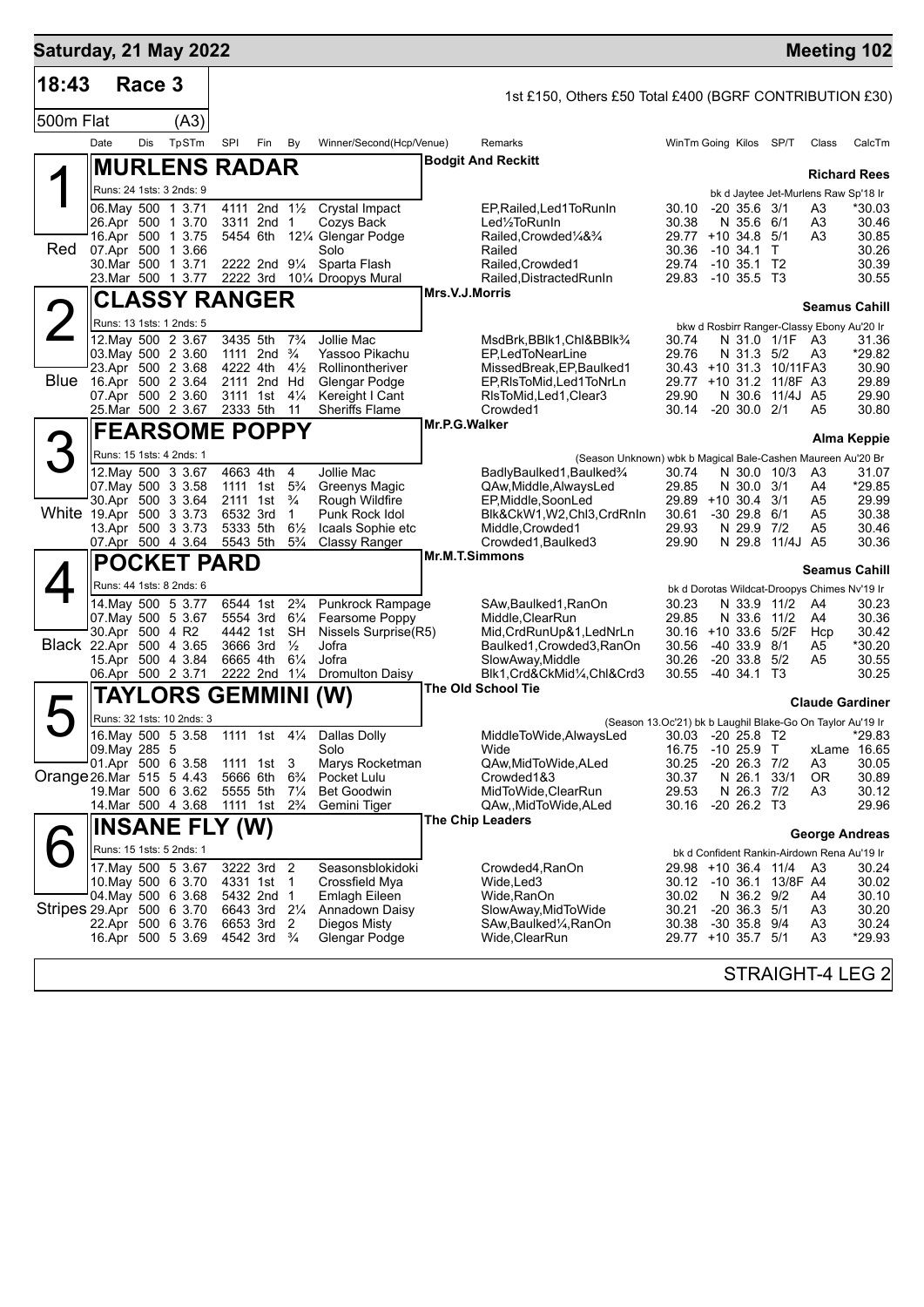| Saturday, 21 May 2022                    |                         |        |                                                                                                                                                                                                                              |                                                                                    |                                                         |                                                             |                                                                                                                                                        |                |                                                                                                                                                                                                        |                                           |                                                                                                                                                                            |        |                                        | <b>Meeting 102</b>                                  |
|------------------------------------------|-------------------------|--------|------------------------------------------------------------------------------------------------------------------------------------------------------------------------------------------------------------------------------|------------------------------------------------------------------------------------|---------------------------------------------------------|-------------------------------------------------------------|--------------------------------------------------------------------------------------------------------------------------------------------------------|----------------|--------------------------------------------------------------------------------------------------------------------------------------------------------------------------------------------------------|-------------------------------------------|----------------------------------------------------------------------------------------------------------------------------------------------------------------------------|--------|----------------------------------------|-----------------------------------------------------|
| 18:58                                    |                         | Race 4 |                                                                                                                                                                                                                              |                                                                                    |                                                         |                                                             |                                                                                                                                                        |                | 1st £200, Others £55 Total £475 (BGRF CONTRIBUTION £30)                                                                                                                                                |                                           |                                                                                                                                                                            |        |                                        |                                                     |
| 500m Flat                                |                         |        | (A1)                                                                                                                                                                                                                         |                                                                                    |                                                         |                                                             |                                                                                                                                                        |                |                                                                                                                                                                                                        |                                           |                                                                                                                                                                            |        |                                        |                                                     |
|                                          | Date                    | Dis    | TpSTm                                                                                                                                                                                                                        | SPI                                                                                | Fin                                                     | By                                                          | Winner/Second(Hcp/Venue)                                                                                                                               |                | <b>Remarks</b>                                                                                                                                                                                         |                                           | WinTm Going Kilos SP/T                                                                                                                                                     |        | Class                                  | CalcTm                                              |
|                                          |                         |        | QUICKDRAW                                                                                                                                                                                                                    |                                                                                    |                                                         |                                                             |                                                                                                                                                        | Mr.S.W.Jones   |                                                                                                                                                                                                        |                                           |                                                                                                                                                                            |        |                                        | Alma Keppie                                         |
|                                          |                         |        | Runs: 14 1sts: 4 2nds: 2                                                                                                                                                                                                     |                                                                                    |                                                         |                                                             |                                                                                                                                                        |                |                                                                                                                                                                                                        |                                           | bk d Ballymac Best-Killinan Rosie Nv'19 Ir                                                                                                                                 |        |                                        |                                                     |
| Red                                      |                         |        | 11. May 500 2 3.63<br>05. May 500 2 3.62<br>30.Apr 500 1 3.65<br>21.Apr 500 2 3.65<br>07.Apr 500 1 3.62<br>22. Mar 500 2 3.66                                                                                                | 3222 3rd<br>4111 3rd<br>5333 3rd<br>2112 3rd<br>1111 1st 21/ <sub>2</sub>          | 2111 1st                                                | $5\frac{3}{4}$<br>$\frac{3}{4}$<br>1<br>$6\frac{3}{4}$<br>3 | <b>Swithins Tiger</b><br>Woodmancote Jess<br>Galaxy Jaja Binx<br><b>Smoking Bomber</b><br><b>Bet Goodwin</b><br>Le Clerc                               |                | RIsToMid,CrdRnUp,Chl2To3<br>EarlyPace,Rails,LedRunUp<br>EP, Railed, Crd&Led1ToRnIn<br>SlowAway,Crowded1&3<br>Railed,Led¼To¾,CrdRunIn<br>EP,SoonLed,Clear1/2                                            | 29.69<br>29.75<br>29.51<br>29.89          | $-10, 34.9, 4/1$<br>N 35.0 9/2<br>29.98 +10 35.2 6/4<br>29.41 +20 35.0 9/2<br>N 34.9 7/1<br>$-10$ 35.0 $7/2$                                                               |        | Α1<br>A1<br>A1<br>A1<br>A1<br>A1       | 30.05<br>*29.75<br>30.15<br>30.15<br>29.75<br>29.79 |
|                                          |                         |        | <b>FOOTFIELD RUBY</b>                                                                                                                                                                                                        |                                                                                    |                                                         |                                                             |                                                                                                                                                        |                | Mr.F.J.Prince, Mr.L.Prince                                                                                                                                                                             |                                           |                                                                                                                                                                            |        |                                        | <b>Claude Gardiner</b>                              |
|                                          |                         |        | Runs: 13 1sts: 5 2nds: 1                                                                                                                                                                                                     |                                                                                    |                                                         |                                                             |                                                                                                                                                        |                |                                                                                                                                                                                                        |                                           | (Season Unknown) bk b Droopys Jet-Sheelin Dancer Ap'20 Ir                                                                                                                  |        |                                        |                                                     |
| <b>Blue</b>                              |                         |        | 12. May 500 2 3.63<br>07. May 540 3 13.12 1222 2nd 10<br>28.Apr 540 3 13.18 2122 2nd 93/4<br>14.Apr 500 3 3.66<br>01.Apr 500 3 3.74<br>25.Mar 500 3 3.69                                                                     | 1111 1st 1¼<br>3211 1st 21/4<br>6555 6th<br>3221 1st 2 <sup>3</sup> / <sub>4</sub> |                                                         |                                                             | Rayman<br>Freeky Pumbaa(Cryfd)<br>Bling Bling Sara(Cryfd)<br><b>Bridies Pet</b><br>151/2 Galaxy On Fire<br><b>Glory Poppy</b>                          |                | EP, Mid To Rails, Always Led<br>EP, SnLd-Slp2, MidToRIs<br>Ld1-Wide1/ <sub>2</sub> , Wide2, Mid<br>DispLeadTo4,DrewClear<br>BadlyBaulkedVW1,Baulked4<br>Middle, Led3                                   | 29.79<br>33.86<br>30.11<br>30.01<br>30.14 | N 28.4 5/1<br>N 28.9 T2<br>34.21 +20 28.5 T2<br>$-20$ 28.7 $7/1$<br>-40 29.0 7/1<br>-20 28.5 13/8F A4                                                                      |        | A1<br>A2<br>A2                         | *29.79<br>34.66<br>35.19<br>29.91<br>30.85<br>29.94 |
|                                          |                         |        | AMAZE ME MEL                                                                                                                                                                                                                 |                                                                                    |                                                         |                                                             |                                                                                                                                                        | Mr.I.R.Lacey   |                                                                                                                                                                                                        |                                           |                                                                                                                                                                            |        |                                        |                                                     |
|                                          | Runs: 3 1sts: 2 2nds: 0 |        |                                                                                                                                                                                                                              |                                                                                    |                                                         |                                                             |                                                                                                                                                        |                |                                                                                                                                                                                                        |                                           |                                                                                                                                                                            |        |                                        | <b>Richard Rees</b>                                 |
|                                          | 04.Mar                  |        |                                                                                                                                                                                                                              |                                                                                    |                                                         |                                                             | NAME CHANGED from                                                                                                                                      |                | Cappuccino Kid                                                                                                                                                                                         |                                           | bk d Droopys Noah-Droopys Alice Au'20 Ir                                                                                                                                   |        |                                        |                                                     |
| White 27.Apr 500 4 3.72                  |                         |        | 14. May 500 3 3.65<br>01. May 500 4 4.26<br>20.Apr 500 3 3.79<br>11.Apr 500 3 3.87                                                                                                                                           | 3444 4th                                                                           | 3211 1st 11/ <sub>2</sub><br>6643 1st 1/2<br>3333 2nd 2 | $5\frac{3}{4}$                                              | <b>Sheriff Cain</b><br>Solo(Towc)<br>Insane Chef<br>Freedom Mustang<br>Freedom Mustang                                                                 |                | EarlyPace, Led2<br><b>MidTRIS</b><br>Crowded1/4&3/4&4<br>SAw, CrdWide1, Led4<br>VSAw, Middle, RanOn<br>Mr.A.D.Skipper,Mrs.M.C.Skipper                                                                  | 29.57<br>29.80<br>29.79<br>30.20          | N 31.2 11/4<br>29.69 +20 30.6<br>N 30.5 3/1<br>N 30.2 8/1<br>N 30.2 T3                                                                                                     | $\top$ | A2<br>Intro<br>A2<br>A5                | *29.57<br>29.89<br>30.25<br>29.79<br>30.36          |
|                                          |                         |        | <b>DROOPYS SKIPPER</b>                                                                                                                                                                                                       |                                                                                    |                                                         |                                                             |                                                                                                                                                        |                |                                                                                                                                                                                                        |                                           |                                                                                                                                                                            |        |                                        | Jason Heath                                         |
| Black 20.Apr 500 3 3.58                  |                         |        | Runs: 23 1sts: 5 2nds: 7<br>12. May 500 4 3.67<br>04 May 500 4 3.67<br>28.Apr 500 4 3.66<br>09.Apr 500 1 3.72<br>04.Apr 380 3 3.66                                                                                           | 2222 3rd<br>1443 3rd                                                               | 4211 2nd Hd<br>1111 1st<br>5454 4th 41/2                | $1\frac{1}{2}$<br>5<br>$3\frac{3}{4}$                       | <b>Footfield Ruby</b><br>Warren Hill<br>Slippy Romina<br>Gatchells Davey<br>Droopys Comaneci<br>Solo(Cryfd)                                            |                | Middle,Challenged3<br>Crowded1<br>EPace,Crowded&Led2ToNrLn<br>QAw,Middle,AlwaysLed<br>Middle, Baulked1, Crowded3<br>Mid                                                                                | 29.79<br>30.00<br>29.72<br>29.99<br>23.67 | wbe d Cable Bay-Droopys Rhiona Ja'20 Ir<br>N 33.7 9/4<br>$-20$ 33.5 $4/1$<br>29.79 +20 33.1 9/2<br>N 33.2 4/1<br>$-10$ 33.6 $5/2$<br>N 33.2 T                              |        | A1<br>A1<br>Α1<br>A2<br>A <sub>3</sub> | 29.92<br>30.20<br>30.01<br>*29.72<br>30.24<br>23.67 |
|                                          |                         |        | <b>BRUTUS BULLET</b>                                                                                                                                                                                                         |                                                                                    |                                                         |                                                             |                                                                                                                                                        |                | Mr.D.A.Dark, Mr.E.D.Dark                                                                                                                                                                               |                                           |                                                                                                                                                                            |        |                                        | <b>Belinda Green</b>                                |
| Orange 21.Apr 500 4 3.57                 |                         |        | Runs: 82 1sts: 22 2nds: 21<br>07. May 540 4 13.18 1222 1st 3<br>30.Apr 540 4 13.06 2322 2nd 3<br>09.Apr 515 3 4.45<br>17.Mar 500 4 3.67                                                                                      | 2644 4th 31/4<br>5445 6th                                                          | 6655 3rd 2 <sup>3</sup> / <sub>4</sub>                  | 8                                                           | 14. May 540 3 13.39 4544 4th 61/2 Popworld(Cryfd)<br><b>Bling Bling Sara(Cryfd)</b><br>Popworld(Cryfd)<br>Do It Eli<br>Derrinasafa Boss<br>Seomra Razl |                | Crd1,Mid<br>EP, SnLd-Crd1, CmAg5<br>Crd1,2ndFrom4,Mid<br>BaulkedWide1&2<br>BaulkedRunUp<br>SAw, Middle, RanOn                                                                                          | 34.41<br>29.68                            | bd d Tyrur Big Mike-Droopys Achieve Nv'17 Ir<br>33.80 N 34.1 4/1 OR3 34.32<br>N 34.4 11/10FOR<br>33.74 +20 34.0<br>29.53 +20 34.1 10/3<br>30.22 -10 34.2 8/1<br>N 34.3 5/1 | 11/4   | OR.<br>A1<br>0R<br>A1                  | 34.41<br>34.18<br>29.98<br>30.75<br>*29.91          |
|                                          |                         |        | <b>SLIPPY ROMINA (W)</b>                                                                                                                                                                                                     |                                                                                    |                                                         |                                                             |                                                                                                                                                        | Mrs.T.J.Cahill |                                                                                                                                                                                                        |                                           |                                                                                                                                                                            |        |                                        | <b>Seamus Cahill</b>                                |
| Stripes 23.Apr 695 6 14.16 1111 1st 71/2 |                         |        | Runs: 21 1sts: 9 2nds: 2<br>14. May 695 6 14. 25 1111 1st 2 <sup>3</sup> / <sub>4</sub><br>05.May 500 6 3.64<br>28.Apr 500 6 3.65<br>12.Apr 695 6 14.40 2211 1st<br>10.Mar 500 5 3.62 1222 2nd 3 <sup>3</sup> / <sub>4</sub> | 3665 4th 21/ <sub>2</sub><br>3554 1st                                              |                                                         | Hd<br>-11                                                   | Offyourhighorse<br>Quickdraw<br>Droopys Skipper<br>Galaxy On Fire<br><b>Mandingos Magpie</b><br>Sonny The Kid                                          |                | (Season Unknown) bk b Droopys Buick-Droopys Romina Fb'20 Ir<br>QAw, Wide, Always Led<br>BadlyBaulked1, RanOn<br>Crowded1&4&RunIn,LedNrLn<br>QAw, Wide, Always Led<br>Wide,Clear5<br>QuickAway,Crowded1 | 42.31<br>29.75                            | N 26.8 1/1F S1<br>N 26.9 9/2<br>29.79 +20 27.0 6/4F<br>42.18 +15 27.2 11/8F S1<br>41.81 +15 27.2 T2<br>29.62 -20 26.9 8/1                                                  |        | A1<br>A1<br>0R                         | 42.31<br>29.94<br>29.99<br>42.33<br>41.96<br>*29.73 |
|                                          |                         |        |                                                                                                                                                                                                                              |                                                                                    |                                                         |                                                             |                                                                                                                                                        |                |                                                                                                                                                                                                        |                                           |                                                                                                                                                                            |        |                                        | STRAIGHT-4 LEG 3                                    |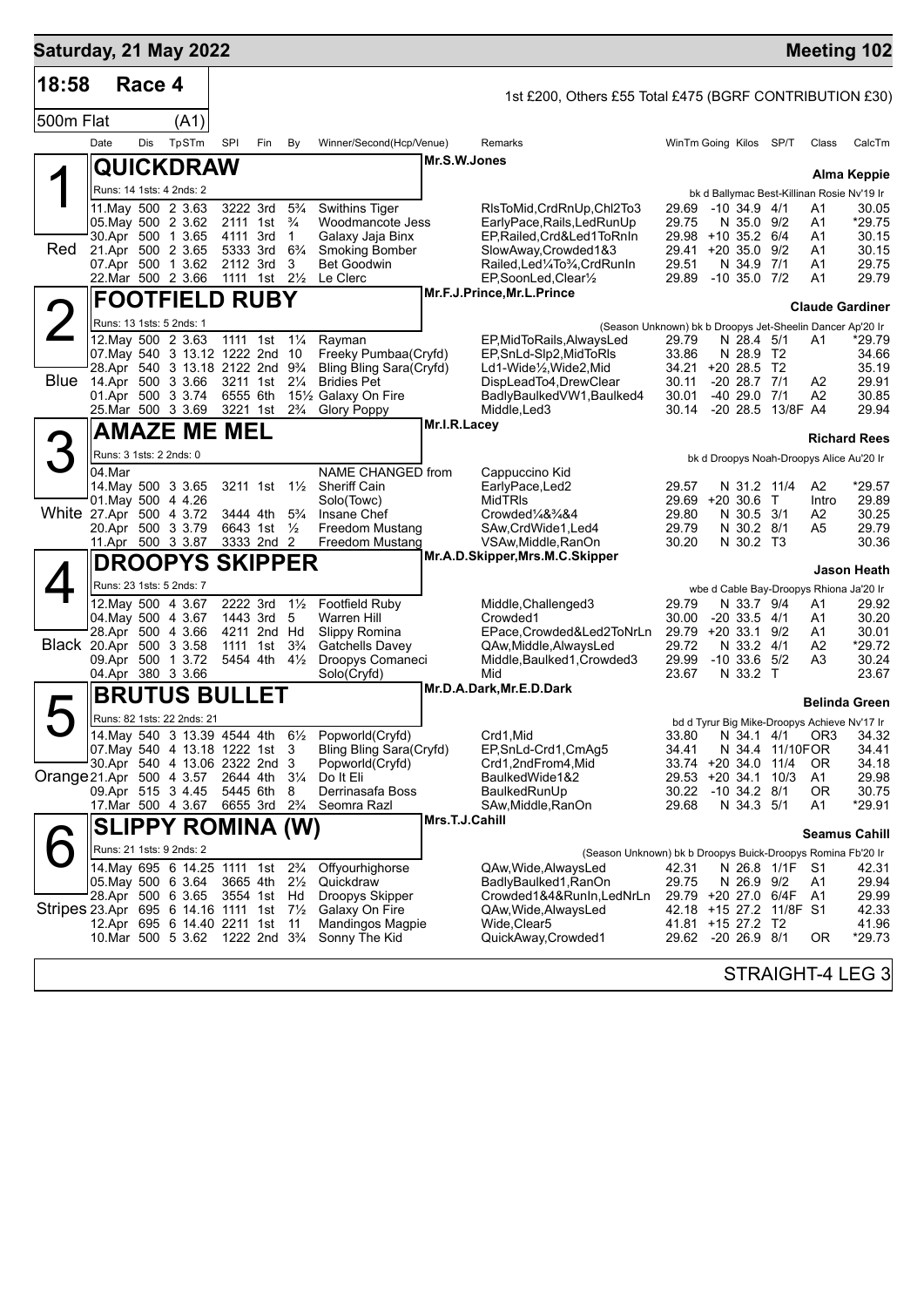| Saturday, 21 May 2022     |                   |        |                                                               |                       |                                                      |                                  |                                                                          |                       |                                                                                          |                                                         |                                                    |                                  | <b>Meeting 102</b>                                       |                          |
|---------------------------|-------------------|--------|---------------------------------------------------------------|-----------------------|------------------------------------------------------|----------------------------------|--------------------------------------------------------------------------|-----------------------|------------------------------------------------------------------------------------------|---------------------------------------------------------|----------------------------------------------------|----------------------------------|----------------------------------------------------------|--------------------------|
| 19:18                     |                   | Race 5 |                                                               |                       |                                                      |                                  |                                                                          |                       | 1st £140, Others £50 Total £390 (BGRF CONTRIBUTION £30)                                  |                                                         |                                                    |                                  |                                                          |                          |
| 500m Flat                 |                   |        | (Hcp)                                                         |                       |                                                      |                                  |                                                                          |                       |                                                                                          |                                                         |                                                    |                                  |                                                          |                          |
|                           | Date              | Dis    | TpSTm                                                         | SPI                   | Fin                                                  | By                               | Winner/Second(Hcp/Venue)                                                 |                       | Remarks                                                                                  | WinTm Going Kilos SP/T                                  |                                                    |                                  | Class                                                    | CalcTm                   |
|                           |                   |        | <b>HASENHUTTL</b>                                             |                       |                                                      |                                  |                                                                          | (R14) Mr.M.J.Hughes   |                                                                                          |                                                         |                                                    |                                  |                                                          | Jason Heath              |
|                           |                   |        | Runs: 0 1sts: 0 2nds: 0                                       |                       |                                                      |                                  |                                                                          |                       | (Season Unknown) bk b Portmageewiseguy-Droopys Baton Jn'20 Br                            |                                                         |                                                    |                                  |                                                          |                          |
|                           |                   |        | 16. May 500 2 3.89<br>02. May 500 3 3.92<br>18.Apr 500 3 3.95 |                       | 3333 2nd 9<br>3331 1st 41/4                          |                                  | Solo<br>Harmsworthshalie<br><b>Punk Rock Misfit</b>                      |                       | SlowAway, RailsToMiddle<br>VSAw, RIsToMid, Crd&CkRnIn<br>SAw, RIs Run Up, Led 3, RIs-Mid | 31.41<br>30.85<br>31.74                                 | $-20, 26.0$ T<br>$-10, 25.8$ T3<br>$-10, 25.7, 13$ |                                  |                                                          | *31.21<br>31.48<br>31.64 |
| Red                       |                   |        | 11.Apr 500 2 3.95<br>04.Apr 500 2 3.96                        |                       | 2222 2nd 4                                           |                                  | Solo<br><b>Duffers Corner</b>                                            |                       | SAw, Railed, Middle1To2<br>VSAw, MidToRIs, CkSough                                       | 31.54<br>31.57                                          | N 25.9 T<br>$-30$ 25.8 T <sub>2</sub>              |                                  |                                                          | 31.54<br>31.60           |
|                           | 28.Mar 285 2      |        |                                                               |                       | $2 - 2 - 2$ nd 6                                     |                                  | <b>Duffers Corner</b>                                                    | (R12) Rees Racing     | SAw, RIsToMid                                                                            | 17.46                                                   | N 25.7 T2                                          |                                  | Nvice                                                    | 17.94                    |
|                           |                   |        | KILARA PETAL                                                  |                       |                                                      |                                  |                                                                          |                       |                                                                                          |                                                         |                                                    |                                  | <b>Richard Rees</b>                                      |                          |
| $\angle$                  |                   |        | Runs: 10 1sts: 0 2nds: 1                                      | 1112 5th              |                                                      | $8\frac{1}{4}$                   |                                                                          |                       | (Season Unknown) bk b Droopys Biker-Kilara Charm Au'20 Ir                                |                                                         |                                                    |                                  |                                                          |                          |
|                           | 14.May 500 1 R9   |        | 06. May 500 4 3.72                                            |                       | 5543 2nd 7 <sup>3</sup> / <sub>4</sub>               |                                  | Seamless Move(R7)<br><b>Punk Rock Stella</b>                             |                       | Middle,LedTo3<br>Middle, Crowded 2, CkRunIn                                              | 30.05<br>30.68                                          | N 25.8 4/1<br>$-20$ 26.3 $5/1$                     |                                  | Hcp<br>A11                                               | 31.43<br>31.11           |
| <b>Blue</b>               |                   |        | 26.Apr 500 3 3.74                                             | 5654 4th              |                                                      | $4\frac{1}{2}$                   | <b>Farloe Delta</b>                                                      |                       | Middle, ClearRun                                                                         | 30.81<br>31.48                                          |                                                    | N 26.4 2/1F<br>$-20$ 25.6 $9/4J$ | A11                                                      | 31.17                    |
|                           |                   |        | 15.Apr 500 3 3.78<br>08.Apr 500 4 3.76                        | 3553 3rd<br>4454 6th  |                                                      | $1\frac{3}{4}$<br>$6\frac{1}{4}$ | Misfit Bijou<br>Kata Millie                                              |                       | Middle, Baulked <sup>1</sup> / <sub>4</sub> , WRunIn<br>Baulked1⁄4&2                     | 31.11                                                   | -10 25.4                                           | 2/1                              | A11<br>A11                                               | 31.42<br>31.51           |
|                           |                   |        | 29. Mar 500 3 3.74 4544 4th                                   |                       |                                                      | $4\frac{1}{2}$                   | Shady Alf                                                                |                       | CrowdedWide1,Crowded3                                                                    | 30.61                                                   | N 25.6 11/4                                        |                                  | A11                                                      | *30.97                   |
|                           |                   |        | <b>SLANEYSIDE AMBER</b>                                       |                       |                                                      |                                  | (R3)                                                                     | Jans Bar Racing       |                                                                                          |                                                         |                                                    |                                  | <b>Belinda Green</b>                                     |                          |
|                           |                   |        | Runs: 1 1sts: 0 2nds: 1                                       |                       |                                                      |                                  |                                                                          |                       |                                                                                          | (Season Unknown) bk b Jaytee Jet-Bricken Brett De'20 Ir |                                                    |                                  |                                                          |                          |
|                           |                   |        | 27.Apr 500 2 3.72<br>21.Apr 500 2 3.68                        |                       | 4455 2nd 11/4                                        |                                  | Hurry Up Harry<br>Solo                                                   |                       | Baulked <sub>2</sub><br>Middle                                                           | 30.40<br>30.31 +20 27.5 T                               |                                                    | N 28.1 10/3 A7                   |                                                          | 30.51<br>30.51           |
|                           |                   |        | 16.Apr 500 2 3.77                                             |                       | 1331 1st                                             | $3\frac{1}{4}$                   | Drive Me Nuts                                                            |                       | MidToRIs,Crd1,Blk¼,Led3                                                                  | 30.48                                                   | N 27.5 T3                                          |                                  |                                                          | *30.48                   |
| White 07.Apr 500 2 3.76   |                   |        | 12.Mar 525 2 3.49                                             | 2333 3rd              | 3rd                                                  |                                  | 10 <sup>1</sup> / <sub>2</sub> Droopys Flotus<br>Dist Jumping John(Cork) |                       | RIsToMid,BIkRunUp<br>(IrishTrial)                                                        | 30.11<br>29.57                                          | $-10$ 27.2 T3<br>N 27.7 T3                         |                                  | Nvice<br>Sales                                           | 30.85<br>0.00            |
|                           | 04.Mar 525 5      |        |                                                               |                       | 2nd <sub>3</sub>                                     |                                  | Slaneyside Frend(Cork)                                                   |                       | (IrishTrial)                                                                             | 29.40 +10 27.7 T2                                       |                                                    |                                  |                                                          | 29.71                    |
|                           |                   |        | <b>GLENSIDE BUD</b>                                           |                       |                                                      |                                  |                                                                          | (R3) Mr.S.Maplesden   |                                                                                          |                                                         |                                                    |                                  | <b>Stuart Maplesden</b>                                  |                          |
|                           |                   |        | Runs: 10 1sts: 4 2nds: 3                                      |                       |                                                      |                                  |                                                                          |                       |                                                                                          |                                                         |                                                    |                                  | bk d Farloe Rumble-Glenside Product Jy'20 Ir             |                          |
|                           | 09. May 285 5     |        | 16. May 500 4 3.67                                            | 2221 1st<br>$1 - 1 -$ |                                                      | $2\frac{1}{2}$<br>$2\frac{1}{4}$ | Punk Rock Hippy<br><b>Punkrock Swindle</b>                               |                       | Middle, Led <sup>3</sup> / <sub>4</sub><br>EP, Middle ALed                               | 30.41<br>16.82                                          | $-20$ 31.8 T3<br>-10 31.7 T2                       |                                  |                                                          | *30.21<br>xLame 16.72    |
|                           |                   |        | 29. Mar 500 5 3.63                                            |                       | 1st<br>2122 2nd 2 <sup>3</sup> / <sub>4</sub>        |                                  | <b>Wheres Speedy</b>                                                     |                       | EarlyPace,Led1To1/4                                                                      | 30.05                                                   | N 32.0 9/2                                         |                                  | A7                                                       | 30.27                    |
| Black 19.Mar 500 4 3.68   |                   |        | 08.Mar 500 5 3.76                                             |                       | 5322 5th 5 <sup>3</sup> / <sub>4</sub><br>6355 2nd 3 |                                  | <b>Insane Virus</b><br>Morrisseys Cross                                  |                       | Crowded1&2&4<br>SAw, HitRails 3                                                          | 30.44<br>30.97                                          | N 31.5<br>$-20$ 31.6 $7/1$                         | 5/2F                             | A7<br>A6                                                 | 30.90<br>31.02           |
|                           |                   |        | 16.Feb 500 5 3.73                                             |                       | 4222 3rd 11/4                                        |                                  | Dinner Andreas                                                           |                       | MiddleToWide,ClearRun                                                                    | 30.41                                                   | $-10$ 31.6 $9/2$                                   |                                  | A6                                                       | 30.42                    |
|                           |                   |        | <b>INSANE RED CARD</b>                                        |                       |                                                      |                                  |                                                                          | $(SCR)$ Mr.G. Andreas |                                                                                          |                                                         |                                                    |                                  |                                                          |                          |
|                           |                   |        | Runs: 35 1sts: 4 2nds: 14                                     |                       |                                                      |                                  |                                                                          |                       |                                                                                          |                                                         |                                                    |                                  | George Andreas<br>bk d Skywalker Puma-Dame Iris Oc'19 Ir |                          |
|                           |                   |        | 17. May 500 2 3.69                                            |                       | 4442 2nd 2                                           |                                  | Boom Jet                                                                 |                       | Baulked2, RanOn                                                                          |                                                         |                                                    |                                  | 29.76 +10 29.4 9/4J A4                                   | 30.03                    |
|                           |                   |        | 11. May 500 2 3.70<br>03. May 500 2 3.69                      |                       | 1222 2nd 11/4<br>3222 2nd 41/4                       |                                  | Flemish Lynda<br><b>Blastout Tink</b>                                    |                       | RIsToMid, Crd1, ChlRunIn<br>RIsToMid, Challenged4                                        | 30.01<br>29.65                                          | $-10$ 29.4 $9/4$                                   | N 29.6 11/2                      | A4<br>A4                                                 | 30.01<br>*30.00          |
| Orange 19.Apr 500 1 3.86  |                   |        |                                                               |                       | 6443 2nd SH                                          |                                  | Glengar Bobby                                                            |                       | Crd1&2&3,LedBrieflyRunIn                                                                 | 30.82                                                   | -50 29.9 9/4                                       |                                  | A4                                                       | 30.33                    |
|                           |                   |        | 13.Apr 500 2 3.70<br>05.Apr 500 2 3.70                        | 6442 1st SH           | 2333 3rd 21/2                                        |                                  | Swithins Tiger<br><b>Centre Fold</b>                                     |                       | RIs-Mid, Blk1, Crd2, CrdRnIn<br>RIsToMid, LedNearLine                                    | 29.83<br>30.05                                          | N 30.0 7/1<br>N 30.0 5/2                           |                                  | A4<br>A <sub>5</sub>                                     | 30.03<br>30.05           |
|                           |                   |        | <b>BLUE ROCK AERO</b>                                         |                       |                                                      |                                  |                                                                          |                       | (SCR) Flyaway Syndicate                                                                  |                                                         |                                                    |                                  |                                                          |                          |
|                           |                   |        | Runs: 90 1sts: 12 2nds: 14                                    |                       |                                                      |                                  |                                                                          |                       |                                                                                          |                                                         |                                                    |                                  | <b>Stuart Maplesden</b>                                  |                          |
|                           |                   |        | 13. May 500 6 Scr                                             |                       | 6666 6th                                             | $5\frac{3}{4}$                   | Gatchells Annie(R3)                                                      |                       | BaulkedWide1,Crowded3⁄4                                                                  | 30.65                                                   |                                                    | -30 33.9 6/4F                    | be d Aero Majestic-Echo Mary De'17 Ir<br>Hcp             | 30.81                    |
|                           | 07. May 500 6 Scr |        |                                                               |                       |                                                      |                                  |                                                                          |                       | (NoRace)                                                                                 |                                                         | N 32.9                                             |                                  | Hcp                                                      |                          |
| Stripes 28.Apr 500 3 3.75 |                   |        | 02. May 642 3 13.02 1112 2nd 3 <sup>3</sup> / <sub>4</sub>    |                       | 6444 3rd 31/4                                        |                                  | Sheriff Cain(CPark)<br>Roseville Jane                                    |                       | Mid,Crd4,LdTo <sup>3</sup> /4<br>SlowAway,Crowded1&3/4                                   | 41.25<br>29.60 +20 32.9                                 | N 31.9 T2                                          | 6/1                              | Intro<br>A4                                              | 41.55<br>30.06           |
|                           |                   |        | 20.Apr 500 3 3.79                                             |                       | 6643 2nd 11/2                                        |                                  | Sharp Butch                                                              |                       | CrdRunUp&2,RanOn                                                                         | 29.96                                                   | N 32.8 7/1                                         |                                  | A4                                                       | 30.08                    |
|                           |                   |        | 15.Apr 500 3 3.79                                             |                       | 6321 1st 4                                           |                                  | Centre Fold                                                              |                       | SAw,Middle,Led3,DrewClear                                                                | 29.95                                                   | $-20$ 33.2 $9/2$                                   |                                  | A5                                                       | *29.75                   |
|                           |                   |        |                                                               |                       |                                                      |                                  |                                                                          |                       |                                                                                          |                                                         |                                                    |                                  | STRAIGHT-4 LEG 4                                         |                          |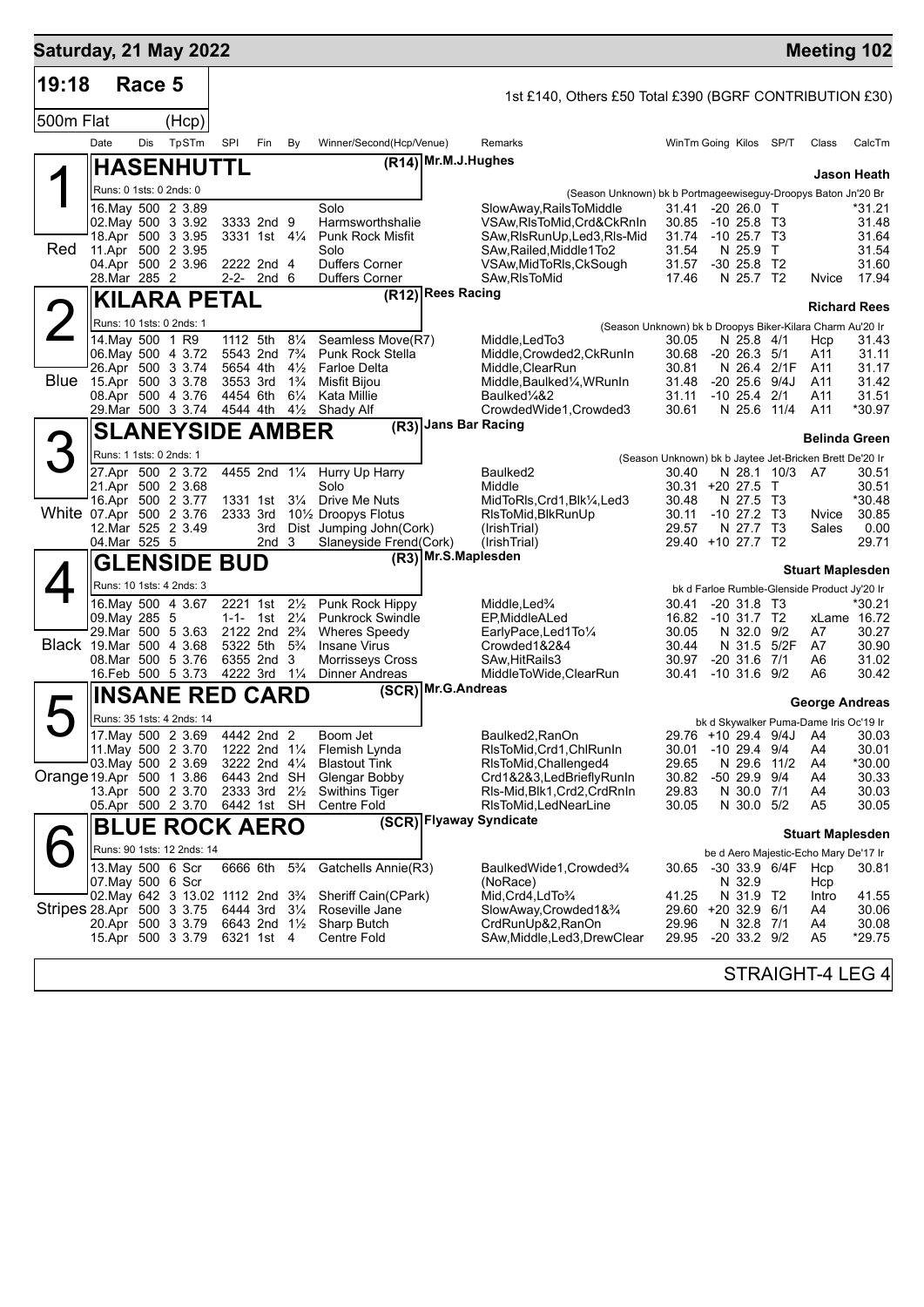| Saturday, 21 May 2022     |                         |            |                                          |                      |                                        |                                  |                                          |            |                                                                                             |                |                                         |                            | <b>Meeting 102</b>                                                                   |                      |
|---------------------------|-------------------------|------------|------------------------------------------|----------------------|----------------------------------------|----------------------------------|------------------------------------------|------------|---------------------------------------------------------------------------------------------|----------------|-----------------------------------------|----------------------------|--------------------------------------------------------------------------------------|----------------------|
| 19:36                     |                         | Race 6     |                                          |                      |                                        |                                  |                                          |            | <b>GARY'S 60 SCREAMING REELS</b>                                                            |                |                                         |                            |                                                                                      |                      |
|                           |                         |            |                                          |                      |                                        |                                  |                                          |            | 1st £130 + Trophy, Others £45 Total £355 (BGRF CONTRIBUTION £30)                            |                |                                         |                            |                                                                                      |                      |
| 500m Flat                 |                         |            | (A6)                                     |                      |                                        |                                  |                                          |            |                                                                                             |                |                                         |                            |                                                                                      |                      |
|                           | Date                    | <b>Dis</b> | TpSTm                                    | SPI                  | Fin                                    | By                               | Winner/Second(Hcp/Venue)                 |            | Remarks                                                                                     |                | WinTm Going Kilos SP/T                  |                            | Class                                                                                | CalcTm               |
|                           |                         |            | <b>DAVE ON A RAVE</b>                    |                      |                                        |                                  |                                          |            | <b>Taylormade Uniforms</b>                                                                  |                |                                         |                            |                                                                                      | <b>Belinda Green</b> |
|                           |                         |            | Runs: 55 1sts: 8 2nds: 10                |                      |                                        |                                  |                                          |            |                                                                                             |                |                                         |                            | bd d Ballymac Eske-Rogue Calypso Oc'18 Br                                            |                      |
|                           |                         |            | 17. May 500 1 3.86<br>10. May 500 1 3.87 | 5554 5th<br>6654 4th |                                        | $7\frac{1}{4}$<br>$5\frac{1}{4}$ | <b>Forever Memories</b><br>Pennys Studio |            | SAw,Crowded2&4,WideRunIn<br>SAw, Crd2&3, BlkRunIn                                           | 30.34          | $30.10 + 10.34.8$ 5/1<br>-10 34.7 6/1   |                            | A5<br>A6                                                                             | 30.78<br>30.66       |
|                           |                         |            | 03. May 500 1 3.93                       | 6666 6th             |                                        | $3\frac{1}{2}$                   | Outdoor Honey                            |            | VSAw, Crd&CkMid1, Crd3                                                                      | 30.57          | $-10, 34.4, 7/2$                        |                            | A6                                                                                   | 30.75                |
| Red                       |                         |            | 28.Apr 500 1 3.86                        | 6655 3rd             |                                        | $8\frac{1}{2}$                   | Greenys Magic                            |            | VerySlowAway,Crd&Mid2                                                                       |                | 29.73 +20 34.0 8/1                      |                            | A6                                                                                   | 30.62                |
|                           |                         |            | 22.Apr 500 1 3.83<br>15.Apr 500 1 3.84   | 5211 1st<br>6444 4th |                                        | 3<br>4                           | Killduff Duke<br><b>Nissels Surprise</b> |            | SAw, Railed, Led <sup>1/4</sup><br>SAw, RIsToMid, Crd&Middle1                               | 30.40          | -30 33.7<br>30.81 -20 34.1 7/2          | 3/1                        | A7<br>A7                                                                             | $*30.10$<br>30.92    |
|                           |                         |            | <b>RISING AMBER</b>                      |                      |                                        |                                  |                                          |            | Ms.S.A.M.Blackmore, Miss.N.Bursig, Mrs.L.Groom                                              |                |                                         |                            |                                                                                      |                      |
| <b>2</b>                  |                         |            |                                          |                      |                                        |                                  |                                          |            |                                                                                             |                |                                         |                            |                                                                                      | Derek Knight         |
|                           | Runs: 5 1sts: 1 2nds: 1 |            | 13. May 500 2 3.63                       | 2111 2nd SH          |                                        |                                  | <b>Indian Sunset</b>                     |            | (Season Unknown) bkw b Burgess Bucks-Rising Blondie Jy'20 Ir<br>EP, MidToRIs, LedRnUpToNrLn | 30.13          | -20 24.9 9/1                            |                            | A5                                                                                   | *29.94               |
|                           |                         |            | 05. May 500 2 3.70                       | 4213 6th             |                                        | $6\frac{1}{2}$                   | <b>Charter Party</b>                     |            | Crowded1, Led2To3, Crd&Ck3/4                                                                | 30.41          | $-10$ 24.7 $9/4$                        |                            | A5                                                                                   | 30.81                |
|                           |                         |            | 29.Apr 500 2 3.63                        | 2111 1st             |                                        | $1\frac{1}{2}$                   | Yassoo Perfect                           |            | EP, Railed, SnLed, MidRunIn                                                                 | 30.44          | $-20$ 25.0 $7/2$                        |                            | A6                                                                                   | 30.24                |
| Blue                      |                         |            | 23.Apr 500 1 3.76<br>16.Apr 500 2 3.74   | 5655 6th             | 5333 3rd 41/2                          | 5                                | Insane Ann<br>Laravoulta Shot            |            | CrowdedRunUp, Blk&CkMid1<br>Railed, Crowded RunUp                                           | 30.11          | $+10$ 24.7 3/1<br>$30.05 + 10.24.5$ 6/1 |                            | A6<br>A6                                                                             | 30.62<br>30.52       |
|                           |                         |            | 11.Apr 500 2 3.63                        |                      |                                        |                                  | Solo                                     |            | Railed, MiddleRunIn                                                                         | 30.22          | N 24.1 T                                |                            |                                                                                      | 30.22                |
|                           |                         |            | <b>MOYOLA BUSY BEAG</b>                  |                      |                                        |                                  |                                          |            | Mr.S.Maplesden, Mr.K. Walton                                                                |                |                                         |                            |                                                                                      |                      |
| 3                         | Runs: 9 1sts: 1 2nds: 0 |            |                                          |                      |                                        |                                  |                                          |            |                                                                                             |                |                                         |                            | <b>Stuart Maplesden</b><br>(FalseHt 30.Ja'22) bk b Droopys Jet-Moyola Inion De'19 Ir |                      |
|                           |                         |            | 16. May 500 3 3.69                       |                      | 2223 3rd                               | $6\frac{3}{4}$                   | <b>Whitings Ghost</b>                    |            | RailsToMiddle,Crowded1&3                                                                    | 30.08          | $-20$ 28.7 T <sub>3</sub>               |                            |                                                                                      | xWtVr *30.43         |
|                           | 09. May 285 3           |            |                                          |                      | 2-1- 1st                               | $\frac{3}{4}$                    | Killeacle Naomi                          |            | $RlsToMidLed\frac{1}{2}$                                                                    | 17.09          | $-1028.8$ T2                            |                            |                                                                                      | xLame 16.99          |
| White 30. Mar 500 4       |                         |            | 05.Apr 500 4 3.76                        |                      |                                        | 5665 5th 41/4                    | Gemini Summer                            |            | CrdRunUp, Baulked1<br>(NoRace)                                                              | 30.21          | N 27.4                                  | N 27.7 12/1<br>18/1        | A4<br>A4                                                                             | 30.54                |
|                           |                         |            | 25.Mar 500 3 3.77                        |                      |                                        |                                  | 6666 6th 121/2 Diegos Misty              |            | SlowAway, Middle                                                                            | 30.03          | $-20$ 27.5 $12/1$                       |                            | A4                                                                                   | 30.84                |
|                           | 21.Jan 500 3            |            |                                          |                      | 4222 1st <sup>3</sup> / <sub>4</sub>   |                                  | Lizzies Way                              |            | CrdRnUp, Mid, LdRnIn, (HT)                                                                  | 30.38          | -20 27.3 11/8F A5                       |                            |                                                                                      | 30.18                |
|                           |                         |            | <b>BIRTHDAY TREAT</b>                    |                      |                                        |                                  |                                          |            | Mr.P.D.Whelan                                                                               |                |                                         |                            |                                                                                      | <b>Tony Taylor</b>   |
|                           |                         |            | Runs: 13 1sts: 2 2nds: 3                 |                      |                                        |                                  |                                          |            |                                                                                             |                |                                         |                            | be d Over Limit-Cabra Scarlet Sp'19 Ir                                               |                      |
|                           |                         |            | 11 May 500 3 3.68                        |                      | 5566 6th                               | $6\frac{1}{4}$                   | Imahappychappie                          |            | Middle,Crd1&RunIn                                                                           | 30.19          |                                         | N 31.2 6/1                 | A6                                                                                   | 30.69                |
|                           |                         |            | 04 May 500 3 3.68<br>26.Apr 500 3 3.65   |                      | 5533 2nd 1<br>3111 1st                 | 3                                | Rogue Angel<br>Glenside Major            |            | Crowded <sup>1</sup> / <sub>4</sub> , RanOn<br>EP,LedRunUp                                  | 30.46<br>30.31 |                                         | N 31.5 5/2F<br>N 31.4 11/4 | A6<br>A7                                                                             | 30.55<br>30.31       |
| Black 20.Apr 500 4 3.83   |                         |            |                                          | 5444 3rd             |                                        | $\frac{3}{4}$                    | <b>Insane Virus</b>                      |            | SAw, Crowded <sup>1</sup> / <sub>4</sub> , Chl&Blk4                                         | 30.48          | $+10$ 30.7 9/2                          |                            | A7                                                                                   | 30.64                |
|                           |                         |            | 13.Apr 500 3 3.68                        | 4233 5th             |                                        | $4\frac{3}{4}$                   | <b>Wellott Empress</b>                   |            | Middle, Crowded <sup>1</sup> / <sub>2</sub> &3                                              | 30.34          |                                         | N 30.6 5/2J                | A7                                                                                   | 30.71                |
|                           |                         |            | 01.Apr 500 3 3.75                        |                      | 5333 2nd <sup>3</sup> / <sub>4</sub>   |                                  | Nonanoname                               |            | WideRunIn, RanOn<br>Mr.G.Andreas                                                            | 30.52          | $-40, 30.8, 6/1$                        |                            | A7                                                                                   | *30.18               |
|                           |                         |            | <b>RUSSMUR MOUNTAIN</b>                  |                      |                                        |                                  |                                          |            |                                                                                             |                |                                         |                            | George Andreas                                                                       |                      |
|                           |                         |            | Runs: 8 1sts: 0 2nds: 2                  |                      |                                        |                                  |                                          |            |                                                                                             |                |                                         |                            | bd d Kinloch Brae-Alls Well My'19 Ir                                                 |                      |
|                           |                         |            | 17. May 500 5 3.67                       | 6655 3rd 5           | 5655 4th                               | $5\frac{3}{4}$                   | Centre Fold<br>Sharp Josh                |            | Baulked <sup>1</sup> / <sub>4</sub><br>SlowAway, Crowded3                                   |                |                                         |                            | 30.10 +10 31.4 7/2 A6 30.66                                                          | 30.26                |
|                           |                         |            | 10. May 500 5 3.76<br>05 May 500 4 3.75  |                      | 5555 2nd 2                             |                                  | <b>Charter Party</b>                     |            | SAw, Mid, Crowded 2, CrdWide 4                                                              | 29.95<br>30.41 | $-10$ 31.8 $10/1$<br>$-10$ 31.6 $7/1$   |                            | A5<br>A5                                                                             | 30.47                |
| Orange 22.Apr 500 6 Scr   |                         |            |                                          |                      | 5555 2nd 1                             |                                  | Salvo Strange(Scr)                       |            | Middle, RanOn                                                                               | 30.69          | $-40$ 32.6 $9/2$                        |                            | Hcp                                                                                  | 30.38                |
|                           | 15.Apr 500 4 R2         |            |                                          |                      | 4545 5th                               | 4                                | Yassoo Mum(R8)                           |            | $Crowded1&\frac{1}{4}83$                                                                    | 30.41          | $-20$ 32.8 $4/1$                        |                            | Hcp                                                                                  | 30.68                |
|                           |                         |            | 18. Mar 500 2 4.02                       |                      | 6666 4th                               | $4\frac{3}{4}$                   | <b>Footfield Ruby</b>                    | Mr.N.Friar | Left, RanOn Late                                                                            | 29.96          | $-10$ 32.0 $7/1$                        |                            | A5                                                                                   | *30.24               |
|                           |                         |            |                                          |                      |                                        |                                  | BLUESTAR MASTER (W)                      |            |                                                                                             |                |                                         |                            |                                                                                      | <b>Tony Taylor</b>   |
|                           |                         |            | Runs: 89 1sts: 13 2nds: 14               |                      |                                        |                                  |                                          |            |                                                                                             |                |                                         |                            | bk d Skywalker Puma-Tullig Bonnie Sp'18 Ir                                           |                      |
|                           |                         |            | 13. May 500 5 3.62<br>06. May 500 6 3.66 | 1444 4th             | 2233 1st                               | $5\frac{3}{4}$<br>$\frac{3}{4}$  | Indian Sunset<br>Mapogo                  |            | QuickAway, Wide<br>Wide,CrdRunIn,RanOn                                                      | 30.13<br>30.53 | $-2029.620/1$<br>$-20$ 29.9 $5/1$       |                            | A5                                                                                   | 30.38<br>*30.33      |
|                           |                         |            | 30.Apr 500 6 3.67                        | 4433 3rd             |                                        | $4\frac{3}{4}$                   | <b>Wheres Speedy</b>                     |            | Wide,Crowded1/4                                                                             |                | 29.94 +10 29.7 7/1                      |                            | A6<br>A6                                                                             | 30.43                |
| Stripes 23.Apr 500 6 3.67 |                         |            |                                          | 1222 3rd             |                                        | $3\frac{1}{4}$                   | Insane Ann                               |            | Wide,ClearRun                                                                               | 30.11          | +10 29.6 12/1                           |                            | A6                                                                                   | 30.48                |
|                           |                         |            | 15.Apr 500 6 3.72<br>08.Apr 500 6 3.65   | 2443 4th             | 3466 4th 7 <sup>3</sup> / <sub>4</sub> | $3\frac{1}{2}$                   | Sharp Joe<br>Jofra                       |            | Wide, Clear Run<br>Middle <sup>3</sup> / <sub>4</sub> , Wide&Crowded4                       | 30.74<br>30.19 | $-20$ 29.7 $6/1$<br>-10 29.1 10/1       |                            | A6<br>A6                                                                             | 30.82<br>30.71       |
|                           |                         |            |                                          |                      |                                        |                                  |                                          |            |                                                                                             |                |                                         |                            |                                                                                      |                      |
|                           |                         |            |                                          |                      |                                        |                                  |                                          |            |                                                                                             |                |                                         |                            | PICK-6 JACKPOT LEG 1                                                                 |                      |
|                           |                         |            |                                          |                      |                                        |                                  |                                          |            |                                                                                             |                |                                         |                            |                                                                                      |                      |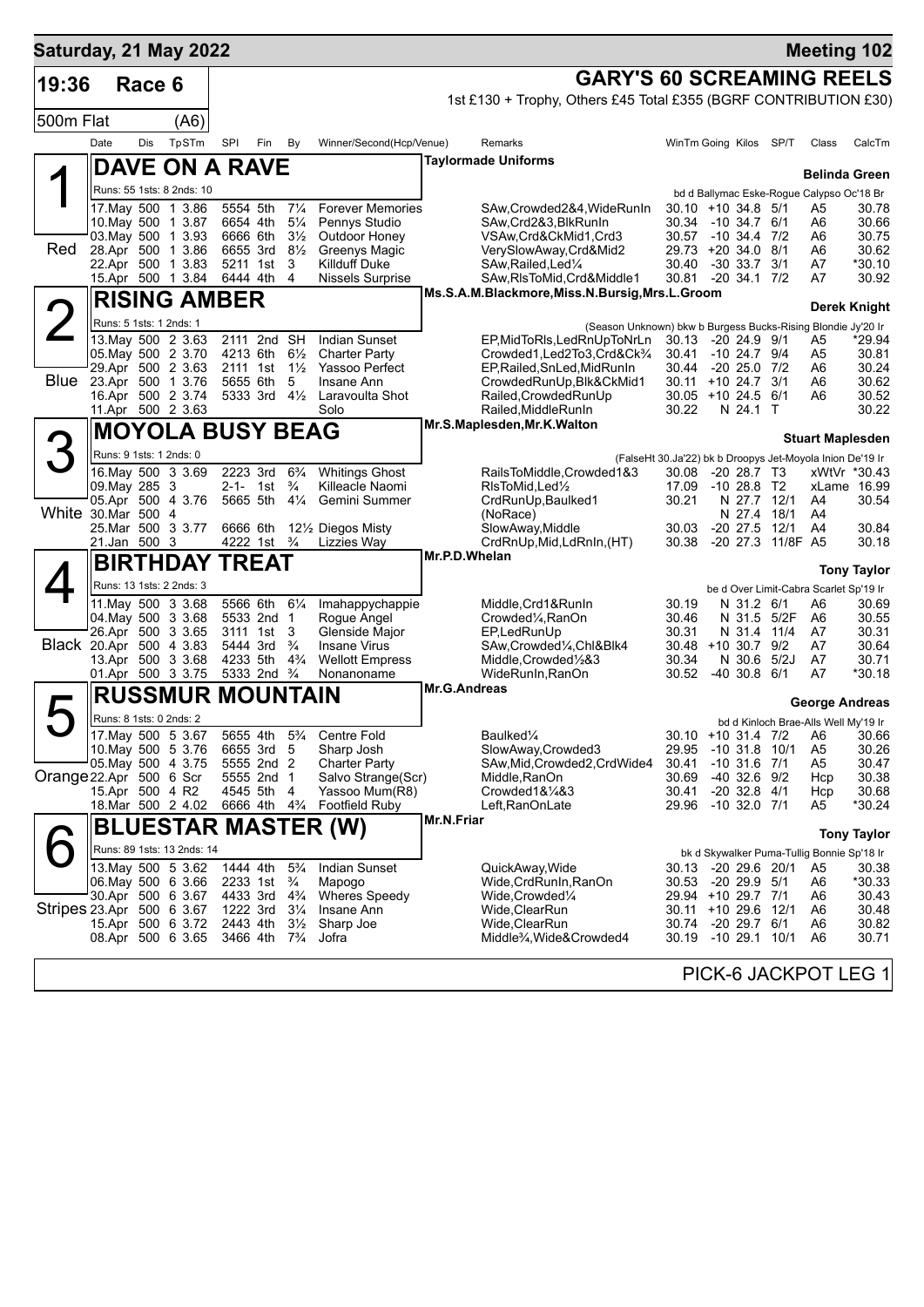| Saturday, 21 May 2022     |                 |        |                                                  |                      |                                         |                                  |                                              |               |                                                                                                           |                                          |                                      |               | <b>Meeting 102</b>                           |                    |
|---------------------------|-----------------|--------|--------------------------------------------------|----------------------|-----------------------------------------|----------------------------------|----------------------------------------------|---------------|-----------------------------------------------------------------------------------------------------------|------------------------------------------|--------------------------------------|---------------|----------------------------------------------|--------------------|
| 19:56                     |                 | Race 7 |                                                  |                      |                                         |                                  |                                              |               | <b>MICHAEL &amp; ANITA'S CELEBRATION TROPHY RACE</b>                                                      |                                          |                                      |               |                                              |                    |
|                           |                 |        |                                                  |                      |                                         |                                  |                                              |               | 1st £140 + Trophy, Others £50 Total £390 (BGRF CONTRIBUTION £30)                                          |                                          |                                      |               |                                              |                    |
| 500m Flat                 |                 |        | (A4)                                             |                      |                                         |                                  |                                              |               |                                                                                                           |                                          |                                      |               |                                              |                    |
|                           | Date            | Dis    | TpSTm                                            | SPI                  | Fin                                     | By                               | Winner/Second(Hcp/Venue)                     |               | <b>Remarks</b>                                                                                            | WinTm Going Kilos SP/T                   |                                      |               | Class                                        | CalcTm             |
|                           |                 |        | <b>INSANE LENNY</b>                              |                      |                                         |                                  |                                              | Mr.G.Andreas  |                                                                                                           |                                          |                                      |               | <b>George Andreas</b>                        |                    |
|                           |                 |        | Runs: 97 1sts: 18 2nds: 14                       |                      |                                         |                                  |                                              |               |                                                                                                           |                                          |                                      |               | bk d Laughil Duke-Final Shannon Nv'17 Ir     |                    |
|                           |                 |        | 11. May 500 1 3.74                               | 3444 3rd             |                                         | $3\frac{1}{2}$                   | Flemish Lynda                                |               | Railed, Clear Run                                                                                         | 30.01 -10 32.7 5/1                       |                                      |               | A4                                           | *30.20             |
|                           |                 |        | 30.Apr 695 1 14.60 6322 4th<br>20.Apr 500 2 3.82 | 6666 6th             |                                         | 3<br>$5\frac{1}{2}$              | Slippery Maia<br>Stefans Lady                |               | Railed, Clear Run<br>CrowdedRunUp&1/4                                                                     | 42.49 +15 32.6 4/1<br>30.13              | N 32.9 10/1                          |               | S <sub>2</sub>                               | 42.86<br>30.55     |
| Red                       |                 |        | 12.Apr 500 1 3.78                                | 5444 4th             |                                         | $4\frac{3}{4}$                   | Sharp Teddy                                  |               | Railed, Crowded <sup>1</sup> / <sub>4</sub>                                                               | 29.74 +20 33.3                           |                                      | 14/1          | A3<br>A3                                     | 30.33              |
|                           |                 |        | 28.Mar 500 1 3.79                                | 3311 1st             |                                         |                                  | 101/ <sub>2</sub> Yassoo Phylis              |               | Railed, Crowded&Led2                                                                                      | 30.32                                    | N 32.7 T3                            |               |                                              | xLame 30.32        |
|                           |                 |        | 08.Feb 500 1 3.73                                |                      | 1122 1st Nk                             |                                  | Insane Fly                                   | Mr.A.J.Taylor | Railed, Led To 1/2, Came Again                                                                            | 30.56                                    | N 33.7 T2                            |               |                                              | 30.56              |
|                           |                 |        | <b>CROKERS VELCRO</b>                            |                      |                                         |                                  |                                              |               |                                                                                                           |                                          |                                      |               |                                              | <b>Tony Taylor</b> |
|                           |                 |        | Runs: 10 1sts: 1 2nds: 0                         |                      |                                         |                                  |                                              |               |                                                                                                           |                                          |                                      |               | bk d Ballybough Mike-Fantasy Lane Au'19 Ir   |                    |
|                           |                 |        | 14 May 500 2 3.70<br>07. May 500 2 3.62          | 3455 4th<br>2333 3rd |                                         | $4\frac{1}{2}$<br>$6\frac{1}{4}$ | Pocket Pard<br>Fearsome Poppy                |               | Baulked1<br>Crowded1/4&RunIn                                                                              | 30.23<br>29.85                           | N 31.4 9/2<br>N 31.4 9/2             |               | A4<br>A4                                     | 30.59<br>30.36     |
|                           |                 |        | 12.Apr 500 2 3.70                                | 3566 6th             |                                         | $9\frac{3}{4}$                   | Sharp Teddy                                  |               | Baulked1, Crowded1/4                                                                                      | 29.74 +20 31.7 9/2                       |                                      |               | A3                                           | 30.73              |
| <b>Blue</b>               |                 |        | 25.Mar 500 2 3.70<br>11. Mar 500 2 3.65          | 3555 4th<br>3333 6th |                                         | 19<br>$8\frac{1}{2}$             | <b>Bridies Pet</b><br><b>Beaming Duchess</b> |               | BadlyBaulked1<br>Crowded1&3,Crd&HitRls4                                                                   | 30.11<br>29.96                           | $-20$ 31.2 $4/1$<br>$-20$ 31.0 $7/2$ |               | A3<br>A3                                     | 31.43<br>30.44     |
|                           |                 |        | 02.Mar 500 1 3.68                                | 5111 3rd             |                                         | -1                               | <b>Swift Fanatic</b>                         |               | EP, RIsToMid, Led RnUpTo RnIn                                                                             | 30.22                                    |                                      | -10 31.3 2/1F | A <sub>3</sub>                               | *30.20             |
|                           |                 |        | <b>KNOCKAREE BULLET</b>                          |                      |                                         |                                  |                                              |               | Mr.T.Kavanagh                                                                                             |                                          |                                      |               |                                              |                    |
|                           |                 |        | Runs: 61 1sts: 9 2nds: 8                         |                      |                                         |                                  |                                              |               |                                                                                                           |                                          |                                      |               | be d Droopys Roddick-Spirit Secrets Jn'18 Ir | Jason Heath        |
|                           |                 |        | 17. May 500 3 3.77                               | 5666 6th             |                                         | $5\frac{1}{2}$                   | Mandingos Flyer                              |               | Middle, Crowded1                                                                                          | 30.03 +10 33.6 8/1                       |                                      |               | A4                                           | 30.55              |
|                           |                 |        | 10. May 500 3 3.72                               | 4666 6th             |                                         |                                  | 111⁄4 Rogue Venom                            |               | Crowded1&1/4, Middle                                                                                      | 30.06 -10 33.1                           |                                      | 5/1           | A4                                           | 30.87              |
| White 21.Apr 500 3 3.73   | 30.Apr 500 4 R2 |        |                                                  | 3443 4th<br>4555 6th |                                         | $2\frac{1}{2}$<br>9              | Salvo Strange(R2)<br>Crossfield Mya          |               | Middle, ClearRun<br>BadlyBaulkedWide1                                                                     | 29.93 +10 32.8<br>29.93 +20 32.7         |                                      | 11/2<br>7/1   | Hcp<br>A4                                    | 30.37<br>30.84     |
|                           |                 |        | 14.Apr 500 3 3.75                                | 4455 5th             |                                         | $7\frac{3}{4}$                   | <b>Gatchells Davey</b>                       |               | Baulked1&1⁄4, Crowded2                                                                                    | 30.03                                    | $-20$ 32.8 $6/1$                     |               | A3                                           | 30.45              |
|                           |                 |        | 29. Mar 500 3 3.75                               | 5342 1st             |                                         | $\frac{3}{4}$                    | Fearsome Timmy                               |               | Crowded2, LedRunIn<br>Ms.S.A.M.Blackmore, Mrs.L.Groom, Mrs.A.J.Ingram, Mrs.P.J.Lloyd                      | 30.23                                    | N 32.9 6/1                           |               | A4                                           | *30.23             |
|                           |                 |        | <b>OLIVE TREE</b>                                |                      |                                         |                                  |                                              |               |                                                                                                           |                                          |                                      |               |                                              | Derek Knight       |
|                           |                 |        | Runs: 21 1sts: 4 2nds: 3                         |                      |                                         |                                  |                                              |               | (Ssn Suppressed) bk b Droopys Sydney-Leezie Dunbar Au'19 Ir                                               |                                          |                                      |               |                                              |                    |
|                           |                 |        | 13. May 500 4 3.63<br>29.Apr 500 4 3.72          | 3344 4th<br>5433 3rd |                                         | 5<br>$5\frac{1}{4}$              | Get On Hilda<br>Sharp Butch                  |               | Middle,Crowded¼&RunIn<br>Middle, Crowded RunUp                                                            | 30.24 -20 29.6 6/1<br>30.07 -20 29.9 9/2 |                                      |               | A4<br>A3                                     | 30.44<br>30.29     |
|                           |                 |        | 23.Apr 500 4 3.63                                | 2444 3rd             |                                         | $1\frac{3}{4}$                   | Rollinontheriver                             |               | Baulked&Distracted1                                                                                       | 30.43 +10 29.8 7/1                       |                                      |               | A3                                           | 30.68              |
| Black 16.Apr 500 6 Scr    |                 |        |                                                  | 4432 3rd             |                                         | $1\frac{1}{4}$                   | Swift Volt(R7)                               |               | Challenged&Crowded4                                                                                       | 30.00 +10 29.6 11/2                      |                                      |               | Hcp                                          | 30.20              |
|                           |                 |        | 06.Apr 500 4 3.66<br>15.Mar 500 3 3.59           | 2666 6th<br>2111 1st |                                         | $1\frac{3}{4}$                   | 101/ <sub>2</sub> Daisy Dot<br>Crouchs Diva  |               | Middle, Bumped Wide <sup>1/4</sup><br>EP, Middle, CrdRunUp, Led1                                          | 29.96 -20 29.5 6/1<br>30.09 -10 29.3 7/2 |                                      |               | A3<br>A4                                     | 30.60<br>*29.99    |
|                           |                 |        | <b>DISTANT CLASS (W)</b>                         |                      |                                         |                                  |                                              |               | Mr.C.Beck, Mr.P.Coker, Mr.J.E.IIIsley, Mrs.J.E.IIIsley                                                    |                                          |                                      |               |                                              |                    |
|                           |                 |        | Runs: 39 1sts: 5 2nds: 6                         |                      |                                         |                                  |                                              |               |                                                                                                           |                                          |                                      |               |                                              | Alma Keppie        |
|                           |                 |        | 17. May 500 5 3.68                               |                      |                                         |                                  | 2344 1st 11/4 Space Force                    |               | (Ssn Suppressed) bk b Droopys Buick-Maid Me County Au'19 Ir<br>MidToWide,LedNearLine 30.35 N 25.9 2/1J A5 |                                          |                                      |               |                                              | 30.35              |
|                           |                 |        | 10. May 500 6 3.67                               |                      | 4566 4th 51/4                           |                                  | Sharp Josh                                   |               | Crowded2&RunIn                                                                                            | 29.95                                    | $-10$ 26.1 $5/2$                     |               | A5                                           | 30.28              |
| Orange 27.Apr 500 5 3.66  |                 |        | 03. May 500 5 3.68                               | 2555 5th<br>3555 3rd |                                         | $6\frac{1}{4}$<br>2              | <b>Blastout Tink</b><br>Moanteen Evie        |               | Crowded1, Baulked2<br>Crowded1&1/4, RanOn                                                                 | 29.65<br>30.24                           | N 26.5 9/2<br>N 26.2 8/1             |               | A4<br>A4                                     | 30.15<br>30.38     |
|                           |                 |        | 20.Apr 500 6 3.66                                |                      | 1466 4th                                | 4                                | Sharp Butch                                  |               | Crowded¼&2,RanOn                                                                                          | 29.96                                    | N 26.6 9/2                           |               | A4                                           | 30.28              |
|                           |                 |        | 04.Apr 500 6 3.69                                |                      | 1111 1st 1½                             |                                  | Glengar Bomber                               |               | MiddleToWide, AlwaysLed                                                                                   | 30.15                                    | $-30$ 25.7 T2                        |               |                                              | *29.85             |
|                           |                 |        | <b>PUNK ROCK IDOL (W)</b>                        |                      |                                         |                                  |                                              |               | Mr.M.B.Christelow, Mr.A.E.O'Shaughnessy                                                                   |                                          |                                      |               | <b>Stuart Maplesden</b>                      |                    |
|                           |                 |        | Runs: 50 1sts: 9 2nds: 10                        |                      |                                         |                                  |                                              |               |                                                                                                           |                                          |                                      |               | bkw d Taylors Sky-Rising Diamond Jy'19 Ir    |                    |
|                           |                 |        | 11. May 500 6 3.72                               |                      | 5555 5th 6                              |                                  | Flemish Lynda                                |               | SAw, Wide, Blk V Wide 1                                                                                   | 30.01                                    | $-10$ 33.3 $4/1$                     |               | A4                                           | 30.39              |
|                           |                 |        | 06. May 500 6 3.65<br>30.Apr 500 6 3.69          |                      | 3222 2nd $\frac{1}{2}$<br>5333 4th 41/4 |                                  | Jofra<br><b>Tolpuddle Adam</b>               |               | MidToWide,RIs&ChlRnIn,Crd<br>Wide,Chl&Baulked½                                                            | 30.40<br>29.64 +20 32.7 7/1              | $-20$ 33.3 $5/1$                     |               | A4<br>A4                                     | 30.24<br>*30.19    |
| Stripes 26.Apr 500 6 3.72 |                 |        |                                                  | 4322 3rd             |                                         | 5                                | Pennys Cuisle                                |               | Middle&Crowded1                                                                                           | 30.02                                    | N 33.3 7/1                           |               | A4                                           | 30.42              |
|                           |                 |        | 19.Apr 500 6 3.67                                |                      | 5221 1st $\frac{3}{4}$                  |                                  | Nonanoname                                   |               | Crd1,CutIn&Led3,WideRunIn                                                                                 | 30.61                                    | -30 33.4 12/1                        |               | A5                                           | 30.31              |
|                           |                 |        | 13.Apr 500 6 3.70                                |                      | 6211 1st 21/4                           |                                  | <b>Tay Mcginty</b>                           |               | SAw,MidToWide,Crd1,Led½                                                                                   | 30.26                                    |                                      | N 33.5 2/1F   | A6                                           | 30.26              |
|                           |                 |        |                                                  |                      |                                         |                                  |                                              |               |                                                                                                           |                                          |                                      |               | PICK-6 JACKPOT LEG 2                         |                    |
|                           |                 |        |                                                  |                      |                                         |                                  |                                              |               |                                                                                                           |                                          |                                      |               |                                              |                    |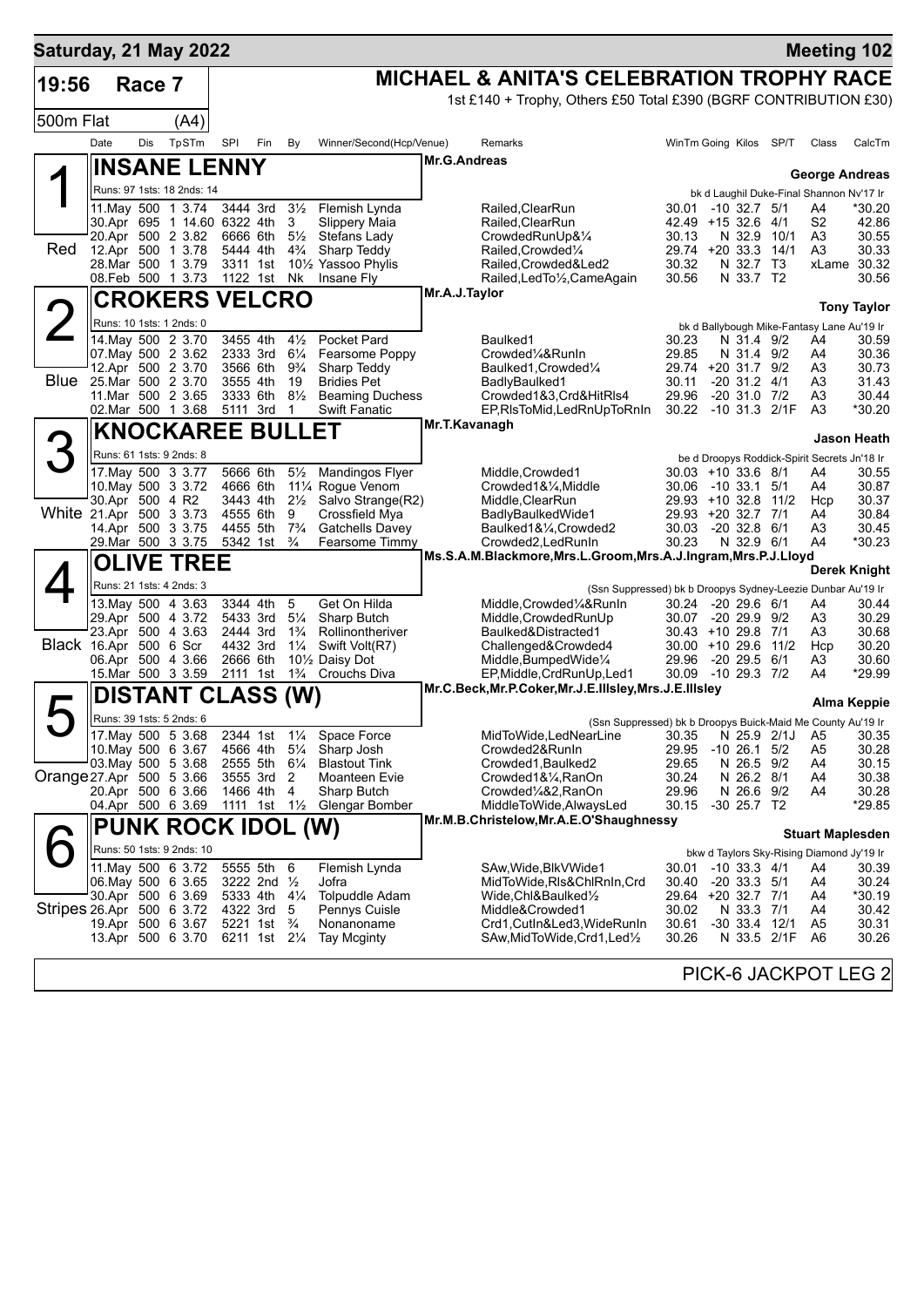| Saturday, 21 May 2022     |                                   |            |                         |                        |                                              |                                  |                                                  |                   |                                                                            |                                                                 |                                |                  | <b>Meeting 102</b>                           |                    |
|---------------------------|-----------------------------------|------------|-------------------------|------------------------|----------------------------------------------|----------------------------------|--------------------------------------------------|-------------------|----------------------------------------------------------------------------|-----------------------------------------------------------------|--------------------------------|------------------|----------------------------------------------|--------------------|
| 20:17                     |                                   | Race 8     |                         |                        |                                              |                                  |                                                  |                   | 1st £100, Others £40 Total £300 (BGRF CONTRIBUTION £30)                    |                                                                 |                                |                  |                                              |                    |
| 285m Flat                 |                                   |            | (D4)                    |                        |                                              |                                  |                                                  |                   |                                                                            |                                                                 |                                |                  |                                              |                    |
|                           | Date                              | <b>Dis</b> | TpSTm                   | SPI                    | Fin                                          | By                               | Winner/Second(Hcp/Venue)                         |                   | Remarks                                                                    | WinTm Going Kilos SP/T                                          |                                |                  | Class                                        | CalcTm             |
|                           | <b>KILLEACLE NAOMI</b>            |            |                         |                        |                                              |                                  |                                                  | <b>Mr.N.Friar</b> |                                                                            |                                                                 |                                |                  |                                              |                    |
|                           | Runs: 26 1sts: 5 2nds: 4          |            |                         |                        |                                              |                                  |                                                  |                   | (WhelpdLttrJn'21) be b Ballymac Bolger-Ballymac Breeze Jy'19 Ir            |                                                                 |                                |                  |                                              | <b>Tony Taylor</b> |
|                           | 16. May 285 1                     |            |                         | $1 - 1 -$              | 1st                                          | $2\frac{3}{4}$                   | Harmsworthshunch                                 |                   | RailsToMiddle, AlwaysLed                                                   | 16.93                                                           | -10 27.8 T2                    |                  |                                              | *16.83             |
|                           | 09.May 285<br>30.Apr 500 1 3.64   |            | $\mathbf 1$             | $1 - 2 -$              | 2nd $\frac{3}{4}$<br>1112 2nd $1\frac{1}{4}$ |                                  | Moyola Busy Beag<br>Quarterland Zara             |                   | Railed, Led To 1/2<br>QAw, Ris, Ld-3, Crd&Ld3/4-Rnin                       | 17.09<br>$30.98 + 20 27.3$                                      | $-10$ 27.8 T <sub>2</sub>      | T2               |                                              | 17.05<br>31.28     |
| Red                       | 18.Apr 285                        |            | -1                      |                        |                                              |                                  | Solo                                             |                   | Railed                                                                     | 17.29                                                           | $-5$ 27.3 T                    |                  |                                              | xLame 17.24        |
|                           | 01.Feb 500<br>16.Oct 285          |            | 1 3.71<br>-1            | 3345 6th<br>4-5- 5th   |                                              | 7<br>$4\frac{3}{4}$              | Yassoo Spike<br><b>Diesel Nancy</b>              |                   | Railed, ClearRun<br>Railed, ClearRun                                       | 30.01<br>16.90                                                  | N 28.3<br>$-10$ 28.4 $5/1$     | 5/2              | A4<br>D3                                     | 30.57<br>17.19     |
|                           | <b>SUNSHINE FAIRY</b>             |            |                         |                        |                                              |                                  |                                                  | Mr.W.J.Black      |                                                                            |                                                                 |                                |                  |                                              |                    |
|                           | Runs: 41 1sts: 9 2nds: 10         |            |                         |                        |                                              |                                  |                                                  |                   |                                                                            |                                                                 |                                |                  |                                              | <b>Jason Heath</b> |
|                           | 17. May 285 2                     |            |                         | $2 - 4 -$              | 3rd                                          | $3\frac{1}{4}$                   | <b>Quarterland Karl</b>                          |                   | RIsToMid, Baulked1                                                         | (Season Unknown) bk b Droopys Jet-Elegant Ana Ja'18 Ir<br>16.65 |                                | +5 27.0 2/1F     | D4                                           | 16.97              |
|                           | 12. May 285                       |            | $\mathbf 1$             | 3-4-                   | 4th                                          | $7\frac{1}{2}$                   | <b>Crohane Bertie</b>                            |                   | Baulked <sup>1/2</sup>                                                     | 16.75                                                           | $-5$ 27.1 $8/1$                |                  | D3                                           | 17.29              |
| <b>Blue</b>               | 06. May 285<br>02. May 285 2      |            | 1                       | $6 - 3 -$              | 3rd                                          | $3\frac{3}{4}$                   | Helsinki Jet<br>Solo                             |                   | SAw, Railed, Crowded RunIn<br><b>RailsToMiddle</b>                         | 16.93<br>16.88                                                  | $-10$ 27.2 $16/1$<br>$-5$ 27.2 | $\top$           | D <sub>2</sub>                               | 17.13<br>*16.83    |
|                           | 18.Apr 285 2                      |            |                         |                        |                                              |                                  | Solo                                             |                   | <b>RailsToMiddle</b>                                                       | 17.19                                                           | $-5$ 27.3                      | T                |                                              | 17.14              |
|                           | 07.Apr 500 1 3.65                 |            |                         | 2233 3rd               |                                              | 16                               | <b>Chelms Hamster</b>                            | Mr.S.Pearce       | RIsToMid, ClearRun                                                         | 29.82                                                           | $-10$ 27.8 T3                  |                  |                                              | 31.00              |
|                           |                                   |            | <b>QUARTERLAND KARL</b> |                        |                                              |                                  |                                                  |                   |                                                                            |                                                                 |                                |                  |                                              | Alma Keppie        |
| 3                         | Runs: 36 1sts: 5 2nds: 3          |            |                         |                        |                                              |                                  |                                                  |                   |                                                                            |                                                                 |                                |                  | bk d Laughil Blake-Quarterland Abby Jn'19 Ir |                    |
|                           | 17. May 285 3<br>12. May 285 4    |            |                         | 3-1-<br>$4 - 3 -$      | 1st<br>3rd                                   | $2\frac{1}{4}$<br>$5\frac{1}{4}$ | <b>Punkrock Mystery</b><br><b>Crohane Bertie</b> |                   | Middle, LedRunUp<br>Middle, Crowded1                                       | 16.65<br>16.75                                                  | $+5$ 33.1 9/4<br>$-533.08/1$   |                  | D4<br>D3                                     | *16.70<br>17.11    |
|                           | 07. May 285                       |            | -4                      | $1 - 2 -$              | 1st                                          | Nk                               | <b>Punkrock Mystery</b>                          |                   | Middle, Led RunIn                                                          | 16.84                                                           | N 32.9 5/2                     |                  | D4                                           | 16.84              |
| White 03. May 285 4       | 27.Apr 285 3                      |            |                         | $6 - 5 -$<br>$4 - 3 -$ | 6th<br>3rd                                   | $6\frac{1}{2}$<br>6              | <b>Tunnelroad Star</b><br>Coys                   |                   | $Crowded1&\frac{1}{2}&2$<br>Baulked1                                       | 16.84<br>16.66                                                  | $-533.1$<br>N 33.1             | 9/2<br>11/4      | D <sub>3</sub><br>D <sub>3</sub>             | 17.31<br>17.14     |
|                           | 22.Apr 285 3                      |            |                         | 3-1-                   | 2nd Nk                                       |                                  | <b>Punkrock Pistol</b>                           |                   | EarlyPace, Middle, DispLead                                                | 16.83                                                           | $-1532.8$                      | 12/1             | D <sub>3</sub>                               | 16.71              |
|                           |                                   |            | YASSOO JOHN             |                        |                                              |                                  |                                                  | Mr.P.G.Andreas    |                                                                            |                                                                 |                                |                  | <b>George Andreas</b>                        |                    |
|                           | Runs: 56 1sts: 6 2nds: 10         |            |                         |                        |                                              |                                  |                                                  |                   |                                                                            |                                                                 |                                |                  | dkbd d Pat C Sabbath-Jetty Tom Sp'18 Ir      |                    |
|                           | 04. May 285 4                     |            |                         | 3-6-                   | 6th                                          | $4\frac{1}{4}$                   | Insane Rocky                                     |                   | CrowdedRunUp&1                                                             | 16.87                                                           | N 31.4 20/1                    |                  | D4                                           | 17.21              |
|                           | 23.Apr 285 4<br>16.Apr 285        |            | $\overline{4}$          | 4-6-<br>$5 - 6 -$      | 5th<br>6th                                   | $5\frac{1}{2}$<br>4              | Road To Success<br>Cloheena Scaff                |                   | Wide, Baulked Run In<br>Middle, ClearRun                                   | 16.74<br>16.80                                                  | +5 31.9<br>$+5$ 31.6           | 20/1<br>14/1     | D4<br>D4                                     | 17.24<br>$*17.16$  |
| Black 01.Apr 285 4        |                                   |            |                         | $3 - 5 -$              | 2nd $6\frac{1}{4}$                           |                                  | Get On Rosie                                     |                   | Middle, Crowded1&RunIn                                                     | 16.88                                                           | $-1531.9$                      | 20/1             | D <sub>4</sub>                               | 17.24              |
|                           | 22.Mar 285 4<br>04.Mar 285 4      |            |                         | $6 - 6 -$<br>$1 - 5 -$ | 6th<br>4th                                   | $6\frac{1}{2}$<br>$7\frac{1}{2}$ | Get On Kylie<br>Glengar Belle                    |                   | Middle.Wide&Crd4ToRunIn<br>QAw, Middle, CrdWRunIn                          | 16.81<br>16.87                                                  | -5 31.6 25/1<br>$-531.316/1$   |                  | D <sub>4</sub><br>D <sub>4</sub>             | 17.28<br>17.43     |
|                           |                                   |            | <b>DINNER KYRIAGOU</b>  |                        |                                              |                                  |                                                  |                   | <b>TDC Global Investors</b>                                                |                                                                 |                                |                  |                                              |                    |
|                           |                                   |            |                         |                        |                                              |                                  |                                                  |                   |                                                                            |                                                                 |                                |                  | <b>Seamus Cahill</b>                         |                    |
|                           | Runs: 1 1sts: 0 2nds: 0<br>11.Jan |            |                         |                        |                                              |                                  | NAME CHANGED from                                |                   | (Season 07.Fb'22) bk b Candlelight King-Quare Day Au'19 Ir<br>Astrid       |                                                                 |                                |                  |                                              |                    |
|                           | 14. May 285 5                     |            |                         | $2 - 3 -$              | 2nd <sub>3</sub>                             |                                  | Glengar Rogue                                    |                   | Wide, Clear Run                                                            | 16.65                                                           | N 29.6 T3                      |                  |                                              | xWtVr *16.89       |
| Orange 03. Feb 500 5 3.76 | 02. May 285 5                     |            |                         | $1 - 1 -$<br>5555 4th  | 1st 2 <sup>3</sup> / <sub>4</sub>            | $3\frac{1}{4}$                   | Bunny Boy<br><b>Windmill Prince</b>              |                   | MidToW, ALed<br>Wide2,Crowded1&1⁄4&2                                       | 16.97<br>30.13                                                  | $-529.2$ T3<br>$-1028.19/2$    |                  | xSsn<br>A3                                   | 16.92<br>30.28     |
|                           | 27.Jan 500 6 3.70                 |            |                         |                        | 3333 2nd 1 <sup>3</sup> / <sub>4</sub>       |                                  | <b>Windmill Prince</b>                           |                   | Mid, WideStraights, ClrRun                                                 | 30.10 -10 27.9 T3                                               |                                |                  |                                              | 30.15              |
|                           | 22.Jan 500 5 3.69                 |            |                         |                        | 1333 3rd $5\frac{1}{4}$                      |                                  | <b>Global Vision</b>                             |                   | Wide, ClearRun<br>Mr.S.A.J.Boyden, Mr.M.B.Christelow, Mr.A.E.O'Shaughnessy | 29.49 +10 27.8 T3                                               |                                |                  |                                              | 30.06              |
|                           |                                   |            |                         |                        |                                              |                                  | <b>PUNKROCK MYSTERY (W)</b>                      |                   |                                                                            |                                                                 |                                |                  | <b>Stuart Maplesden</b>                      |                    |
|                           | Runs: 54 1sts: 7 2nds: 8          |            |                         |                        |                                              |                                  |                                                  |                   | (Season Unknown) bd b Ballymac Best-Ballymac Blue Sp'18 Ir                 |                                                                 |                                |                  |                                              |                    |
|                           | 17. May 285 5<br>13. May 285 6    |            |                         | 6-2-<br>5-3-           | 2nd $2\frac{1}{4}$<br>3rd $2\frac{1}{4}$     |                                  | <b>Quarterland Karl</b><br><b>Beach Diggers</b>  |                   | SAw, Very Wide 1, RanOn<br>SlowAway, Wide                                  | 16.65<br>16.88                                                  | $+5$ 28.2 $5/2$                | -10 28.3 4/7F D4 | D4                                           | 16.88<br>16.96     |
|                           | 07. May 285 6                     |            |                         |                        | 3-1- 2nd Nk                                  |                                  | <b>Quarterland Karl</b>                          |                   | EP, Wide, Led 1 To Run In                                                  | 16.84                                                           |                                | N 28.0 11/10FD4  |                                              | 16.87              |
| Stripes 29 Apr 285 6      |                                   |            |                         |                        | 3-1- 4th                                     | 2                                | Droopys Dramatic                                 |                   | Wide, Led 1-RnIn, Crd 1/2& RunIn                                           | 16.94                                                           | $-10$ 28.2 $8/1$               |                  | D <sub>3</sub>                               | 17.00              |
|                           | 12.Apr 285 6<br>31.Mar 285 6      |            |                         | $2 - 1 -$<br>$6 - 3 -$ | 1st 11/ <sub>4</sub><br>3rd 3                |                                  | Insane Rocky<br>Coys                             |                   | Wide,Led1<br>MissedBreak, Wide                                             | 16.75<br>16.90                                                  | -5 27.9 2/1                    | +5 28.4 13/8F D4 | D4                                           | *16.80<br>17.10    |
|                           |                                   |            |                         |                        |                                              |                                  |                                                  |                   |                                                                            |                                                                 |                                |                  |                                              |                    |
|                           |                                   |            |                         |                        |                                              |                                  |                                                  |                   |                                                                            |                                                                 |                                |                  | PICK-6 JACKPOT LEG 3                         |                    |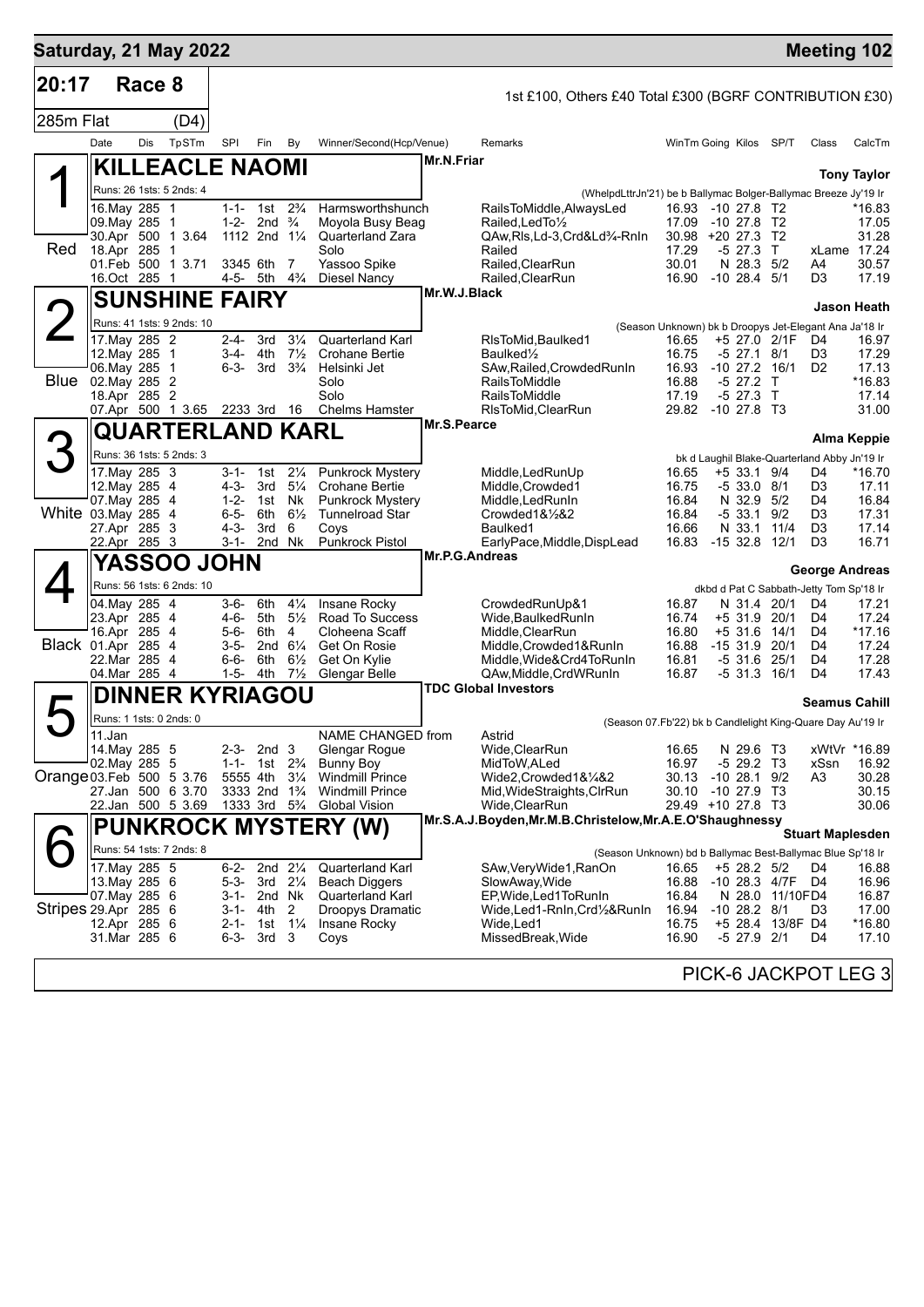| Saturday, 21 May 2022     |                 |        |                                          |                      |                                        |                                  |                                              |                     |                                                                                                        |                                                          |              |                              |                                    |                        | <b>Meeting 102</b>                                       |
|---------------------------|-----------------|--------|------------------------------------------|----------------------|----------------------------------------|----------------------------------|----------------------------------------------|---------------------|--------------------------------------------------------------------------------------------------------|----------------------------------------------------------|--------------|------------------------------|------------------------------------|------------------------|----------------------------------------------------------|
| 20:38                     |                 | Race 9 |                                          |                      |                                        |                                  |                                              |                     | 1st £100, Others £40 Total £300 (BGRF CONTRIBUTION £30)                                                |                                                          |              |                              |                                    |                        |                                                          |
| 500m Flat                 |                 |        | (A10)                                    |                      |                                        |                                  |                                              |                     |                                                                                                        |                                                          |              |                              |                                    |                        |                                                          |
|                           | Date            | Dis    | TpSTm                                    | SPI                  | Fin                                    | By                               | Winner/Second(Hcp/Venue)                     |                     | Remarks                                                                                                | WinTm Going Kilos SP/T                                   |              |                              |                                    | Class                  | CalcTm                                                   |
|                           |                 |        | <b>FARLOE DELTA</b>                      |                      |                                        |                                  |                                              |                     | <b>Fletchwood Racing</b>                                                                               |                                                          |              |                              |                                    |                        |                                                          |
|                           |                 |        | Runs: 57 1sts: 7 2nds: 15                |                      |                                        |                                  |                                              |                     |                                                                                                        |                                                          |              |                              |                                    |                        | Alma Keppie<br>bk d Droopys Buick-Vanstones Jet Au'18 Ir |
|                           |                 |        | 17. May 500 1 3.76                       |                      | 6322 2nd 1                             |                                  | Oilean Tess                                  |                     | Railed, Handy From 2                                                                                   | $30.37 + 10.33.6$ 6/1                                    |              |                              |                                    | A10                    | *30.56                                                   |
|                           |                 |        | 07 May 500 1 3.76                        |                      | 5222 3rd 41/4                          |                                  | Misfit Blonde                                |                     | Railed, ClearRun                                                                                       | 30.62                                                    |              | N 33.3 9/2                   |                                    | A10                    | 30.96                                                    |
| Red                       |                 |        | 30.Apr 500 1 3.82<br>26.Apr 500 1 3.74   | 5333 5th<br>4211 1st |                                        | $6\frac{1}{2}$<br>$\overline{1}$ | <b>Wonky Wally</b><br>Devils Sunset          |                     | SlowAway, Railed<br>Railed, Led <sub>2</sub>                                                           | 30.46 +10 33.7 5/1<br>30.81                              |              | N 33.7 5/2                   |                                    | A10<br>A11             | 31.08<br>30.81                                           |
|                           | 16.Apr 500 1 R9 |        |                                          | 1111 3rd             |                                        | $1\frac{1}{4}$                   | Punk Rock Cinder(Scr)                        |                     | Railed, Led To Run In                                                                                  | $30.13 + 10.33.8$                                        |              |                              | 8/1                                | Hcp                    | 31.05                                                    |
|                           |                 |        | 07.Apr 500 1 3.74                        | 5233 3rd             |                                        | $2\frac{3}{4}$                   | <b>Sid Aint Vicious</b>                      |                     | Railed, ClearRun<br>The Golden Girls Syndicate                                                         | 30.75                                                    |              | N 33.7 11/4                  |                                    | A11                    | 30.98                                                    |
|                           | <b>ROLO</b>     |        |                                          |                      |                                        |                                  |                                              |                     |                                                                                                        |                                                          |              |                              |                                    |                        | <b>Norah McEllistrim</b>                                 |
|                           |                 |        | Runs: 33 1sts: 3 2nds: 7                 |                      |                                        |                                  |                                              |                     |                                                                                                        | (Season 23.Jn'21) bk b Droopys Jet-Bayside Rolo Fb'19 Ir |              |                              |                                    |                        |                                                          |
|                           |                 |        | 12. May 500 2 3.79<br>06. May 500 2 3.80 | 6442 1st             | 3333 2nd 21/4                          | DH                               | Harmsworthshaylo<br>Cushie Jade              |                     | Crowded1, LedNearLine<br>RailsToMiddle,Crowded1/4                                                      | 31.08<br>31.18                                           | -10 27.3 8/1 | -20 27.7 7/2                 |                                    | A11<br>A11             | 30.98<br>31.16                                           |
|                           |                 |        | 26.Apr 500 2 3.76                        |                      | 3566 5th                               | 9                                | Farloe Delta                                 |                     | Baulked&Ck2,Crowded3                                                                                   | 30.81                                                    |              | N 28.0 10/1                  |                                    | A11                    | 31.53                                                    |
| Blue                      |                 |        | 19.Apr 500 3 3.86                        |                      | 4333 3rd                               | 3                                | Lully Girl                                   |                     | Handy <sup>3</sup> / <sub>4</sub> , Crowded                                                            | 31.69                                                    |              | -50 27.7 11/2                |                                    | A11                    | 31.43                                                    |
|                           |                 |        | 14.Apr 500 2 3.93<br>09. Mar 500 3 3.81  | 6443 3rd             | 5543 2nd 31/2                          | $5\frac{1}{2}$                   | Yassoo Nan<br>Shady Alf                      |                     | CrowdedStart&RunUp,Blk3/4<br>Crowded1, RanOn                                                           | 31.13<br>30.83                                           |              | $-2027.6$<br>$-20$ 27.3 10/1 | 6/1                                | A11<br>A11             | 31.38<br>*30.91                                          |
|                           |                 |        | <b>YASSOO PHYLIS</b>                     |                      |                                        |                                  |                                              | <b>Mr.G.Andreas</b> |                                                                                                        |                                                          |              |                              |                                    |                        |                                                          |
|                           |                 |        | Runs: 5 1sts: 0 2nds: 0                  |                      |                                        |                                  |                                              |                     |                                                                                                        |                                                          |              |                              |                                    |                        | George Andreas                                           |
|                           |                 |        | 14 May 500 3 3.67                        | 2445 6th             |                                        |                                  | 111⁄4 Molly Ona Jolly                        |                     | (Season 02.Mr'22) be b Droopys Jet-Glynnscrosstyler Jy'19 Ir<br>Middle, ClearRun                       | 30.44                                                    |              | N 29.3 8/1                   |                                    | A10                    | 31.33                                                    |
|                           |                 |        | 07 May 500 3 3.71                        | 3445 6th             |                                        | 13                               | Misfit Blonde                                |                     | Baulked1                                                                                               | 30.62                                                    |              | N 29.0 4/1                   |                                    | A10                    | 31.65                                                    |
| White 31. Mar 500 6 3.62  |                 |        | 13.Apr 500 4 3.70                        | 2236 6th             | 1222 2nd                               | 7                                | 111/ <sub>2</sub> Tyrap Jio<br>Insane Jagger |                     | Middle, Baulked1, Crowded3<br>Middle, ClearRun                                                         | 30.50<br>30.52                                           |              | N 28.7 6/1<br>$-2028.5$      | T3                                 | A9                     | 31.43<br>30.89                                           |
|                           |                 |        | 28. Mar 500 3 3.73                       |                      |                                        |                                  | 2222 2nd 101/2 Insane Lenny                  |                     | MidToRIs, Crowded2                                                                                     | 30.32                                                    |              | N 28.6 T3                    |                                    | xSsn                   | 31.17                                                    |
|                           |                 |        | 01.Mar 500 2 3.63                        |                      | 1134 4th                               |                                  | 41/ <sub>2</sub> Nonanoname                  | Mr.S.Maplesden      | MidRnUp&RnIn,LedTo2,Crd                                                                                | 30.72                                                    |              | -30 27.9 7/1                 |                                    | A8                     | *30.77                                                   |
|                           | <b>SLY GIRL</b> |        |                                          |                      |                                        |                                  |                                              |                     |                                                                                                        |                                                          |              |                              |                                    |                        | <b>Stuart Maplesden</b>                                  |
|                           |                 |        | Runs: 18 1sts: 1 2nds: 0                 |                      |                                        |                                  |                                              |                     | (Season Unknown) bef b Ballymac Anton-Jamaica Joy Jy'20 Ir                                             |                                                          |              |                              |                                    |                        |                                                          |
|                           |                 |        | 17. May 500 4 3.64<br>10. May 500 5 3.68 | 1254 3rd<br>4322 3rd |                                        | $1\frac{3}{4}$<br>$1\frac{3}{4}$ | Oilean Tess<br>Ascot Zoey                    |                     | Middle, Crowded2, RanOnLate<br>MidToWide, Chl <sup>3</sup> / <sub>4</sub>                              | 30.37 +10 26.5 13/8F A10<br>30.75 -10 26.7 4/1           |              |                              |                                    | A9                     | 30.61<br>30.80                                           |
|                           |                 |        | 05. May 500 5 3.73                       | 5554 6th             |                                        | $5\frac{1}{4}$                   | Wonky Wally                                  |                     | Middle, Crowded 3&4                                                                                    | 30.38                                                    |              | N 26.4 8/1                   |                                    | A9                     | 30.80                                                    |
| Black 30.Apr 500 5 3.68   |                 |        |                                          | 3444 4th             |                                        | $4\frac{1}{2}$                   | Yassoo Brother<br>Justin Time                |                     | MidToWide,Crowded1To1/4                                                                                | $30.53 + 10.26.0$ 13/2                                   |              |                              |                                    | A9                     | 30.98                                                    |
|                           |                 |        | 20.Apr 500 5 3.69<br>06.Apr 500 5 3.73   |                      | 4312 3rd<br>4221 1st 21/4              | $\frac{3}{4}$                    | Ascot Zoey                                   |                     | Led $\frac{1}{2}$ To $\frac{3}{4}$ , Handy Runln<br>Middle, Led3                                       | 30.76<br>30.98                                           |              |                              | N 26.3 11/8F A9<br>$-40$ 25.8 11/2 | A10                    | 30.81<br>*30.58                                          |
|                           |                 |        |                                          |                      |                                        |                                  | <b>FLETCHWOOD CO CO (W)</b>                  | Mrs.A.R.Keppie      |                                                                                                        |                                                          |              |                              |                                    |                        |                                                          |
|                           |                 |        | Runs: 134 1sts: 22 2nds: 20              |                      |                                        |                                  |                                              |                     |                                                                                                        |                                                          |              |                              |                                    |                        | Alma Keppie                                              |
|                           |                 |        | 17. May 500 5 3.68                       |                      | 5333 4th                               | $4\frac{1}{4}$                   | Seans Spendy                                 |                     | (Ssn Suppressed) bk b Laughil Blake-Droopys Heidi Jn'17 Br<br>Challenged&Baulked <sup>3</sup> /4       |                                                          |              |                              |                                    | 30.43 +10 29.4 10/1 A9 | 30.87                                                    |
|                           |                 |        | 05. May 500 5 3.63                       |                      | 1111 1st 1 <sup>3</sup> / <sub>4</sub> |                                  | Glenside Sport                               |                     | MidToWideStraights, ALed                                                                               | 30.86 -10 29.7 T2                                        |              |                              |                                    | xBite                  | 30.76                                                    |
| $Oranqe08.$ Apr 500 3 R7  | 16.Apr 500 2 R5 |        |                                          |                      | 2226 6th<br>3311 1st                   | 6<br>5                           | Punk Rock Cinder(Scr)<br>Insane Dylan(R1)    |                     | Baulked <sup>3</sup> / <sub>4</sub> , Wide&Crowded4<br>Middle, Led2, Clear <sup>3</sup> / <sub>4</sub> | 30.13 +10 29.6 7/1<br>30.29                              |              | $-10$ 29.8 $7/1$             |                                    | Hcp<br>Hcp             | 31.10<br>30.75                                           |
|                           |                 |        | 01.Apr 500 5 3.73                        |                      | 3333 4th                               | 5                                | Wonky Winston                                |                     | Crowded3, WideRunIn                                                                                    | 30.48                                                    |              | $-30$ 29.1 12/1              |                                    | A9                     | *30.58                                                   |
|                           |                 |        | 23. Mar 500 5 3.76                       |                      |                                        |                                  | 3555 5th 31/4 Ballyregan Ebony               |                     | Wide, Baulked 3                                                                                        | 30.82                                                    |              | N 29.1 5/1                   |                                    | A8                     | 31.08                                                    |
|                           |                 |        |                                          |                      |                                        |                                  | <b>PUNK ROCK HOBBIT (W)</b>                  |                     | Mr.M.B.Christelow, Mr.A.E.O'Shaughnessy                                                                |                                                          |              |                              |                                    |                        | <b>Stuart Maplesden</b>                                  |
|                           |                 |        | Runs: 6 1sts: 2 2nds: 1                  |                      |                                        |                                  |                                              |                     | (Season Unknown) bk b Pat C Sabbath-Highview Novel Nv'20 Ir                                            |                                                          |              |                              |                                    |                        |                                                          |
|                           |                 |        | 14. May 500 6 3.69                       |                      | 1222 1st 4 <sup>3</sup> / <sub>4</sub> |                                  | Punkrocksiouxsie<br>Kata Millie              |                     | Wide, Led <sup>3</sup> / <sub>4</sub>                                                                  | 30.65<br>31.26                                           |              |                              | N 26.6 11/8F A11                   |                        | *30.65                                                   |
|                           |                 |        | 06. May 500 5 3.72<br>22.Apr 500 5 3.80  |                      | 4431 4th 3<br>2311 1st Hd              |                                  | Maria Luck                                   |                     | Wide,Crowded1,Chl3To4<br>CrowdedRunUp, Wide, Led2                                                      | 31.40                                                    |              | $-20$ 27.2 $9/1$             | -30 27.4 11/8F A11                 | A10                    | 31.30<br>31.10                                           |
| Stripes 15.Apr 500 5 3.81 |                 |        |                                          | 4445 4th             |                                        | -4                               | Misfit Bijou                                 |                     | SAw, WideRunUp, Baulked <sup>1/4</sup>                                                                 | 31.48                                                    |              | $-20$ 27.2 $9/2$             |                                    | A11                    | 31.60                                                    |
|                           |                 |        | 08.Apr 500 5 3.70<br>30.Mar 500 6 3.68   |                      | 2311 3rd                               | 3                                | Kata Millie<br>3222 2nd 41/2 Farloe Lexi     |                     | Led <sup>1</sup> / <sub>2</sub> ToRunIn<br>MidToWide, ClearRun                                         | 31.11<br>30.79                                           |              | $-10$ 26.7 $9/2$             | $-10266$ 10/3                      | A11<br>A11             | 31.25<br>31.05                                           |
|                           |                 |        |                                          |                      |                                        |                                  |                                              |                     |                                                                                                        |                                                          |              |                              |                                    |                        |                                                          |
|                           |                 |        |                                          |                      |                                        |                                  |                                              |                     |                                                                                                        |                                                          |              |                              |                                    |                        | PICK-6 JACKPOT LEG 4                                     |
|                           |                 |        |                                          |                      |                                        |                                  |                                              |                     |                                                                                                        |                                                          |              |                              |                                    |                        |                                                          |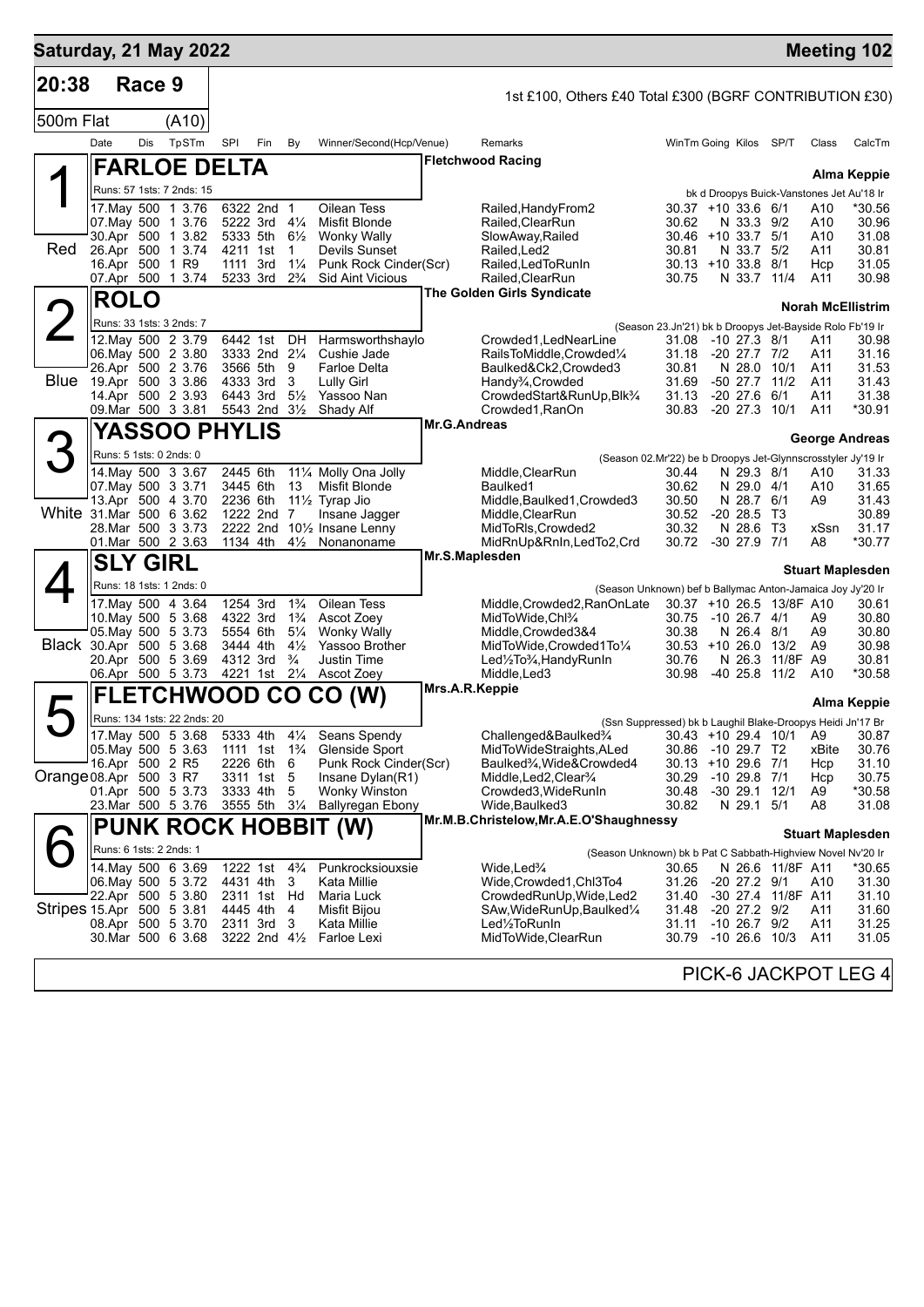| Saturday, 21 May 2022     |                                         |     |                                                |          |                                        |                                  |                                                   |                     |                                                                                             |                             |                                           |                   | <b>Meeting 102</b>                                       |                     |
|---------------------------|-----------------------------------------|-----|------------------------------------------------|----------|----------------------------------------|----------------------------------|---------------------------------------------------|---------------------|---------------------------------------------------------------------------------------------|-----------------------------|-------------------------------------------|-------------------|----------------------------------------------------------|---------------------|
| 20:54 Race 10             |                                         |     |                                                |          |                                        |                                  |                                                   |                     | 1st £100, Others £40 Total £300 (BGRF CONTRIBUTION £30)                                     |                             |                                           |                   |                                                          |                     |
| 500m Flat                 |                                         |     | (A10)                                          |          |                                        |                                  |                                                   |                     |                                                                                             |                             |                                           |                   |                                                          |                     |
|                           | Date                                    | Dis | TpSTm                                          | SPI      | Fin                                    | By                               | Winner/Second(Hcp/Venue)                          |                     | Remarks                                                                                     | WinTm Going Kilos SP/T      |                                           |                   | Class                                                    | CalcTm              |
|                           |                                         |     | <b>HARMSWORTHSHATTY</b>                        |          |                                        |                                  |                                                   |                     | Mr.T.J.Harmsworth                                                                           |                             |                                           |                   |                                                          |                     |
|                           | Runs: 1 1sts: 0 2nds: 0                 |     |                                                |          |                                        |                                  |                                                   |                     |                                                                                             |                             |                                           |                   |                                                          | <b>Tony Taylor</b>  |
|                           |                                         |     | 14. May 500 2 3.81                             | 6345 6th |                                        | $6\frac{3}{4}$                   | <b>Swift Volt</b>                                 |                     | (Season Unknown) bk b Rio Quattro-Harmsworthshound Oc'20 Br<br>SAw, Baulked& Checked Mid1   | 30.86                       |                                           | N 24.3 16/1       | A9                                                       | 31.41               |
|                           | 09 May 500 4 3.63                       |     |                                                |          | 1111 1st 21/ <sub>2</sub>              |                                  | Roses Rachel                                      |                     | QAw, RIs To Mid, ALed                                                                       | 30.86                       | $-20$ 24.3 T <sub>3</sub>                 |                   |                                                          | *30.66              |
| Red                       | 02. May 500 4 3.74<br>18.Apr 500 3 3.75 |     |                                                |          | 1222 3rd<br>2211 1st                   | 9¾<br>$\overline{1}$             | Harmsworthshalie<br>Domino Gem                    |                     | Railed, Chl&Crd2<br>Middle, Led <sub>2</sub>                                                | 30.85<br>31.61              | $-1023.8$ T3<br>$-10$ 24.2 T <sub>3</sub> |                   |                                                          | 31.54<br>31.51      |
|                           |                                         |     | 11.Apr 500 1 3.79                              |          |                                        |                                  | 1222 2nd 111/4 Outdoor Honey                      |                     | MidRnUp, Mid&Crd1-2, RIsFr1/2                                                               | 30.64                       | N 24.6 T2                                 |                   |                                                          | 31.54               |
|                           | 04.Apr 285 1                            |     |                                                |          |                                        |                                  | 3-3- 3rd 4 <sup>3</sup> / <sub>4</sub> Turna Tina |                     | VerySlowAway, Railed                                                                        | 17.07 -15 25.0 T3           |                                           |                   |                                                          | 17.31               |
|                           |                                         |     | <b>ROSES RACHEL</b>                            |          |                                        |                                  |                                                   | Mr.D.D.Knight       |                                                                                             |                             |                                           |                   |                                                          | <b>Derek Knight</b> |
|                           | Runs: 1 1sts: 0 2nds: 0                 |     |                                                |          |                                        |                                  |                                                   |                     | (Season Unknown) bew b Magical Bale-Droopys Oregon Nv'20 Ir                                 |                             |                                           |                   |                                                          |                     |
|                           | 09 May 500 3 3 93                       |     | 14.May 500 2 3.75                              | 6554 5th | 2222 2nd $2\frac{1}{2}$                |                                  | 101/4 Molly Ona Jolly<br>Harmsworthshatty         |                     | SAw, Crd1, Wide <sup>1</sup> / <sub>4</sub> , CkRunIn<br>SAw, MidToRIs, Wide <sup>1/2</sup> | 30.44<br>30.86              | $-20, 25.6$ T <sub>3</sub>                | N 25.3 12/1       | A10                                                      | 31.25<br>*30.86     |
|                           | 02. May 285 3                           |     |                                                |          | 2-2- 2nd $4\frac{1}{2}$                |                                  | <b>Watsons Avenue</b>                             |                     | SAw, Railed                                                                                 | 17.00                       | $-5$ 25.4 T2                              |                   |                                                          | 17.31               |
|                           | Blue 11.Apr 500 4 4.01                  |     |                                                |          | 2111 1st 2 <sup>3</sup> / <sub>4</sub> |                                  | <b>Tinned Peaches</b>                             |                     | BBIkRnUp, MidToRIs, Led1                                                                    | 31.45                       | N 25.0                                    | T3                |                                                          | 31.45               |
|                           | 04.Apr 500 4 3.99<br>28. Mar 500 3 3.96 |     |                                                |          | 3333 3rd                               |                                  | 11% Boyneside Bailey<br>Solo                      |                     | VSAw, MidToRIs, Wide <sup>1</sup> / <sub>2</sub><br>SAw, Middle                             | 30.68<br>31.43              | $-30$ 25.1<br>N 25.1 T                    | T3                | Nvice                                                    | 31.32<br>31.43      |
|                           |                                         |     | <b>RISING QUEST</b>                            |          |                                        |                                  |                                                   |                     | Mr.R.P.Beveridge, Mr.S.Maplesden                                                            |                             |                                           |                   |                                                          |                     |
|                           |                                         |     |                                                |          |                                        |                                  |                                                   |                     |                                                                                             |                             |                                           |                   | <b>Stuart Maplesden</b>                                  |                     |
|                           |                                         |     | Runs: 33 1sts: 3 2nds: 6<br>14. May 500 4 3.72 |          | 3666 3rd                               | $5\frac{3}{4}$                   | Molly Ona Jolly                                   |                     | (Season 26.Ap'21) bk b Confident Rankin-Rising Spice Ja'19 Ir<br>CrowdedWide1,Crowded1/4    |                             |                                           |                   |                                                          | 30.91               |
|                           | 07 May 500 4 3.73                       |     |                                                | 1554 4th |                                        | $5\frac{1}{4}$                   | Misfit Blonde                                     |                     | Baulked1, Crowded RunIn                                                                     | 30.44<br>30.62              | N 27.6 4/1                                | N 27.8 9/4F       | A10<br>A10                                               | 31.04               |
|                           | 30.Apr 500 3 3.67                       |     |                                                | 1655 5th |                                        | $4\frac{3}{4}$                   | Yassoo Brother                                    |                     | Middle, Baulked1, Crd2&RnIn                                                                 | $30.53 + 10.27.6$ 6/1       |                                           |                   | A9                                                       | 31.01               |
| White 20.Apr 500 4 3.68   | 11.Apr 500 4 3.73                       |     |                                                | 3445 5th |                                        | $1\frac{1}{2}$                   | Justin Time<br>Solo                               |                     | Baulked3, Chl&Crowded RunIn<br>Middle                                                       | 30.76<br>30.74              | N 27.9 7/1<br>N 28.0 T                    |                   | A9                                                       | 30.87<br>*30.74     |
|                           | 04.Apr 285 4                            |     |                                                |          | 1-2- $2nd$ 2                           |                                  | Turna Tina                                        |                     | Middle, RIs RunIn, Clear Run                                                                | 17.07                       | $-1527.0$ T3                              |                   | xLame 17.09                                              |                     |
|                           |                                         |     | <b>SHADY ALF</b>                               |          |                                        |                                  |                                                   | Mr.G.Andreas        |                                                                                             |                             |                                           |                   | <b>George Andreas</b>                                    |                     |
|                           |                                         |     | Runs: 74 1sts: 8 2nds: 20                      |          |                                        |                                  |                                                   |                     |                                                                                             |                             |                                           |                   | bkw d Over Limit-Coolmount Laura My'18 Ir                |                     |
|                           |                                         |     | 14 May 500 5 3.69                              | 4233 4th |                                        | 10                               | Molly Ona Jolly                                   |                     | CrowdedRunIn                                                                                | 30.44                       |                                           | N 31.6 11/1       | A10                                                      | 31.24               |
|                           | 06. May 500 4 3.68                      |     |                                                |          | 1112 3rd                               | $1\frac{3}{4}$                   | Kata Millie                                       |                     | Mid, Led-1/2, DispLd1/2ToRnIn                                                               | 31.26                       | $-20$ 32.4 $6/1$                          |                   | A10                                                      | 31.21               |
| Black 05.Apr 500 5 3.69   | 02. May 500 4 3.70                      |     |                                                | 1322 3rd | 3221 1st                               | - 6<br>$\mathbf 1$               | Yassoo Eliza<br>Slippy Bumblebee                  |                     | Middle, Led <sup>3</sup> /4<br>MiddleToWide, Always Handy                                   | 30.77<br>30.98              | $-10, 32.4$ T3<br>N 32.3                  | 11/2              | xLame 30.67<br>A10                                       | 31.07               |
|                           | 29. Mar 500 4 3.68                      |     |                                                | 2232 1st |                                        | $\frac{1}{2}$                    | <b>Farloe Delta</b>                               |                     | SoonLedTo1/4, CameAgain                                                                     | 30.61                       | N 32.5 4/1                                |                   | A11                                                      | *30.61              |
|                           | 15.Mar 500 5 3.68                       |     |                                                | 2254 3rd |                                        | $3\frac{1}{2}$                   | Ballyregan Ebony                                  | <b>Mr.G.Andreas</b> | Middle, RanOn                                                                               | 30.65                       | $-10$ 31.8 12/1                           |                   | A10                                                      | 30.83               |
|                           |                                         |     | <b>MISFIT BIJOU</b>                            |          |                                        |                                  |                                                   |                     |                                                                                             |                             |                                           |                   | George Andreas                                           |                     |
|                           | Runs: 13 1sts: 2 2nds: 1                |     |                                                |          |                                        |                                  |                                                   |                     |                                                                                             |                             |                                           |                   | (Season 30.Ja'22) f b Magical Bale-Express Hope My'19 Ir |                     |
|                           | 04 May 500 4 3.79                       |     | 17. May 500 5 3.74                             |          | 4666 4th<br>5556 5th                   | 4<br>2                           | Oilean Tess<br>Tyrap Jio                          |                     | CrowdedRunUp&1<br>WRunUp, Crowded 2, RanOnLate 30.92 - 20 29.8 9/2                          |                             |                                           |                   | 30.37 +10 29.6 7/2 A10 30.79<br>A9                       | 30.86               |
|                           | 27.Apr 500 5 3.65                       |     |                                                |          | 1344 5th                               | $3\frac{1}{4}$                   | Rough Conman                                      |                     | QuickAway,Crowded1/4                                                                        | 30.52                       | N 30.4 3/1J                               |                   | A9                                                       | *30.78              |
| Orange 20.Apr 500 4 3.68  |                                         |     |                                                | 3321 1st |                                        | $1\frac{1}{4}$                   | Insane Sandy                                      |                     | Crowded1, Led <sup>3</sup> / <sub>4</sub>                                                   | 30.73 +10 30.5 5/1          |                                           |                   | A10                                                      | 30.83               |
|                           | 15.Apr 500 4 3.66<br>31.Mar 500 1 R10   |     |                                                | 1221 1st | 1113 3rd                               | <b>SH</b><br>$3\frac{1}{4}$      | Devils Sunset<br>Blue Rock Aero(R4)               |                     | Mid, DispLd1/2-RnIn, LdNrLn<br>MiddleToWide,LedTo3                                          | 31.48<br>30.31              | $-20$ 30.7 $7/2$<br>$-20$ 30.0 3/1        |                   | A11<br>Hcp                                               | 31.28<br>31.18      |
|                           |                                         |     |                                                |          |                                        |                                  |                                                   | Mr.M.J.Hughes       |                                                                                             |                             |                                           |                   |                                                          |                     |
|                           |                                         |     | <b>CUSHIE BLAKO (W)</b>                        |          |                                        |                                  |                                                   |                     |                                                                                             |                             |                                           |                   |                                                          | Jason Heath         |
|                           | Runs: 5 1sts: 0 2nds: 0                 |     | 17 May 500 6 3.67                              | 3545 6th |                                        |                                  | Oilean Tess                                       |                     | CrowdedRunUp, Wide                                                                          |                             |                                           |                   | bk d Laughil Blake-Suzies Daisy De'20 Ir<br>A10          | 30.97               |
|                           |                                         |     | 11. May 500 5 3.74                             | 1244 4th |                                        | $6\frac{1}{4}$<br>$5\frac{3}{4}$ | Night Tango                                       |                     | Wide&CrdRnUp,LedTo1/4                                                                       | 30.37 +10 31.6 5/2<br>30.68 |                                           | N 31.3 10/3       | A10                                                      | 31.15               |
|                           | 06. May 500 6 3.67                      |     |                                                | 2245 5th |                                        | $3\frac{1}{4}$                   | Kata Millie                                       |                     | MidToWide,Crd1&RunIn,Blk <sup>3</sup> /4                                                    | 31.26                       |                                           | $-20$ 31.4 $6/4F$ | A10                                                      | 31.32               |
| Stripes 29.Apr 500 5 3.67 |                                         |     | 23.Apr 500 6 3.68                              |          | 1234 5th<br>2222 4th                   | $5\frac{1}{4}$<br>2              | <b>Sheriff Mac</b><br><b>Insane Mistress</b>      |                     | MidToWide,LedTo¼,CrdRunIn<br>MidToWide, Handy 2To4                                          | 30.75<br>30.61 +10 31.0 4/1 | $-20$ 31.1 $7/1$                          |                   | A9<br>A9                                                 | 30.98<br>30.88      |
|                           |                                         |     | 16.Apr 500 6 3.69                              |          | 1332 2nd 81/4                          |                                  | <b>Emlagh Eileen</b>                              |                     | MidToWide, ClearRun                                                                         | 30.02                       | N 31.1 T3                                 |                   |                                                          | *30.69              |
|                           |                                         |     |                                                |          |                                        |                                  |                                                   |                     |                                                                                             |                             |                                           |                   |                                                          |                     |
|                           |                                         |     |                                                |          |                                        |                                  |                                                   |                     |                                                                                             |                             |                                           |                   | PICK-6 JACKPOT LEG 5                                     |                     |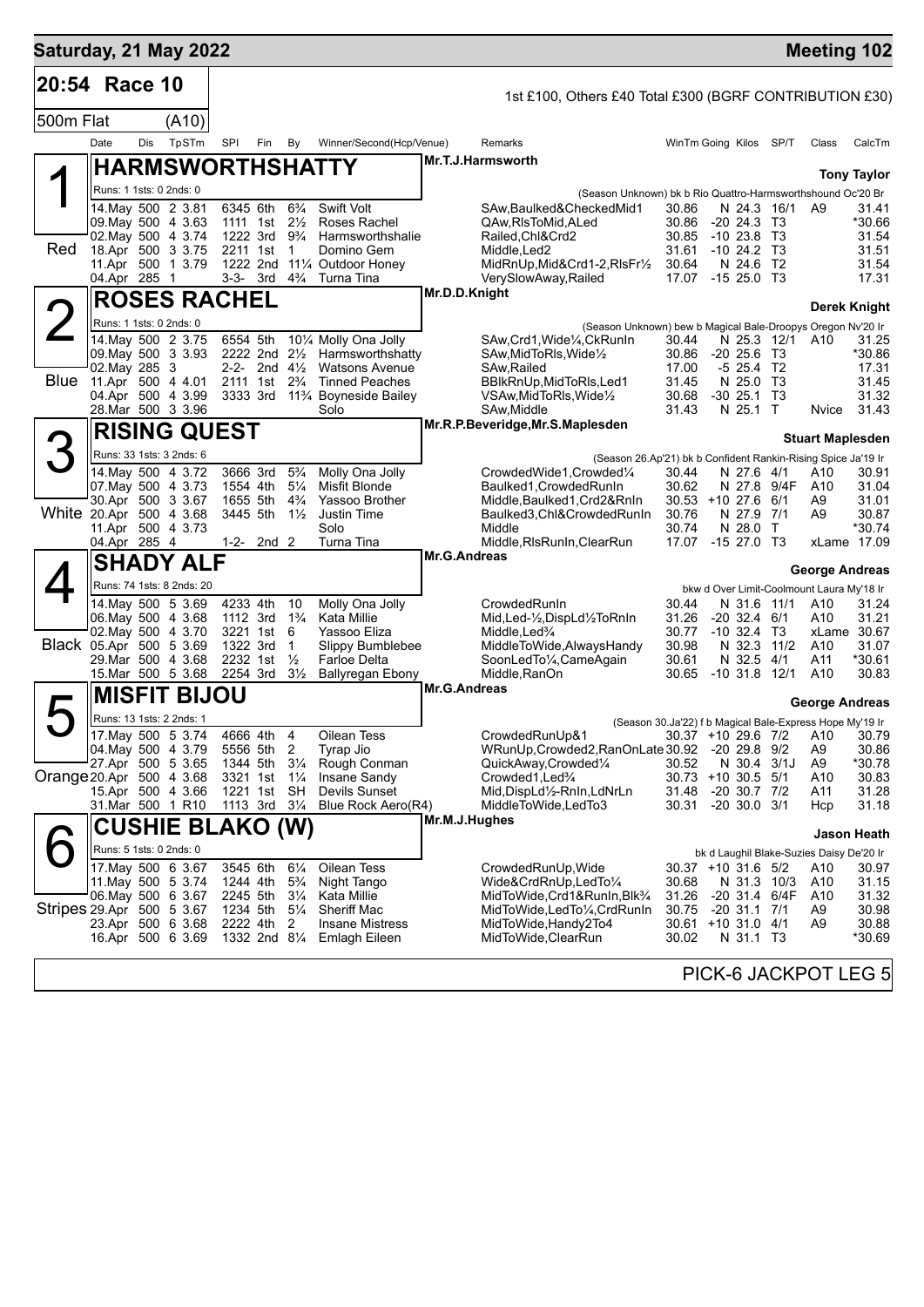| Saturday, 21 May 2022    |                                    |     |                                              |                      |                                         |                                  |                                                             |                     |                                                             |                                |                                  |                   | <b>Meeting 102</b>                                                     |                    |
|--------------------------|------------------------------------|-----|----------------------------------------------|----------------------|-----------------------------------------|----------------------------------|-------------------------------------------------------------|---------------------|-------------------------------------------------------------|--------------------------------|----------------------------------|-------------------|------------------------------------------------------------------------|--------------------|
| 21:12                    | Race 11                            |     |                                              |                      |                                         |                                  |                                                             |                     | 1st £110, Others £40 Total £310 (BGRF CONTRIBUTION £30)     |                                |                                  |                   |                                                                        |                    |
| 500m Flat                |                                    |     | (A9)                                         |                      |                                         |                                  |                                                             |                     |                                                             |                                |                                  |                   |                                                                        |                    |
|                          | Date                               | Dis | TpSTm                                        | SPI                  | Fin                                     | By                               | Winner/Second(Hcp/Venue)                                    |                     | Remarks                                                     | WinTm Going Kilos              |                                  | SP/T              | Class                                                                  | CalcTm             |
|                          |                                    |     | <b>MECCAS MERCI</b>                          |                      |                                         |                                  |                                                             | Mr.C.D.Farthing     |                                                             |                                |                                  |                   |                                                                        |                    |
|                          |                                    |     | Runs: 79 1sts: 13 2nds: 26                   |                      |                                         |                                  |                                                             |                     |                                                             |                                |                                  |                   | <b>Seamus Cahill</b>                                                   |                    |
|                          |                                    |     | 14. May 500 1 3.82                           | 4221 5th             |                                         | $4\frac{3}{4}$                   | Swift Volt                                                  |                     | DisputedLead2To4                                            | 30.86                          | N 30.8 12/1                      |                   | wf d Superior Product-Very Jolly Ap'18 Ir<br>A9                        | 31.24              |
|                          |                                    |     | 04. May 500 2 3.77                           | 2321 6th             |                                         | $4\frac{1}{4}$                   | Tyrap Jio                                                   |                     | Led%To4,RailsToMiddle                                       | 30.92                          | -20 31.1                         | 9/2               | A9                                                                     | 31.03              |
| Red                      |                                    |     | 29.Apr 500 1 3.79<br>20.Apr 500 2 3.75       | 3333 5th<br>4544 6th |                                         | 7<br>$7\frac{1}{2}$              | Yassoo Choo Choo<br>Seans Spendy                            |                     | RIsToMid, Crowded1<br>Railed, Crowded 2& 3/4                | 30.53<br>$30.39 + 10.31.3$ 4/1 | $-20$ 31.3 $9/2$                 |                   | A8<br>A8                                                               | 30.89<br>31.09     |
|                          |                                    |     | 12.Apr 500 2 3.78                            |                      | 5434 5th                                | 6                                | <b>Ballybough Rory</b>                                      |                     | RIsToMid, Crowded 1&3                                       | $30.13 + 10.31.3$ 7/2          |                                  |                   | A8                                                                     | 30.71              |
|                          |                                    |     | 25. Mar 500 2 3.71                           |                      | 1323 2nd 11/4                           |                                  | <b>Sportmans Best</b>                                       |                     | RailsToMiddle, ClearRun<br>Mr.T.J.Harmsworth                | 30.37 -10 31.4 12/1            |                                  |                   | A8                                                                     | *30.37             |
|                          |                                    |     | <b>HARMSWORTHSHALIE</b>                      |                      |                                         |                                  |                                                             |                     |                                                             |                                |                                  |                   |                                                                        | <b>Tony Taylor</b> |
|                          | Runs: 2 1sts: 1 2nds: 0            |     |                                              |                      |                                         |                                  |                                                             |                     | (Season Unknown) bk b Rio Quattro-Harmsworthshound Oc'20 Br |                                |                                  |                   |                                                                        |                    |
|                          |                                    |     | 13. May 500 2 3.70<br>07. May 500 2 3.76     | 6666 5th             | 2211 1st                                | $2\frac{1}{4}$                   | Go On Larry<br>12 <sup>3</sup> / <sub>4</sub> Misfit Blonde |                     | RIsToMid, Crd1, Crd&Led2<br>Middle&Crowded1, Baulked1/4     | 31.44<br>30.62                 | $-30$ 25.0 10/1<br>N 24.8 6/1    |                   | A10<br>A10                                                             | 31.14<br>31.64     |
|                          |                                    |     | 02. May 500 1 3.73                           |                      | 2111 1st 9                              |                                  | Hasenhuttl                                                  |                     | Railed, Led1                                                | 30.85                          | $-10, 24.9$ T <sub>3</sub>       |                   |                                                                        | *30.75             |
| Blue                     |                                    |     | 18.Apr 500 1 3.82                            |                      | 3222 2nd 2 <sup>3</sup> / <sub>4</sub>  |                                  | Neon Sydney<br>Howareyabebe                                 |                     | CrowdedRunUp, RIsToMid<br>RIsToMid, ClearRun                | 31.05<br>30.64                 | -10 25.4                         | Т3                |                                                                        | 31.18              |
|                          | 04.Apr 285 2                       |     | 11.Apr 500 5 3.76                            |                      | 2222 2nd 6<br>$3-3-3$ rd $5\frac{1}{4}$ |                                  | Howareyabebe                                                |                     | SAw, RIsToMid, CrdRnUp, Blk1                                | 17.28                          | N 25.9 T2<br>$-1526.2$ T3        |                   |                                                                        | 31.12<br>17.55     |
|                          |                                    |     | WAIKIKI SKY                                  |                      |                                         |                                  |                                                             | Miss.M.Turk         |                                                             |                                |                                  |                   |                                                                        |                    |
|                          |                                    |     | Runs: 56 1sts: 7 2nds: 10                    |                      |                                         |                                  |                                                             |                     |                                                             |                                |                                  |                   | (Ssn Suppressed) bebd b Taylors Sky-Look Away Sp'18 Ir                 | Alma Keppie        |
|                          |                                    |     | 17. May 500 2 3.72                           |                      | 3444 3rd                                | $3\frac{1}{2}$                   | Seans Spendy                                                |                     | MiddleRunUp, Blk2, RanOn                                    | $30.43 + 1027.51011$           |                                  |                   | A9                                                                     | 30.81              |
|                          |                                    |     | 07. May 500 2 3.82                           | 6666 6th             |                                         | $8\frac{1}{4}$                   | <b>Ballyblack Queen</b>                                     |                     | PeckedStart, Crowded1                                       | 30.39                          | N 27.8 6/1                       |                   | A9                                                                     | 31.05              |
|                          |                                    |     | 30.Apr 500 2 3.86<br>White 22.Apr 500 3 3.73 | 6533 3rd             | 2666 6th                                | $1\frac{1}{2}$<br>9              | Yassoo Brother<br>Hurry Up Harry                            |                     | SlowAway, MiddleToRails<br>Crowded1                         | $30.53 + 10.27.8$ 8/1<br>30.59 | $-3028.1$                        | 20/1              | A9<br>A8                                                               | 30.74<br>31.02     |
|                          |                                    |     | 15.Apr 500 2 3.85                            | 4555 5th             |                                         | 9                                | <b>Nissels Surprise</b>                                     |                     | Mid&CrdRunUp,Crowded1&1/4                                   | 30.81                          | $-20$ 28.2 $5/1$                 |                   | A7                                                                     | 31.33              |
|                          |                                    |     | 07.Apr 500 3 3.67                            | 1335 5th             |                                         | $4\frac{1}{4}$                   | Outa Markham                                                | <b>Mr.G.Andreas</b> | Crowded4                                                    | 30.39                          | $-10$ 27.7 $8/1$                 |                   | A7                                                                     | *30.63             |
|                          |                                    |     | <b>YASSOO JET</b>                            |                      |                                         |                                  |                                                             |                     |                                                             |                                |                                  |                   | George Andreas                                                         |                    |
|                          | Runs: 6 1sts: 0 2nds: 1            |     |                                              |                      |                                         |                                  |                                                             |                     |                                                             |                                |                                  |                   | bk d Dorotas Wildcat-Cornflower Sal Oc'20 Ir                           |                    |
|                          |                                    |     | 17 May 500 4 3.74<br>10. May 500 4 3.76      |                      | 6665 6th<br>6643 5th                    | $7\frac{1}{4}$<br>$5\frac{1}{4}$ | Seans Spendy<br>Ascot Zoey                                  |                     | SAw, Baulked Wide <sup>1/4</sup><br>Crowded1&2              | $30.43 + 1027.57$<br>30.75     |                                  | -10 27.6 11/4J A9 | A9                                                                     | 31.12<br>31.06     |
|                          |                                    |     | 29.Apr 500 4 3.71                            | 5334 4th             |                                         | 4                                | Paige Girl                                                  |                     | Middle, BBaulked W1, Crd3                                   | 30.97                          | $-20$ 27.7 $10/1$                |                   | A8                                                                     | 31.09              |
|                          | Black 19.Apr 500 4 3.77            |     | 05.Apr 500 4 3.74                            | 4566 6th             | 6433 2nd                                | $7\frac{1}{4}$<br>Nk             | Glenside Major<br>Tyrap Bobbi                               |                     | Middle, Baulked 1<br>W&Crd1/2,Crd4,LedRnInToNrLn 30.89      | 30.96                          | $-4027.8$<br>N 28.8              | 10/3<br>10/3      | A8<br>A8                                                               | 31.15<br>30.92     |
|                          |                                    |     | 21. Mar 500 4 3.82                           |                      | 2222 2nd 31/2                           |                                  | <b>Insane Mrs</b>                                           |                     | SAw, Middle, Crd&CkWide1                                    | 30.51                          | $-20$ 29.1 T <sub>2</sub>        |                   |                                                                        | *30.60             |
|                          |                                    |     | <b>SID AINT VICIOUS</b>                      |                      |                                         |                                  |                                                             |                     | Mrs.E.B.Betancourt, Mr.M.B.Christelow, Mr.A.E.O'Shaughnessy |                                |                                  |                   |                                                                        |                    |
|                          | Runs: 3 1sts: 1 2nds: 1            |     |                                              |                      |                                         |                                  |                                                             |                     |                                                             |                                |                                  |                   | <b>Stuart Maplesden</b><br>bk d Pat C Sabbath-Highview Lauren Sp'20 Ir |                    |
|                          |                                    |     | 16. May 500 6 3.58                           |                      | 1112 3rd 31/2                           |                                  | Glenside Bud                                                |                     | QAw, Wide, Led To 3/4                                       |                                |                                  |                   | 30.41 -20 30.5 T3 xWtVr *30.50                                         |                    |
|                          | 09. May 285 6                      |     |                                              |                      | 1-2- 2nd $1\frac{1}{4}$                 |                                  | Roark                                                       |                     | MidToW, LedTo1/2                                            | 16.70                          | -10 30.7 T3                      |                   | xLame 16.71                                                            |                    |
| Orange 29.Mar 500 5 3.72 |                                    |     | 07.Apr 500 5 3.68                            |                      | 3322 1st $\frac{1}{2}$<br>6323 3rd 21/2 |                                  | Devils Sunset<br>Shady Alf                                  |                     | Crowded1, Led4<br>Challenged2To3                            | 30.75<br>30.61                 | N 31.7 3/1                       | N 32.5 7/4F       | A11<br>A11                                                             | 30.75<br>30.82     |
|                          |                                    |     | 19.Mar 500 5 3.65                            |                      | 6211 2nd $2\frac{1}{2}$                 |                                  | Glenside Judy                                               |                     | EP,LedRunUpTo1/4&2To4                                       | 30.73                          | N 31.0 2/1                       |                   | A11                                                                    | 30.94              |
|                          |                                    |     | 07 Mar 500 6 3.74                            |                      | 3212 2nd 41/4                           |                                  | Droopys Pegasus                                             |                     | Wide,Led2To3,Crowded4                                       | 30.72                          | N 31.1 T <sub>3</sub>            |                   | xOffC                                                                  | 31.06              |
|                          |                                    |     | CORRIN TIMMY (W)                             |                      |                                         |                                  |                                                             |                     | <b>Fletchwood Racing</b>                                    |                                |                                  |                   |                                                                        | Alma Keppie        |
|                          |                                    |     | Runs: 33 1sts: 6 2nds: 5                     |                      |                                         |                                  |                                                             |                     |                                                             |                                |                                  |                   | bk d Clonbrien Hero-Corrin Nell Ap'19 Ir                               |                    |
|                          |                                    |     | 10. May 500 6 3.71                           |                      | 3454 2nd 11/4                           |                                  | Ascot Zoey                                                  |                     | SAw, Wide, RanOn                                            | 30.75                          |                                  | -10 32.5 11/4J A9 |                                                                        | 30.76              |
|                          |                                    |     | 04. May 500 5 3.82<br>27.Apr 500 6 3.77      |                      | 4433 2nd 11/4<br>6433 3rd 2             |                                  | Tyrap Jio<br>Rough Conman                                   |                     | CrowdedRunUp, RanOn<br>SlowAway, Wide                       | 30.92<br>30.52                 | $-20$ 32.9 $5/1$                 | N 32.5 10/3       | A9<br>A9                                                               | 30.83<br>*30.69    |
| Stripes 22.Apr 500 3 R4  |                                    |     |                                              |                      | 4666 6th 8                              |                                  | Salvo Strange(Scr)                                          |                     | Baulked&CkW1, Baulked2                                      | 30.69                          | $-40$ 32.4 $7/1$                 |                   | Hcp                                                                    | 31.24              |
|                          | 15.Apr 500 4 R5<br>01.Apr 500 3 R7 |     |                                              |                      | 2222 3rd<br>3322 1st 11/ <sub>4</sub>   | -2                               | Freeky Taepot(R5)<br>Maria Luck(R10)                        |                     | Handy2To <sup>3</sup> /4<br>MiddleToWide, RanOn             | 30.73<br>30.56                 | $-20$ 32.3 $7/1$<br>-40 32.4 7/2 |                   | Hcp<br>Hcp                                                             | 31.09<br>30.72     |
|                          |                                    |     |                                              |                      |                                         |                                  |                                                             |                     |                                                             |                                |                                  |                   |                                                                        |                    |
|                          |                                    |     |                                              |                      |                                         |                                  |                                                             |                     |                                                             |                                |                                  |                   | DICK & IACKDOT LEC A                                                   |                    |

PICK-6 JACKPOT LEG 6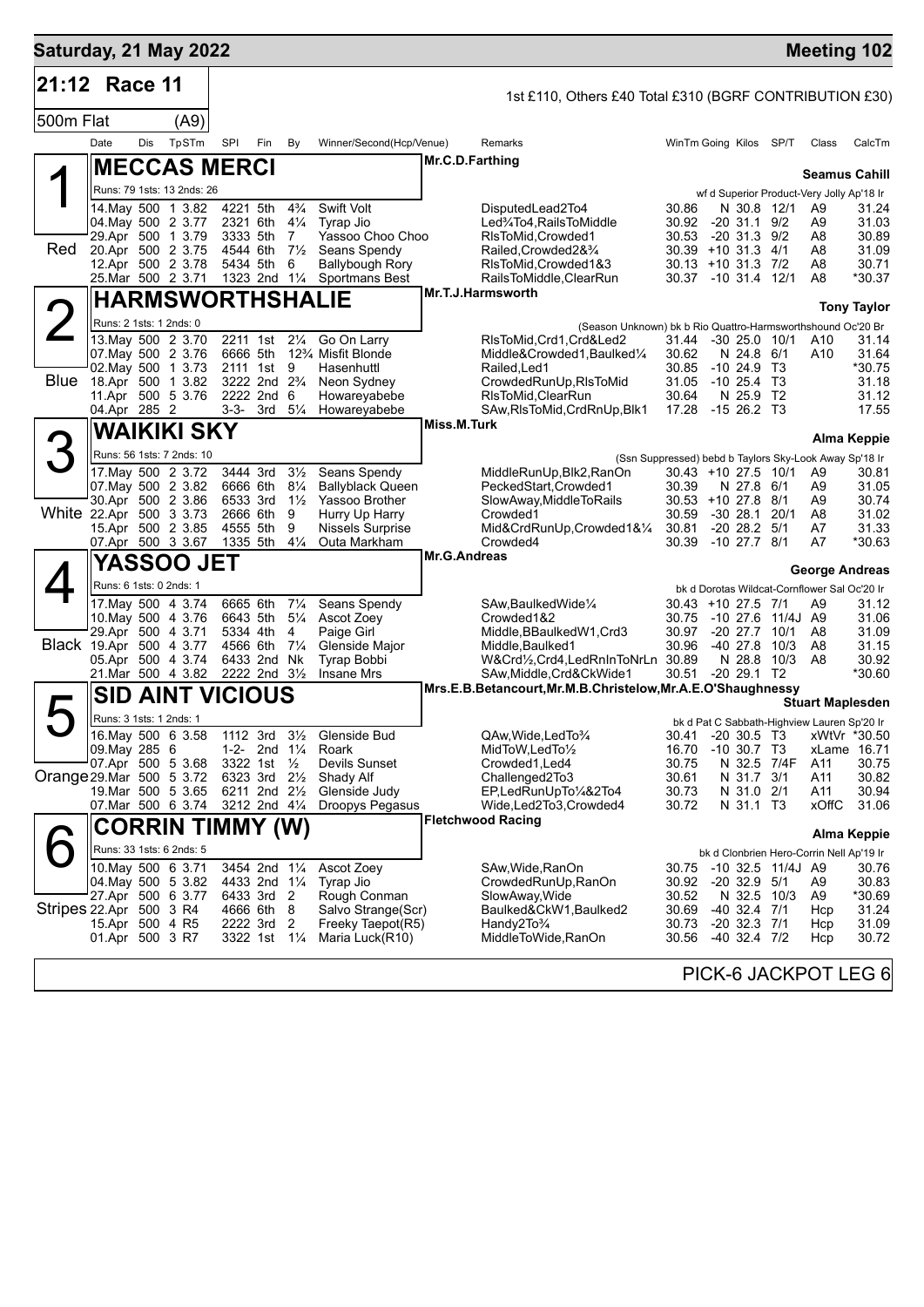|                                         |                                          |     | Saturday, 21 May 2022                   |                                                         |     |                     |                                                                      |                        |                                                                                 |                                          |                                |                   |                       | <b>Meeting 102</b>                           |
|-----------------------------------------|------------------------------------------|-----|-----------------------------------------|---------------------------------------------------------|-----|---------------------|----------------------------------------------------------------------|------------------------|---------------------------------------------------------------------------------|------------------------------------------|--------------------------------|-------------------|-----------------------|----------------------------------------------|
| 21:28 Race 12                           |                                          |     |                                         |                                                         |     |                     |                                                                      |                        | 1st £140, Others £50 Total £390 (BGRF CONTRIBUTION £30)                         |                                          |                                |                   |                       |                                              |
| 500m Flat                               |                                          |     | (A4)                                    |                                                         |     |                     |                                                                      |                        |                                                                                 |                                          |                                |                   |                       |                                              |
|                                         | Date                                     | Dis | TpSTm                                   | SPI                                                     | Fin | By                  | Winner/Second(Hcp/Venue)                                             |                        | Remarks                                                                         | WinTm Going Kilos                        |                                | SP/T              | Class                 | CalcTm                                       |
| ◢                                       |                                          |     | <b>LARAVOULTA SHOT</b>                  |                                                         |     |                     |                                                                      |                        | Miss.B.S.Green, Mr.T.J.Rickeard                                                 |                                          |                                |                   |                       | <b>Belinda Green</b>                         |
|                                         | Runs: 7 1sts: 2 2nds: 1                  |     |                                         |                                                         |     |                     |                                                                      |                        | (Season Unknown) wbebd d Sonic-Laravoulta Hawk Ap'20 Ir                         |                                          |                                |                   |                       |                                              |
|                                         | 13. May 500 1 3.80                       |     |                                         | 6433 2nd 41/4                                           |     |                     | Get On Hilda                                                         |                        | SAw, RIs To Mid, Challenged 3                                                   | 30.24                                    |                                | $-20$ 33.3 10/3   | A4                    | 30.39                                        |
|                                         | 06. May 500 1 3.65                       |     |                                         | 4111 3rd                                                |     | $\overline{1}$      | Jofra                                                                |                        | EP, RIsToMid, Led-RnIn, CrdW                                                    | 30.40                                    | $-20$ 33.2 $9/4$               |                   | A4                    | 30.27                                        |
| Red                                     | 26.Apr 500 2 3.68<br>16.Apr 500 1 3.63   |     |                                         | 4111 1st<br>2111 1st                                    |     | Hd<br>$\frac{3}{4}$ | Adachi Lil Kim<br><b>Anvic Lively</b>                                |                        | PeckedStt,EP,Led1,HeldOn<br>EP,RIsToMid,SoonLed                                 | 30.43<br>30.05 +10 32.7 5/2J             | N 33.0                         | 5/2               | A5<br>A6              | 30.43<br>*30.15                              |
|                                         | 08.Apr 500 1 3.69                        |     |                                         | 4211 3rd                                                |     | $5\frac{3}{4}$      | Jofra                                                                |                        | RIsToMid, Led2To4                                                               | 30.19                                    |                                | -10 32.2 5/4F     | A <sub>6</sub>        | 30.56                                        |
|                                         | 30. Mar 500 2 3.71                       |     |                                         | 5222 4th                                                |     | 5                   | Goldstar Lady                                                        |                        | SAw, Crowded 1/4& RunIn, Blk 1/4                                                | 30.49 -10 31.7 13/8F A6                  |                                |                   |                       | 30.78                                        |
|                                         |                                          |     | <b>INSANE KIWI</b>                      |                                                         |     |                     |                                                                      |                        | The Chip Leaders                                                                |                                          |                                |                   |                       | George Andreas                               |
|                                         | Runs: 9 1sts: 4 2nds: 2                  |     |                                         |                                                         |     |                     |                                                                      |                        |                                                                                 |                                          |                                |                   |                       | bk d Ballymac Eske-Piercestown Moll Oc'18 Ir |
|                                         | 10. May 500 2 3.64                       |     |                                         | 2111 1st                                                |     | $5\frac{1}{2}$      | Adachi Snoopdogg                                                     |                        | EP, RIsToMid, Led RnUp, Clr <sup>1</sup> / <sub>2</sub>                         | 30.21                                    |                                | -10 32.4 11/8F A5 |                       | 30.11                                        |
|                                         | 04 May 500 2 3.63<br>29.Apr 500 1 3.72   |     |                                         | 2111 1st<br>5111 2nd Hd                                 |     | $\frac{3}{4}$       | <b>Crystal Anton</b><br>Birdsofafeather                              |                        | EP,SoonLed,Clr3,RIsToMid<br>EP, Railed, Crd&Led1/4ToRnIn                        | 30.07<br>30.59                           | N 32.2 9/2<br>$-20$ 32.3 11/4  |                   | A6<br>A6              | *30.07<br>30.41                              |
| Blue                                    | 23.Apr 500 1 3.71                        |     |                                         | 3111 1st $\frac{1}{2}$                                  |     |                     | Colts Dragoon                                                        |                        | EP, Rails To Middle, Led1                                                       | 30.13 +10 31.7 9/4F                      |                                |                   | A7                    | 30.23                                        |
|                                         | 15.Apr 500 1 3.72                        |     |                                         | 5111 1st                                                |     | 3                   | <b>Insane Mistress</b>                                               |                        | SAw, EP, RIs To Mid, Led 1/4                                                    | 30.55                                    |                                | -20 31.7 15/8F A9 |                       | 30.35                                        |
|                                         | 11.Apr 500 1 3.73                        |     |                                         | 2221 1st 51/2                                           |     |                     | Insane Jane                                                          | Mr.S.J.Eason           | RIsToMid, Led3                                                                  | 30.73                                    | N 31.3 T3                      |                   |                       | 30.73                                        |
|                                         |                                          |     | <b>SEASONS SNAX</b>                     |                                                         |     |                     |                                                                      |                        |                                                                                 |                                          |                                |                   |                       | Jason Heath                                  |
|                                         | Runs: 32 1sts: 6 2nds: 4                 |     |                                         |                                                         |     |                     |                                                                      |                        |                                                                                 |                                          |                                |                   |                       | bew d Droopys Biker-Droopys Hilda Mr'19 Ir   |
|                                         | 16. May 500 3 3.78                       |     |                                         | 2222 2nd 21/2                                           |     |                     | Nandad                                                               |                        | Middle, ClearRun                                                                | 30.15                                    | $-20, 34.1, T3$                |                   |                       | *30.15                                       |
|                                         | 10. May 285 4<br>05. May 285 3           |     |                                         | 4-5-<br>2-4- 3rd                                        | 3rd | $\overline{2}$<br>4 | <b>Newinn Conrad</b><br><b>Punkrock Rampage</b>                      |                        | Middle, Crowded2<br>CrowdedRunUp, Baulked1                                      | 16.89<br>16.72                           | $-533.97/2$<br>$-5$ 34.0 $7/2$ |                   | D3<br>D3              | 17.00<br>16.99                               |
| White 30.Apr 285 3                      |                                          |     |                                         | 4-6-                                                    | 5th | $5\frac{1}{4}$      | Nancys Girl                                                          |                        | Middle, Crowded&Stb1                                                            | 16.75                                    | $+5$ 33.8                      | 11/2              | D <sub>2</sub>        | 17.22                                        |
|                                         | 26.Apr 285 2                             |     |                                         | $6 - 5 -$                                               | 5th | 6                   | West Champ                                                           |                        | SlowAway                                                                        | 16.42                                    | N 34.2 10/1                    |                   | D <sub>2</sub>        | 16.89                                        |
|                                         |                                          |     | 14.Jan 500 4 3.76                       | 6566 6th                                                |     |                     | 10 <sup>3</sup> / <sub>4</sub> Aldebaran                             | Mrs.T.J.Cahill         | SlowAway, Baulked1                                                              | 30.07                                    | $-10, 35.0, 4/1$               |                   | A3                    | 30.84                                        |
|                                         |                                          |     | <b>SLIPPY BULLET</b>                    |                                                         |     |                     |                                                                      |                        |                                                                                 |                                          |                                |                   |                       | <b>Seamus Cahill</b>                         |
|                                         | Runs: 16 1sts: 4 2nds: 5                 |     |                                         |                                                         |     |                     |                                                                      |                        | (Season Unknown) bk b Dorotas Wildcat-Droopys Achieve Fb'20 Ir                  |                                          |                                |                   |                       |                                              |
|                                         | 12. May 500 3 3.67<br>06. May 500 3 3.68 |     |                                         | 2221 1st<br>1444 2nd <sup>3</sup> / <sub>4</sub>        |     | $2\frac{3}{4}$      | <b>Freedom Mustang</b><br>Insane Jagger                              |                        | Middle, Crowded 1, Led <sup>3</sup> / <sub>4</sub><br>Middle, Crowded1, FinWell | 30.07<br>30.44                           | N 28.2 2/1J<br>$-2028.0$       | 6/1               | A <sub>5</sub><br>A5  | 30.07<br>30.30                               |
|                                         | 27.Apr 500 3 3.66                        |     |                                         | 3666 4th                                                |     | $4\frac{1}{2}$      | Imahappyladdie                                                       |                        | CrdWide1, RanOnLate                                                             | 29.93                                    | N 28.0 7/1                     |                   | A <sub>5</sub>        | 30.28                                        |
| Black 16.Apr 500 4 3.63                 |                                          |     |                                         | 1333 3rd                                                |     | 1                   | Gatchells Storm                                                      |                        | QuickAway, Middle                                                               | 29.77 +10 28.4 2/1                       |                                |                   | A5                    | *29.96                                       |
|                                         | 12.Apr 500 4 3.68<br>05.Apr 500 4 3.63   |     |                                         | 2444 4th<br>2323 2nd 11/4                               |     | Nk                  | Yassoo Pikachu<br>Murrays River                                      |                        | Crowded1, Baulked1/4<br>EarlyPace, Middle, ClrRun                               | 30.02 +10 28.5 3/1<br>30.13              | N 28.7 7/1                     |                   | A4<br>A4              | 30.15<br>30.24                               |
|                                         |                                          |     |                                         |                                                         |     |                     |                                                                      |                        | Knight Club (UK)                                                                |                                          |                                |                   |                       |                                              |
|                                         |                                          |     | <b>NONANONAME (W)</b>                   |                                                         |     |                     |                                                                      |                        |                                                                                 |                                          |                                |                   |                       | Derek Knight                                 |
|                                         | Runs: 15 1sts: 4 2nds: 1                 |     | 11. May 500 5 3.60                      | 2233 3rd 3 <sup>3</sup> / <sub>4</sub>                  |     |                     | Cooly Oyster                                                         |                        | (Season Unknown) bk b Taylors Sky-Tea For Tess Au'20 Br<br>MidToW, ClearRun     |                                          |                                |                   | 30.07 -10 28.5 6/1 A4 | 30.27                                        |
|                                         | 06. May 500 5 3.53                       |     |                                         | 1111 1st 21/4                                           |     |                     | Sharp Joe                                                            |                        | VQAw, MidToWide, ALed, WRnIn 30.21                                              |                                          | -20 28.7 7/4F                  |                   | A5                    | *30.01                                       |
|                                         | 27.Apr 500 5 3.64                        |     |                                         | 4455 5th 51/4                                           |     |                     | Imahappyladdie                                                       |                        | MidToWide, ClearRun                                                             | 29.93                                    | N 28.5 9/1                     |                   | A5                    | 30.34                                        |
| Orange 19.Apr 500 5 3.64                |                                          |     |                                         | 1113 2nd $\frac{3}{4}$                                  |     |                     | Punk Rock Idol                                                       |                        | LedTo3,Crowded1                                                                 | 30.61                                    | $-30$ 28.6 $10/3$              |                   | A5                    | 30.37                                        |
|                                         | 12.Apr 500 5 3.54<br>06.Apr 500 5 3.62   |     |                                         | 1223 4th 31/4<br>1233 4th 3 <sup>3</sup> / <sub>4</sub> |     |                     | Seomra Syd<br><b>Blastout Tink</b>                                   |                        | QAw, Middle To Wide<br>MidToWide, Blk1, WideRunIn                               | 29.65 +20 28.4 4/1<br>30.35 -40 28.6 9/2 |                                |                   | A5<br>A5              | 30.10<br>30.24                               |
|                                         |                                          |     | <b>BILLIS BOUNCER (W)</b>               |                                                         |     |                     |                                                                      | <b>Mr.A.E.Gardiner</b> |                                                                                 |                                          |                                |                   |                       |                                              |
|                                         |                                          |     |                                         |                                                         |     |                     |                                                                      |                        |                                                                                 |                                          |                                |                   |                       | <b>Claude Gardiner</b>                       |
|                                         |                                          |     | Runs: 56 1sts: 9 2nds: 10               |                                                         |     |                     |                                                                      |                        |                                                                                 |                                          |                                |                   |                       | bk d Laughil Duke-Billis Mistletoe Oc'18 Ir  |
|                                         |                                          |     | 15. May 480 6 3.33<br>11 May 500 6 3.66 | 1333 2nd SH                                             |     |                     | 3333 2nd 61/4 Seomra Harbour(CPark)<br><b>Drumcrow Spice</b>         |                        | Wide,EvCh<br>Wide,RanOn                                                         | 29.23<br>30.28                           | N 31.7 T3<br>N 31.6 7/2        |                   | Intro<br>A4           | 29.73<br>30.29                               |
|                                         | 04. May 500 6 3.63                       |     |                                         | 1233 3rd 4 <sup>3</sup> / <sub>4</sub>                  |     |                     | Sharp Bobby                                                          |                        | QAw, Wide, Crowded1                                                             | 29.94                                    | N 31.8 7/2                     |                   | A4                    | 30.32                                        |
| Stripes 26.Apr 500 6 3.70 6533 2nd 53/4 |                                          |     |                                         |                                                         |     |                     | Glengar Bomber                                                       |                        | SAw, Wide, RanOn                                                                | 29.84                                    | N 31.8 3/1                     |                   | A4                    | 30.30                                        |
|                                         | 20.Apr 500 5 3.67<br>02.Mar 500 5 3.63   |     |                                         | 2344 3rd                                                |     | $1\frac{1}{4}$      | Stefans Lady<br>1222 3rd 1 <sup>3</sup> / <sub>4</sub> Seasons Josey |                        | Crowded2, RanOn<br>EP, Wide, DispLead To 3/4                                    | 30.13<br>29.83 -10 31.6 11/2             | N 32.1 3/1                     |                   | A3<br>A2              | 30.22<br>*29.87                              |
|                                         |                                          |     |                                         |                                                         |     |                     |                                                                      |                        |                                                                                 |                                          |                                |                   |                       |                                              |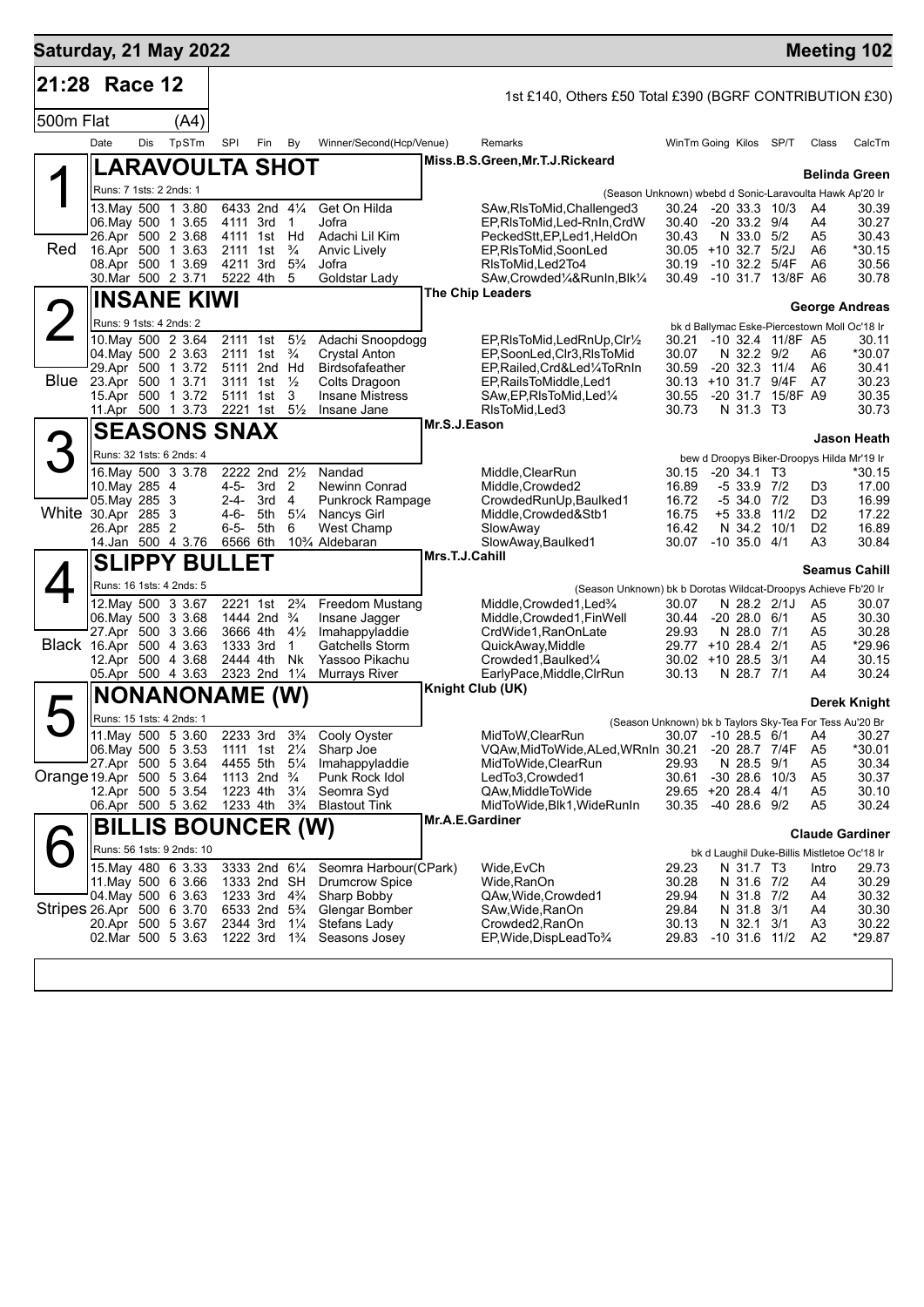| Saturday, 21 May 2022     |                                                      |     |                                          |                      |                                                       |                                  |                                        |                                                                |                                                                                                                  |                |                                                |                           | <b>Meeting 102</b>                           |                 |  |  |
|---------------------------|------------------------------------------------------|-----|------------------------------------------|----------------------|-------------------------------------------------------|----------------------------------|----------------------------------------|----------------------------------------------------------------|------------------------------------------------------------------------------------------------------------------|----------------|------------------------------------------------|---------------------------|----------------------------------------------|-----------------|--|--|
| 21:43 Race 13             |                                                      |     |                                          |                      |                                                       |                                  |                                        |                                                                | 1st £130, Others £45 Total £355 (BGRF CONTRIBUTION £30)                                                          |                |                                                |                           |                                              |                 |  |  |
| 500m Flat                 |                                                      |     | (A6)                                     |                      |                                                       |                                  |                                        |                                                                |                                                                                                                  |                |                                                |                           |                                              |                 |  |  |
|                           | Date                                                 | Dis | TpSTm                                    | SPI                  | Fin                                                   | By                               | Winner/Second(Hcp/Venue)               |                                                                | Remarks                                                                                                          |                | WinTm Going Kilos                              | SP/T                      | Class                                        | CalcTm          |  |  |
|                           |                                                      |     | <b>ENCHANTED SIOUX</b>                   |                      |                                                       |                                  |                                        |                                                                | Mr.K.R.Lindsay, Mr.S.Maplesden                                                                                   |                |                                                |                           |                                              |                 |  |  |
|                           |                                                      |     | Runs: 33 1sts: 6 2nds: 5                 |                      |                                                       |                                  |                                        |                                                                |                                                                                                                  |                |                                                |                           | <b>Stuart Maplesden</b>                      |                 |  |  |
|                           |                                                      |     | 16. May 500 1 3.80                       |                      | 3222 2nd 43/4                                         |                                  | Glengar Holly                          |                                                                | (Season 01.My'21) be b Eden The Kid-Hot Lips Susie Jn'19 Ir<br>Railed, Chl <sup>3</sup> / <sub>4</sub> , Crowded | 30.40          | $-20, 26.5, 13$                                |                           |                                              | 30.59           |  |  |
|                           | 09.May 285                                           |     | $\overline{1}$                           |                      | 2-2- 2nd 4                                            |                                  | Glengar Holly                          |                                                                | SAw, Rails To Middle                                                                                             | 16.71          | $-10$ 26.7 T <sub>2</sub>                      |                           |                                              | xLame 16.94     |  |  |
|                           |                                                      |     | 06.Apr 500 1 3.79                        |                      | 4112 2nd $4\frac{1}{2}$                               |                                  | Yassoo Pikachu                         |                                                                | Railed, Led <sup>1</sup> / <sub>4</sub> To3, Crowded                                                             | 30.19          | $-20$ 26.1 $11/2$                              |                           | A5                                           | 30.36           |  |  |
| Red                       | 29.Mar 500                                           |     | 1 3.90                                   | 5335 5th             |                                                       | $5\frac{3}{4}$                   | <b>Slippy Bullet</b>                   |                                                                | VerySlowAway,Rails                                                                                               | 30.25          |                                                | N 26.0 7/1                | A5                                           | 30.71           |  |  |
|                           |                                                      |     | 18.Mar 500 1 3.61                        | 2111 1st             |                                                       | $2\frac{1}{2}$                   | <b>Everton Mais</b>                    |                                                                | EarlyPace,SoonLed                                                                                                | 30.19          | $-10$ 25.8 $4/1$                               |                           | A6                                           | *30.09          |  |  |
|                           |                                                      |     | 12.Mar 500 1 3.70                        | 3114 6th             |                                                       | $4\frac{1}{4}$                   | <b>Forever Memories</b>                |                                                                | EP,Led1To3,Crd,Baulked4<br>Mr.R.S.Crabtree, Mr.S.Maplesden                                                       | 30.73          | $-20$ 25.6 $11/2$                              |                           | A6                                           | 30.86           |  |  |
|                           | <b>COMPLETELY CLEO</b>                               |     |                                          |                      |                                                       |                                  |                                        | <b>Stuart Maplesden</b>                                        |                                                                                                                  |                |                                                |                           |                                              |                 |  |  |
|                           | Runs: 12 1sts: 3 2nds: 0                             |     |                                          |                      |                                                       |                                  |                                        | (Season 11.De'21) bk b Farloe Rumble-Glenside Product Jy'20 Ir |                                                                                                                  |                |                                                |                           |                                              |                 |  |  |
|                           | 25.Apr                                               |     |                                          |                      |                                                       |                                  | NAME CHANGED from                      |                                                                | Glenside Judy                                                                                                    |                |                                                |                           |                                              |                 |  |  |
|                           |                                                      |     | 17. May 500 2 3.68                       |                      | 2366 6th                                              | $8\frac{1}{2}$                   | Centre Fold                            |                                                                | Baulked <sup>1</sup> / <sub>4</sub> , Badly Baulked <sub>2</sub>                                                 |                | $30.10 + 1026.39/2$                            |                           | A6                                           | 30.87           |  |  |
| Blue                      |                                                      |     | 10. May 500 2 3.79<br>04. May 500 3 3.69 | 4345 5th             | 5566 3rd                                              | $4\frac{1}{2}$<br>$5\frac{1}{2}$ | Pennys Studio<br>Insane Kiwi           |                                                                | Crowded <sup>1</sup> / <sub>4</sub> &2& <sup>3</sup> / <sub>4</sub> .RanOn<br>CrowdedRunUp&4                     | 30.34<br>30.07 | -10 26.1 11/10FA6                              | N 26.2 6/1                | A6                                           | 30.59<br>30.51  |  |  |
|                           |                                                      |     | 29.Apr 500 2 3.71                        |                      | 1222 1st Hd                                           |                                  | Take The Step                          |                                                                | Mid, Crd1&RunIn, LedNrLine                                                                                       | 30.63          | -20 26.1 7/4F A7                               |                           |                                              | 30.43           |  |  |
|                           |                                                      |     | 16.Apr 500 2 3.67                        |                      | 2111 1st 51/4                                         |                                  | <b>Wonky Wally</b>                     |                                                                | EarlyPace, Middle, Led1                                                                                          |                | 30.13 +10 26.4 11/8F A10                       |                           |                                              | *30.23          |  |  |
|                           |                                                      |     | <b>TOUCHDOWN TAYLOR</b>                  |                      |                                                       |                                  |                                        |                                                                | <b>Touchdown Racing</b>                                                                                          |                |                                                |                           |                                              |                 |  |  |
|                           |                                                      |     | Runs: 3 1sts: 0 2nds: 0                  |                      |                                                       |                                  |                                        |                                                                | <b>Belinda Green</b>                                                                                             |                |                                                |                           |                                              |                 |  |  |
|                           |                                                      |     |                                          |                      |                                                       |                                  |                                        | (Season Unknown) bk b Droopys Sydney-Boom Time Fb'20 Ir        |                                                                                                                  |                |                                                |                           |                                              |                 |  |  |
|                           | 22.Apr<br>07. May 500 3 R5                           |     |                                          |                      |                                                       |                                  | NAME CHANGED from                      |                                                                | Mygirlsydney<br>(NoRace)                                                                                         |                | N 29.6                                         |                           | Hcp                                          |                 |  |  |
|                           |                                                      |     | 29.Apr 500 3 3.75                        |                      | 5356 6th                                              | $6\frac{1}{2}$                   | <b>Rising Amber</b>                    |                                                                | Middle, ClearRun                                                                                                 |                | 30.44 -20 29.4 7/1                             |                           | A6                                           | 30.76           |  |  |
| White 21.Apr 500 4 3.71   |                                                      |     |                                          |                      | 2666 6th                                              | $7\frac{1}{2}$                   | Roll On Ruby                           |                                                                | CrowdedRunUp&1                                                                                                   |                | 30.10 +20 29.6 6/1                             |                           | A6                                           | 30.91           |  |  |
|                           |                                                      |     | 15.Apr 500 4 3.67                        |                      | 1155 6th                                              | $5\frac{1}{2}$                   | Sharp Joe                              |                                                                | QAw, Middle, Led To 2, Crd <sup>3</sup> / <sub>4</sub>                                                           | 30.74          | $-20$ 29.8 $11/4$                              |                           | A6                                           | 30.98           |  |  |
|                           |                                                      |     | 04.Apr 500 4 3.60                        |                      | 1222 2nd 6                                            |                                  | Droopys Flotus                         |                                                                | QuickAway, Middle, ClearRun                                                                                      | 30.26          | $-30$ 29.3 T <sub>3</sub>                      |                           |                                              | *30.45          |  |  |
|                           | <b>ANTIGUA SHORE</b>                                 |     |                                          |                      |                                                       |                                  |                                        | <b>Space Monkey Mafia</b><br><b>Belinda Green</b>              |                                                                                                                  |                |                                                |                           |                                              |                 |  |  |
|                           |                                                      |     | Runs: 5 1sts: 2 2nds: 0                  |                      |                                                       |                                  |                                        |                                                                | (Season Unknown) wbe b Magical Bale-Away Shelly Au'20 Ir                                                         |                |                                                |                           |                                              |                 |  |  |
|                           |                                                      |     | 11. May 500 4 3.66                       | 2333 3rd             |                                                       | $1\frac{3}{4}$                   | Imahappychappie                        |                                                                | MidToW, ClearRun                                                                                                 | 30.19          |                                                | N 29.6 7/1                | A6                                           | *30.34          |  |  |
|                           |                                                      |     | 04. May 500 3 3.68                       |                      | 2221 1st                                              | $\frac{3}{4}$                    | <b>Ballybough Rory</b>                 |                                                                | Chl <sup>3</sup> / <sub>4</sub> , LedNearLine                                                                    | 30.47          |                                                | N 29.4 13/8F A7           |                                              | 30.47           |  |  |
|                           |                                                      |     | 29.Apr 500 3 3.73                        | 4533 1st             |                                                       | $\mathbf 1$                      | <b>Wellott Ruby</b>                    |                                                                | BlkW1/4, MidToWideFr2, Led4                                                                                      | 30.66          | $-20$ 28.9 $7/2$                               |                           | A8                                           | 30.46           |  |  |
|                           |                                                      |     | Black 22.Apr 500 4 3.70                  | 3365 4th<br>3666 6th |                                                       | $6\frac{1}{2}$<br>$4\frac{3}{4}$ | Dave On A Rave                         |                                                                | Baulked1, Blk&CkW2                                                                                               | 30.40          | -30 28.7<br>$+1029.010/1$                      | 6/4F                      | A7<br>A7                                     | 30.62<br>30.61  |  |  |
|                           |                                                      |     | 12.Apr 500 4 3.73<br>04.Apr 500 3 3.77   | 3333 3rd             |                                                       | $7\frac{3}{4}$                   | Get On Willow<br><b>Droopys Flotus</b> |                                                                | Crowded&CkWide1&2<br>Middle, ClearRun, WideRunIn                                                                 | 30.14<br>30.26 | -30 28.8 T3                                    |                           |                                              | 30.58           |  |  |
|                           |                                                      |     |                                          |                      |                                                       |                                  |                                        | Mr.T.D.Coote                                                   |                                                                                                                  |                |                                                |                           |                                              |                 |  |  |
|                           | <b>CRYSTAL ANTON</b>                                 |     |                                          |                      |                                                       |                                  |                                        | Derek Knight                                                   |                                                                                                                  |                |                                                |                           |                                              |                 |  |  |
|                           |                                                      |     | Runs: 4 1sts: 0 2nds: 3                  |                      |                                                       |                                  |                                        |                                                                |                                                                                                                  |                |                                                |                           | bk d Droopys Sydney-Madam On Theway Jy'19 Ir |                 |  |  |
|                           | $29$ . Mar                                           |     |                                          |                      |                                                       |                                  | NAME CHANGED from                      |                                                                | <b>Headleys Anton</b>                                                                                            |                |                                                |                           |                                              |                 |  |  |
|                           |                                                      |     | 16. May 695 5 14.63                      |                      |                                                       |                                  | Solo                                   |                                                                | MiddleToWide                                                                                                     | 43.12          | $-30$ 34.6 T                                   |                           |                                              | 42.82           |  |  |
| Orange 04. May 500 5 3.81 |                                                      |     | 11 May 500 5 3.79                        |                      | 6654 2nd 11/4<br>6654 2nd <sup>3</sup> / <sub>4</sub> |                                  | Imahappychappie<br>Insane Kiwi         |                                                                | MidToW,Crd1,MidRnIn,RanOn<br>SAw, MidToWide, Fin Well                                                            | 30.19<br>30.07 |                                                | N 34.6 5/2<br>N 34.5 10/3 | A6<br>A6                                     | 30.30<br>*30.14 |  |  |
|                           |                                                      |     | 29.Apr 500 5 3.78                        |                      | 6555 4th                                              | $5\frac{1}{4}$                   | <b>Birdsofafeather</b>                 |                                                                | MidToWide, Blk1, MidRunIn                                                                                        | 30.59          | -20 34.3 13/8F A6                              |                           |                                              | 30.82           |  |  |
|                           |                                                      |     | 23.Apr 500 5 3.79                        |                      | 6444 2nd 1 <sup>1</sup> / <sub>2</sub>                |                                  | Insane Ann                             |                                                                | SAw, Crd1, MidToWide, RanOn                                                                                      |                | 30.11 +10 33.8 15/8J A6                        |                           |                                              | 30.34           |  |  |
|                           |                                                      |     |                                          |                      |                                                       |                                  |                                        | <b>Wonky Racing</b>                                            |                                                                                                                  |                |                                                |                           |                                              |                 |  |  |
|                           | <b>WONKY WINSTON (W)</b><br>Runs: 19 1sts: 3 2nds: 3 |     |                                          |                      |                                                       |                                  |                                        | <b>Norah McEllistrim</b>                                       |                                                                                                                  |                |                                                |                           |                                              |                 |  |  |
|                           |                                                      |     |                                          |                      |                                                       |                                  |                                        |                                                                |                                                                                                                  |                |                                                |                           | bk d Out Of Range ASB-Droopys Hen Mr'20 Ir   |                 |  |  |
|                           |                                                      |     | 29.Apr 500 6 3.72<br>21.Apr 500 6 3.69   |                      | 3545 4th<br>5444 4th                                  | $3\frac{3}{4}$<br>$5\frac{1}{2}$ | <b>Rising Amber</b><br>Roll On Ruby    |                                                                | SAw, Wide, Clear Run<br>Wide, Clear Run                                                                          |                | 30.44 - 20 34.5 11/4C A6<br>30.10 +20 34.2 5/2 |                           | A6                                           | 30.55<br>30.75  |  |  |
|                           |                                                      |     | 16.Apr 500 6 3.69                        | 5444 6th             |                                                       | $7\frac{3}{4}$                   | Gatchells Storm                        |                                                                | Wide,Crowded1                                                                                                    |                | 29.77 +10 34.2 7/1                             |                           | A5                                           | 30.50           |  |  |
| Stripes 06.Apr 500 6 3.62 |                                                      |     |                                          |                      | 2211 1st 21/4                                         |                                  | Sportmans Best                         |                                                                | Wide, SnLed To 1/4& Fr <sup>1</sup> / <sub>2</sub>                                                               | 30.44          | -30 34.0 6/4F                                  |                           | A7                                           | *30.14          |  |  |
|                           |                                                      |     | 01.Apr 500 6 3.67                        |                      | 1211 1st                                              | $3\frac{3}{4}$                   | Insane Julie                           |                                                                | Wide,LedTo¼&From½                                                                                                | 30.48          | -30 33.8 6/5F                                  |                           | A9                                           | 30.18           |  |  |
|                           |                                                      |     | 25.Mar 500 6 3.71                        |                      | 5432 3rd 2                                            |                                  | Sportmans Best                         |                                                                | Wide,CrowdedRunUp                                                                                                | 30.37          | $-10$ 33.8 $3/1$                               |                           | A8                                           | 30.44           |  |  |
|                           |                                                      |     |                                          |                      |                                                       |                                  |                                        |                                                                |                                                                                                                  |                |                                                |                           |                                              |                 |  |  |
|                           |                                                      |     |                                          |                      |                                                       |                                  |                                        |                                                                |                                                                                                                  |                |                                                |                           |                                              |                 |  |  |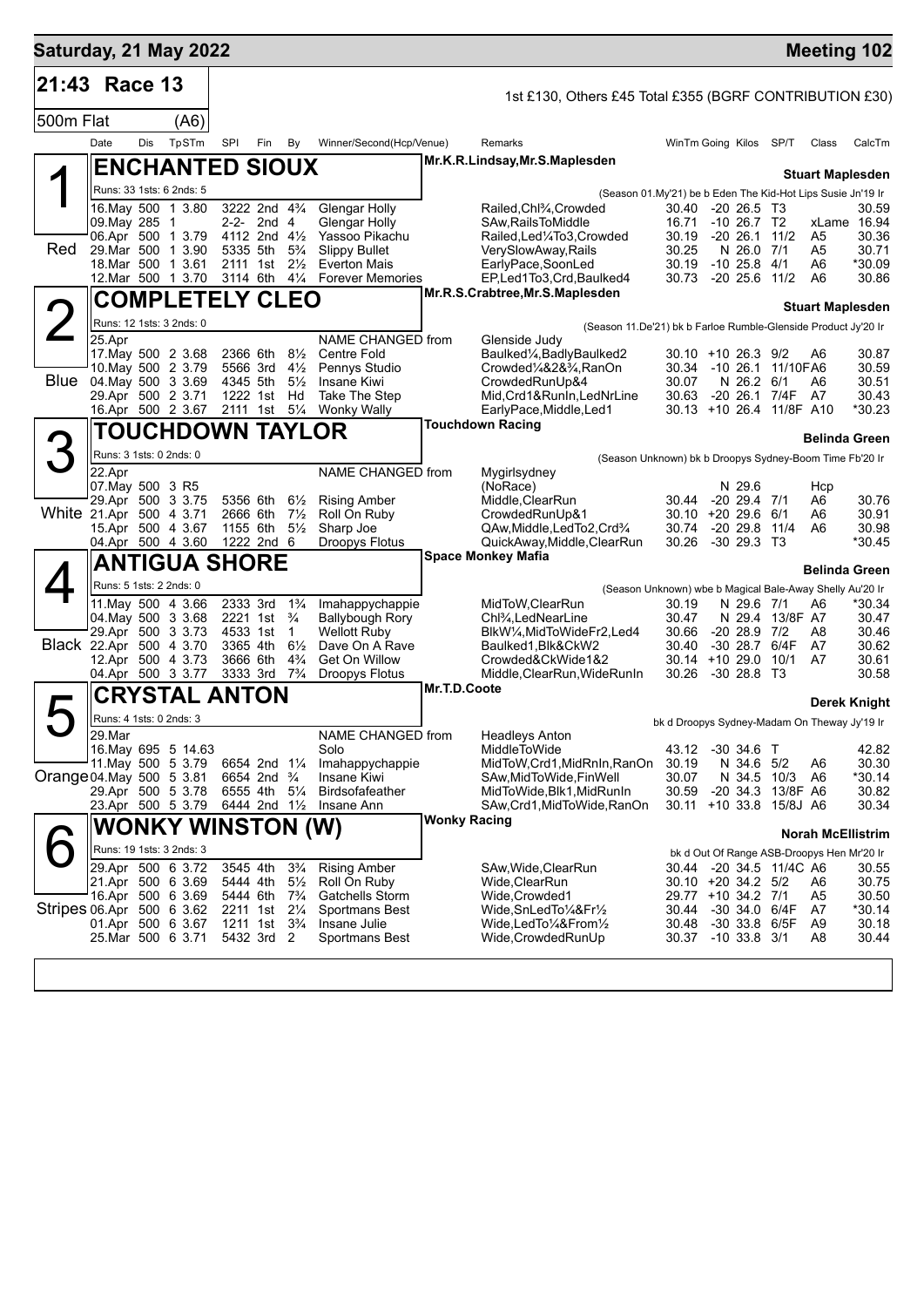## **Saturday, 21 May 2022 Manufacture 102 Meeting 102 Reserves** Date Dis TpSTm SPI Fin By Winner/Second **Remarks** Remarks WinTm Going Kilos SP/T Class CalcTm  $\mathsf{A}\Vert$ **BIGGIE BULLET (W)** Runs: 50 1sts: 9 2nds: 7 **Belinda Green** bk d Bruisers Bullet-Droopys Achieve Sp'18 Ir<br>29.96 -20 37.7 20/1 A2 30.25 **The Bruiser Boyz** 13.May 500 5 3.71 6555 4th 6 Crystal Alice Wide, ClearRun 29.96 -20 37.7 20/1 A2 30.25<br>13.25 07.MiddleToWide 30.13 -10 37.8 T 30.03 07.May 500 6 3.75 Solo 30.03 Solo MiddleToWide 30.13 -10 37.8 T 30.03<br>10.13 -10 37.8 T 30.03 Solo MiddleToWide 30.13 -10 37.8 T 30.03<br>16.70 -5 37.5 T2 xLame 16.82 02.May 285 6 2-2- 2nd 2 Sound Structure SAw,Wide 16.70 -5 37.5 T2 xLame 16.82  $\mathsf{B}\Vert$ **DEMAND NOTE** Runs: 26 1sts: 6 2nds: 4 **Claude Gardiner** bk d Laughil Duke-Maries Song Oc'18 Ir **Mr.D.G.Mannings** 11.May 500 3 3.68 2666 6th 11¼ Swithins Tiger Mid-Rls,CrdRnUp,Blk1,Stb2 29.69 -10 29.8 4/1 A1 30.50 03.May 500 3 3.68 4455 5th 8½ Marlfield Glen Crowded1,BadlyBaulked2 29.88 -10 29.0 4/1 A1 30.47 Droopys Academic  $\mathbf{C}^{\parallel}_{\mathbb{R}}$ **DROOPYS MOTOR** Runs: 34 1sts: 5 2nds: 6 **Richard Rees** (Season 19.Jn'21) bk b Ballybough Mike-Droopys Cuckoo Jn'19 Ir **Mr.M.Lau** 14.May 500 4 3.66 2333 5th 5 Pocket Pard Baulked1 30.23 N 29.6 7/1 A4 3.69 3366 5th 7% Bluestar Gold Crowded 384 30.07 N 29.6 4/1 A4 03.May 500 4 3.69 3366 5th 7½ Bluestar Gold Crowded3&4 30.07 N 29.6 4/1 A4 30.68 13<sup>3</sup>/<sub>4</sub> Glengar Bomber  $\mathsf{D}\|_2^2$ **FOOLING BOY** Runs: 39 1sts: 8 2nds: 4 **Richard Rees** bk d Crohane Ronnie-Mothers Jam Jn'19 Ir **Mr.J.R.Hayes** 13.May 500 3 3.68 3555 6th 12½ Luminous Lad MiddleToRails,Baulked1 30.58 -30 29.5 12/1 A6 31.28 05.May 500 4 3.67 1222 3rd 7½ Bambis Hero<br>30.Apr 285 3 2-1- 1st Hd Spartadash 2-1- 1st Hd Spartadash EP, Middle, SoonLed 16.77 +10 29.2 T2 xLame 16.87 E **GALAXY ON FIRE** Runs: 23 1sts: 6 2nds: 3 **Derek Knight** bk d Droopys Sydney-Stormy Pearl Jn'19 Ir<br>29.66 N 34.5 6/1 A1 29.66 **Mr.J.Kis** 14.May 500 2 3.69 6432 1st ¾ No Go Zone Railed,RanOn 29.66 N 34.5 6/1 A1 29.66 07.May 500 1 3.66 4444 5th<br>28.Apr 500 1 3.72 6545 4th 28.Apr 500 1 3.72 6545 4th 1½ Sovereign Boy SlowAway,Rails,Crowded2 29.68 +20 34.1 11/4 A1 30.00  $\mathsf{F}\vert$ **GLENGAR HOLLY** Runs: 5 1sts: 0 2nds: 0 **Stuart Maplesden** (Season 11.De'21) bk b Droopys Jet-Burgess Dancer Mr'19 Ir **Wedge And Co** 16.May 500 4 3.72 1331 1st 4¾ Enchanted Sioux Middle,Led¾ 30.40 -20 28.6 T3 30.20 09.May 285 4 1-1- 1st 4 Enchanted Sioux QAw,Middle,ALed,WRunIn 16.71 -10 29.4 T2 xLame 16.61 07.Apr 500 3 3.67 3455 5th 5½ Icaals Sophie BaulkedWide1 30.01 N 29.6 10/3 A6 30.45  $G_{\mathbb{F}}^{\mathbb{N}}$ **GLENGARLIGHTNING** Runs: 2 1sts: 0 2nds: 1 **Alma Keppie** (Ssn Suppressed) bk b Droopys Biker-Nice Mystery Au'20 Ir **Mrs.A.R.Keppie** 17.May 285 1 5-3- 4th 4¼ Quarterland Karl Railed,Challenged1,Crd 16.65 +5 26.9 5/1 D4 17.05 11.04 1 16.96 1 3-2- 2nd 1 Road To Success Railed,HandyFrom  $\frac{1}{2}$  17.00 -5 27.0 6/1 D4 17.04 16.96 03.May 285 2 Solo H **GREENYS MAGIC** Runs: 7 1sts: 1 2nds: 2 **Stuart Maplesden** bk d Farloe Rumble-Glenside Product Jy'20 Ir **Mr.L.S.Green,Mr.S.Maplesden** 11.Apr NAME CHANGED from Glenside Hunter<br>13.May 500 3 3.61 2122 6th 7½ Get On Hilda EarlyPace.Middle.SnLedTo2 13.May 500 3 3.61 2122 6th 7¼ Get On Hilda EarlyPace,Middle,SnLedTo2 30.24 -20 32.0 13/8F A4 30.62 07.May 500 4 3.61 3222 2nd 5¾ Fearsome Poppy Middle,ClearRun 29.85 N 31.6 5/4F A4 30.32 I **INSANE JULIE** Runs: 30 1sts: 1 2nds: 8 **George Andreas** (Season 17.Jy'21) be b Zero Ten-Beretta Blue Oc'19 Ir **Mr.G.Andreas** 17.May 500 1 3.60 1112 2nd 3 Seans Spendy QAw,Railed,SoonLedTo4 30.43 +10 26.5 5/2 A9 30.77 05.May 500 1 3.65 2122 3rd 2¾ Wonky Wally EPace,Rails,Led¼To½ 30.38 N 26.5 5/2 A9 30.60 EP.Railed.Led¼To4.Crd3 J **INSANE ROCKY (W)** Runs: 72 1sts: 9 2nds: 12<br>17. May 285 6 **George Andreas** bef d Pat C Sabbath-Jetty Tom Sp'18 Ir **Mr.P.G.Andreas** 17.May 285 6 1-5- 5th 6 Quarterland Karl QAw,Wide,ClearRun 16.65 +5 30.4 8/1 D4 17.19 04.May 285 6 1-1- 1st 1¾ Warnham Blue VQAw,Wide,AlwaysLed 16.87 N 30.8 10/3 D4 16.87 28.Apr 285 6 3-6- 5th 9 Slippery Lilly Baulked1,Crowded½ 16.64 +10 30.7 9/2 D4 17.46  $\mathsf{K}\Vert$ **LUSCIOUS LUCY** Runs: 33 1sts: 3 2nds: 3<br>16.May 500 4 3.63 **Norah McEllistrim** (Season 09.Jn'21) bk b Crohane Ronnie-Pipette Oc'19 Ir **Mr.J.Muller** 16.May 500 4 3.63 1111 1st 1 Doonanes Cocoon AlwaysLed, Middle 30.19 -20 26.6 T3<br>06.May 285 3 3 3-4- 6th 9 Helsinki Jet Middle, Crowded 1&2, Blk<sup>1</sup>/<sub>2</sub> 16.93 -10 26.9 7/1 06.May 285 3 3-4- 6th 9 Helsinki Jet Middle,Crowded1&2,Blk½ 16.93 -10 26.9 7/1 D2 17.54 2-1- 2nd 1¼ Kilkenny Santy **EP,Middle,SoonLedToRunIn** 16.46 +10 26.9 T3 16.71